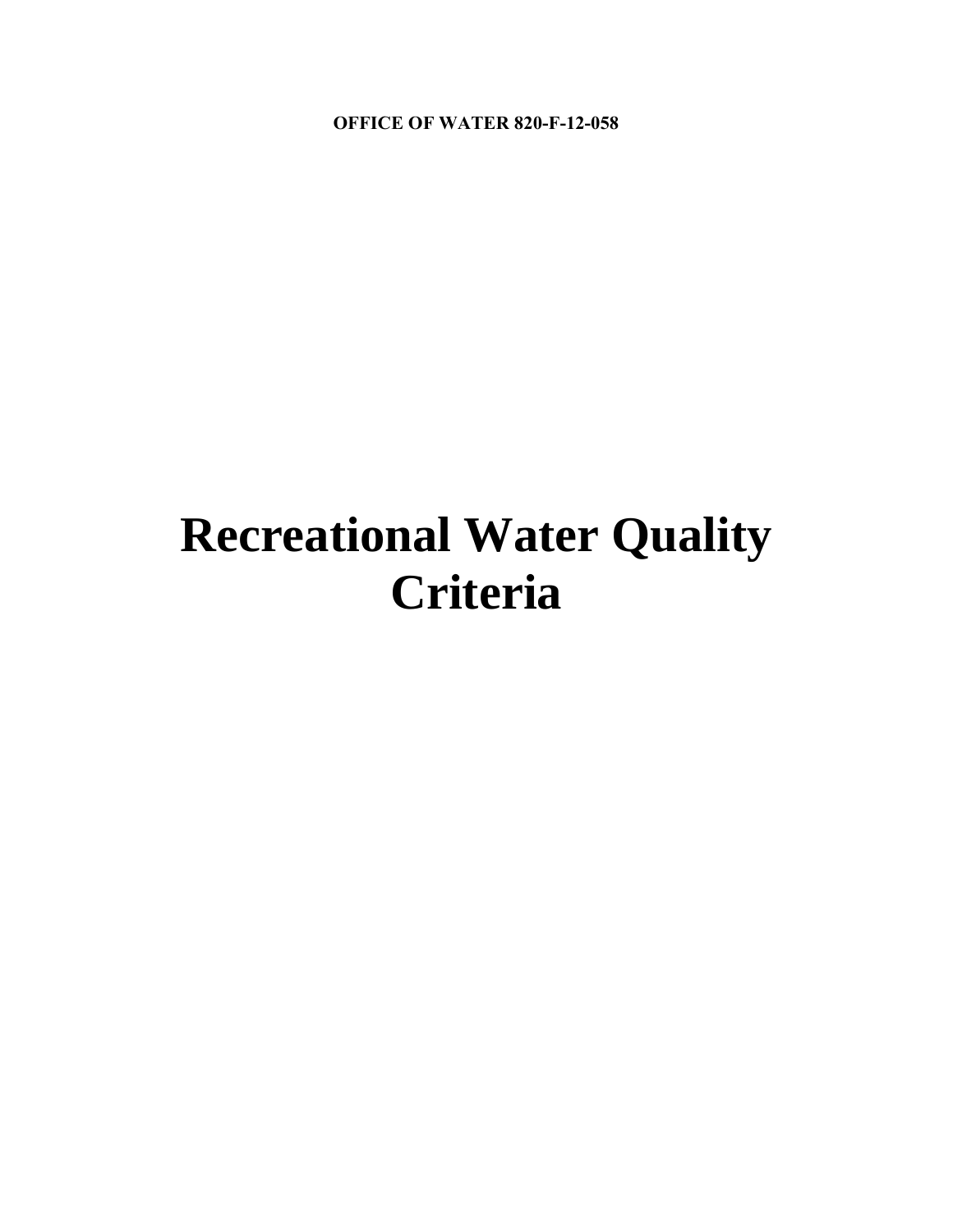#### **NOTICES**

<span id="page-1-0"></span>This document has been drafted and approved for publication by the Health and Ecological Criteria Division, Office of Science and Technology, United States (U.S.) Environmental Protection Agency (EPA), and is approved for publication. Mention of trade names or commercial products does not constitute endorsement or recommendation for use.

#### **FOREWORD**

<span id="page-1-1"></span>Under §304(a)(l) of the Clean Water Act (CWA) of 1977 (P.L. 95-217) the Administrator of the EPA is directed to develop and publish water quality criteria (WQC) that accurately reflect the latest scientific knowledge on the kind and extent of all identifiable effects on health and welfare that might be expected from the presence of pollutants in any body of water, including groundwater. CWA §304(a)(9) directs the Administrator to publish new or revised WQC for pathogens and pathogen indicators (including a revised list of testing methods, as appropriate), based on the results of the studies conducted under §104(v) of the CWA, for the purpose of protecting human health in coastal recreation waters. Coastal recreation waters ("coastal waters") are defined under §502(21) of the CWA as the Great Lakes and marine coastal waters (including coastal estuaries) that are designated by a state for use for swimming, bathing, surfing, or similar water contact activities. This document includes WQC recommendations for pathogens and pathogen indicators based on the results of the studies conducted under §104(v) of the CWA for both coastal recreational waters and other waters designated for primary contact recreation ("non-coastal waters"). As such this document is published pursuant to  $\S 304(a)(1)$  and §304(a)(9) of the CWA and it includes EPA's recommended final recreational water quality criteria (RWQC) for the protection of primary contact recreation in both coastal and non-coastal waters, based upon consideration of all available information relating to the effects of fecal contamination on human health, including the studies conducted under CWA §104(v).

The term "water quality criteria" is used in two sections of the CWA: §304 (i.e., §304(a)(1) and  $304(a)(9)$ ) and  $$303(c)(2)$ . The term has a different program impact in each section. CWA  $$304$ criteria are developed by EPA based on the latest scientific information on the relationship that the effect of a constituent concentration has on particular aquatic species and/or human health. They are a non-regulatory, scientific assessment of effects on human health or aquatic life. The criteria recommendations presented in this document are such scientific assessments. The term "criteria," as used in  $\S 303(c)(2)$ , refers to elements of state water quality standards (WOS), expressed as constituent concentrations, levels, or narrative statements, representing a quality of water that supports a particular use. When criteria are met, water quality will generally protect the designated use. If WQC uses are adopted by a state or promulgated by EPA WQS under §303, they become the relevant standard for developing permit limits, assessing waters, and developing total maximum daily loads (TMDLs) for waters that do not meet the WQS. It is not until their adoption as part of state WQS that 303(c) criteria have a regulatory impact.

In establishing WQC for adoption in WQS, states could establish numerical values based on EPA's §304(a) recommendations, or the 304(a) recommendations modified to reflect sitespecific conditions, or other scientifically defensible methods. In all cases, the criteria adopted by states must be scientifically defensible and protective of designated uses. Guidelines to assist in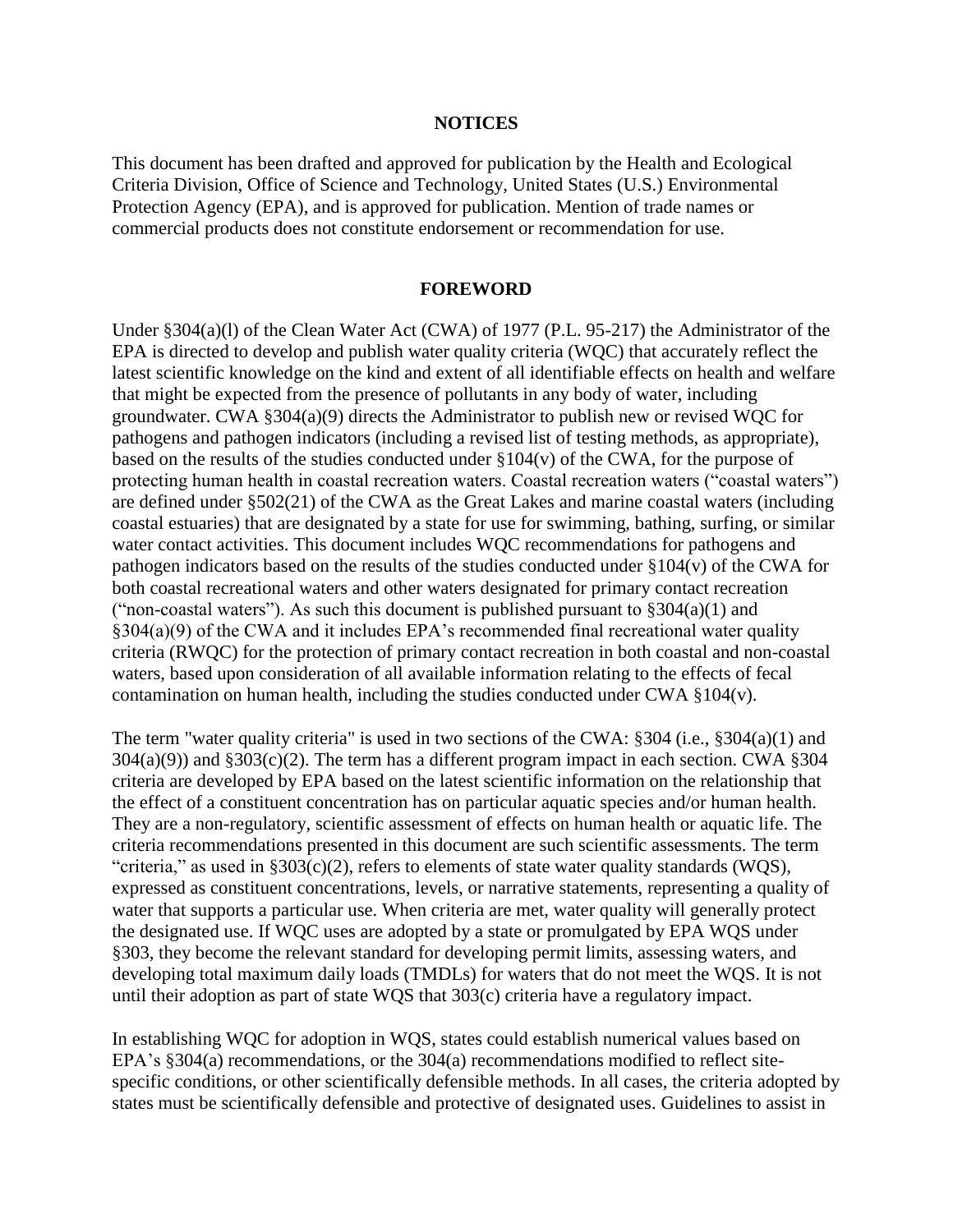modifying the criteria recommendations presented in this document are contained in the Water Quality Standards Handbook (U.S. EPA, 2012a). This handbook and additional guidance on the development of WQS and other water-related programs of this agency have been developed by EPA.

The contents of this final document include only EPA recommendations and additional information for use by states in developing or implementing RWQC. This document does not establish or affect legal rights or obligations. It does not establish a binding norm and cannot be finally determinative of the issues addressed. Agency decisions to approve or disapprove WQC adopted into state WQS in any particular situation will be made by applying the CWA and EPA regulations on the basis of specific facts presented and currently available scientific information.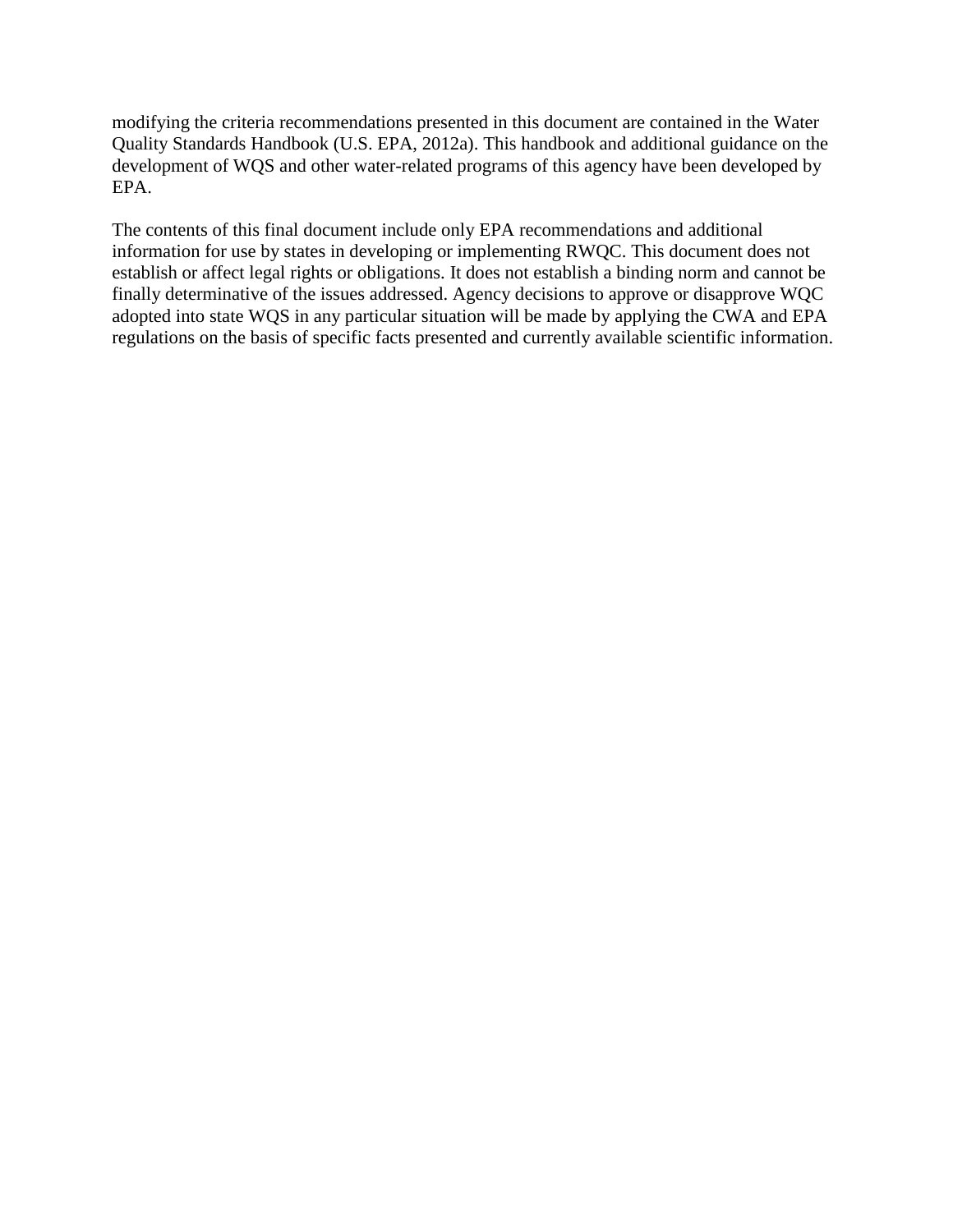| 3.2.4 Developing Enterococci Measured by Culture Criteria and Comparable Values       |  |
|---------------------------------------------------------------------------------------|--|
| for Culturable E. coli and Enterococcus spp. Measured by qPCR 20                      |  |
|                                                                                       |  |
|                                                                                       |  |
|                                                                                       |  |
|                                                                                       |  |
| 3.5.2 Differential Health Risks from Human versus Nonhuman Sources  36                |  |
|                                                                                       |  |
|                                                                                       |  |
|                                                                                       |  |
| 3.6.3 Criteria Magnitude, Duration, and Frequency for CWA Purposes 40                 |  |
| 3.6.4 Application of State WQS based on EPA's 2012 RWQC for NPDES                     |  |
| Permitting, 303(d) Listing, TMDL Development, and Beach Notification                  |  |
|                                                                                       |  |
| 3.6.5 Practical Considerations for Implementing State WQS based on the 2012           |  |
|                                                                                       |  |
|                                                                                       |  |
| 5.0 Supplemental Elements for Enhanced Protection of Recreational Waters 43           |  |
|                                                                                       |  |
| 5.2 Rapid Method: Enterococcus spp. as measured by qPCR (EPA Method 1611) 44          |  |
| 6.0 Tools to Support States and Tribes in Evaluating and Managing Recreational Waters |  |
|                                                                                       |  |
|                                                                                       |  |
|                                                                                       |  |
|                                                                                       |  |
|                                                                                       |  |
|                                                                                       |  |
|                                                                                       |  |
|                                                                                       |  |
|                                                                                       |  |

# **Table of Contents**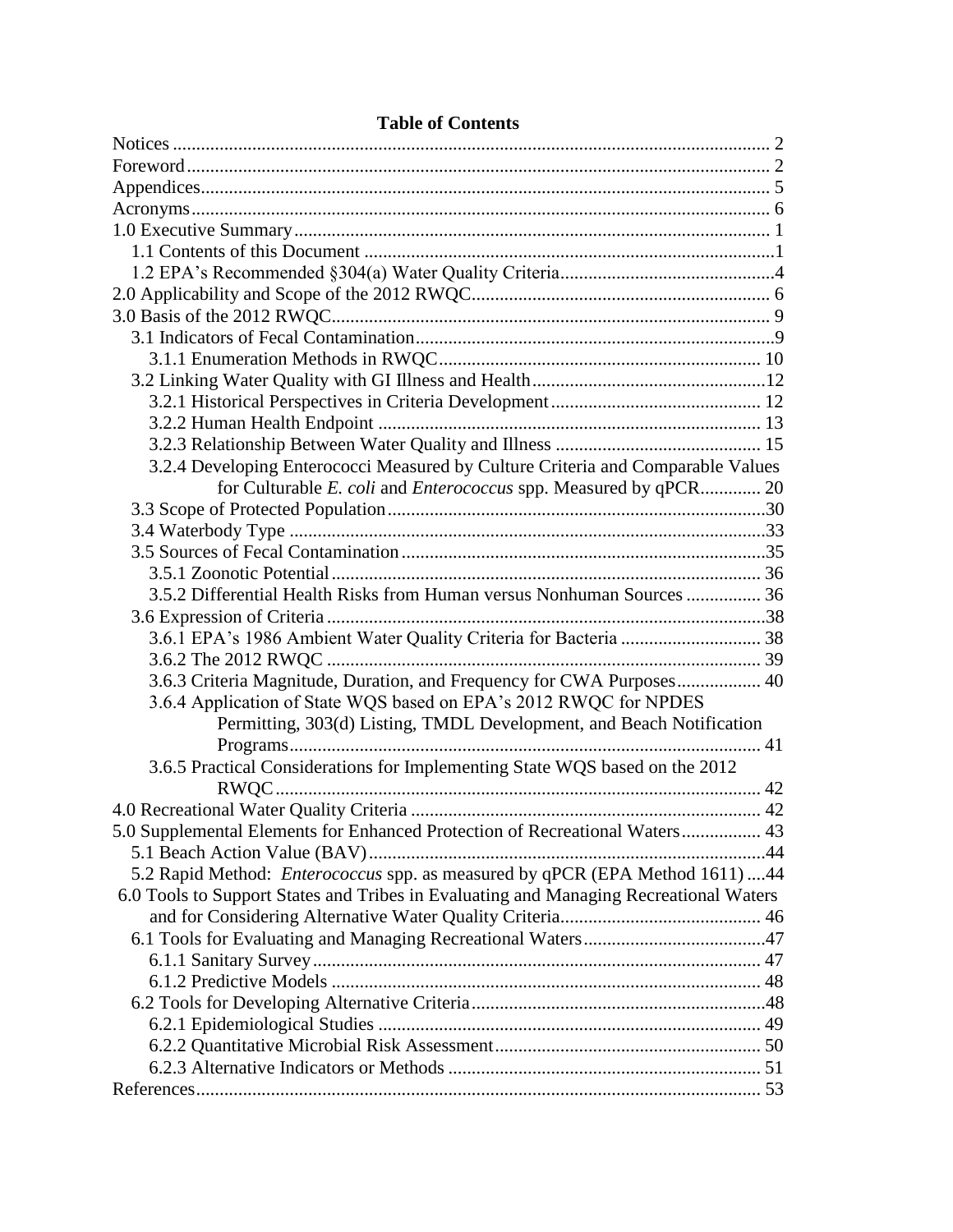# **Appendices**

<span id="page-4-0"></span>APPENDIX A. Translation of 1986 Criteria Risk to Equivalent Risk Levels for Use with New Health Data Developed Using Rapid Methods for Measuring Water Quality, U.S. EPA 2011.

APPENDIX B. NEEAR data used for comparison to EPA's epidemiological studies from the late 1970s and early 1980s

APPENDIX C. Analysis of NEEAR culture data: combining marine and fresh waters.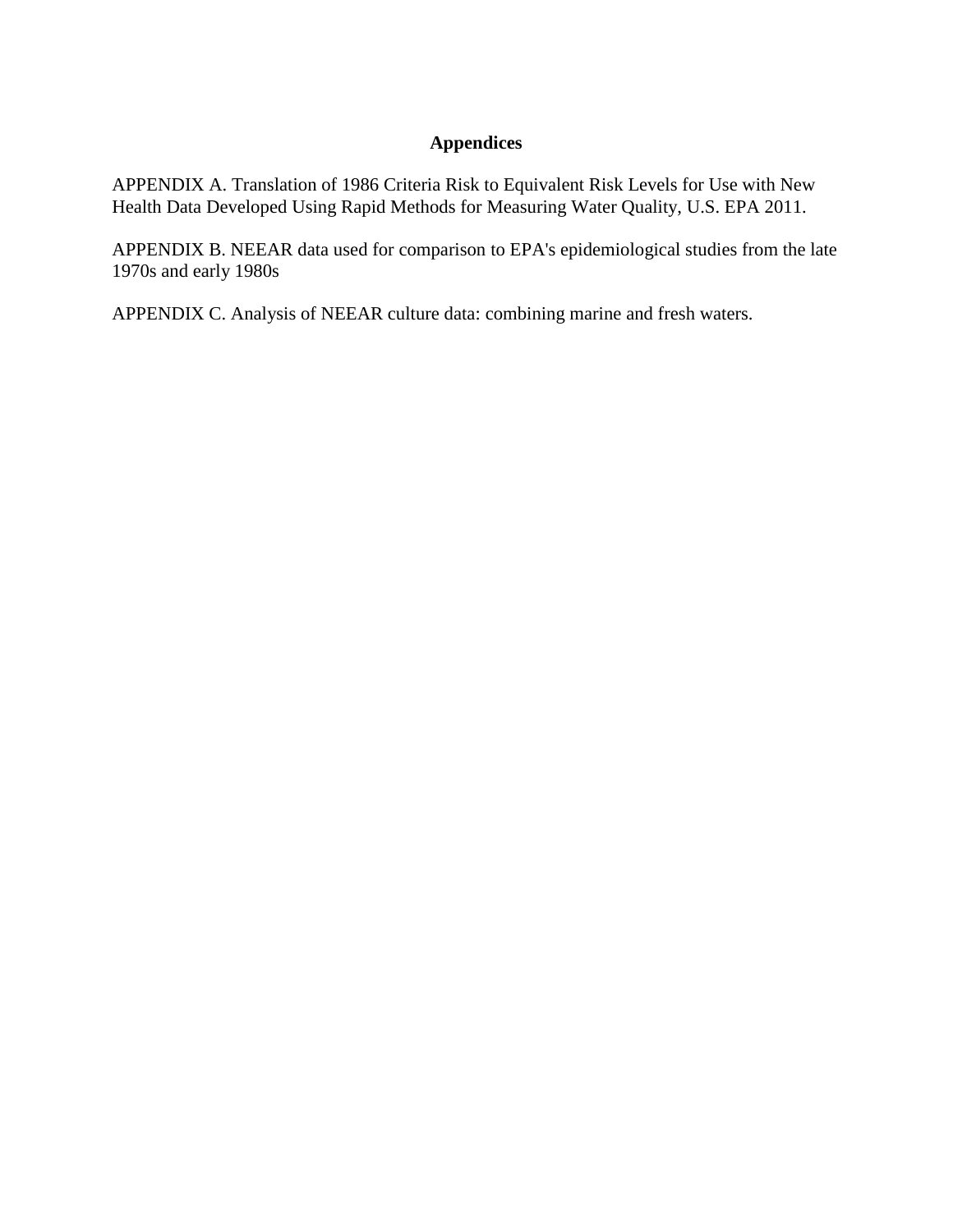# **Acronyms**

<span id="page-5-0"></span>

| <b>BAV</b>    | beach action value                                                                 |
|---------------|------------------------------------------------------------------------------------|
| <b>BEACH</b>  | Beaches Environmental Assessment and Coastal Health                                |
| cce           | calibrator cell equivalent                                                         |
| <b>CDC</b>    | U.S. Centers for Disease Control and Prevention                                    |
| cfu           | colony forming units                                                               |
| CI            | confidence interval                                                                |
| <b>CSO</b>    | combined sewer overflow                                                            |
| Ct            | cycle threshold                                                                    |
| <b>CWA</b>    | Clean Water Act                                                                    |
| <b>DNA</b>    | deoxyribonucleic acid                                                              |
| E. coli       | Escherichia coli                                                                   |
| EPA           | <b>Environmental Protection Agency</b>                                             |
| E.U.          | European Union                                                                     |
| <b>FIB</b>    | fecal indicator bacteria, which includes fecal coliforms, E. coli, enterococci, or |
|               | <i>Enterococcus</i> spp.                                                           |
| GI            | gastrointestinal                                                                   |
| <b>GM</b>     | geometric mean                                                                     |
| <b>HCGI</b>   | highly credible gastrointestinal illness                                           |
| mL            | milliliters                                                                        |
|               |                                                                                    |
| <b>MPN</b>    | most probable number                                                               |
| <b>NEEAR</b>  | National Epidemiological and Environmental Assessment of Recreational Water        |
| <b>NGI</b>    | <b>NEEAR-GI</b> illness                                                            |
| <b>NOAEL</b>  | no observed adverse effect level                                                   |
| <b>NPDES</b>  | National Pollutant Discharge Elimination System                                    |
| PC            | prospective cohort                                                                 |
| <b>PCR</b>    | polymerase chain reaction                                                          |
| QMRA          | quantitative microbial risk assessment                                             |
| qPCR          | quantitative polymerase chain reaction                                             |
| <b>RCT</b>    | randomized control trial                                                           |
| <b>RT</b>     | reverse transcriptase                                                              |
| <b>RWQC</b>   | recreational water quality criteria                                                |
| <b>SCCWRP</b> | Southern California Coastal Water Research Project                                 |
| SSM           | single sample maximum                                                              |
| <b>States</b> | states, tribes, and territories of the United States                               |
| <b>STV</b>    | statistical threshold value                                                        |
| <b>TMDL</b>   | total maximum daily load                                                           |
| <b>TSM</b>    | technical support material                                                         |
| U.S.          | <b>United States</b>                                                               |
| WERF          | <b>Water Environment Research Foundation</b>                                       |
| <b>WHO</b>    | World Health Organization (United Nations)                                         |
| <b>WQBEL</b>  | water quality-based effluent limits                                                |
| <b>WQC</b>    | water quality criteria                                                             |
| <b>WQS</b>    | water quality standard(s)                                                          |
| <b>WWTP</b>   | wastewater treatment plant                                                         |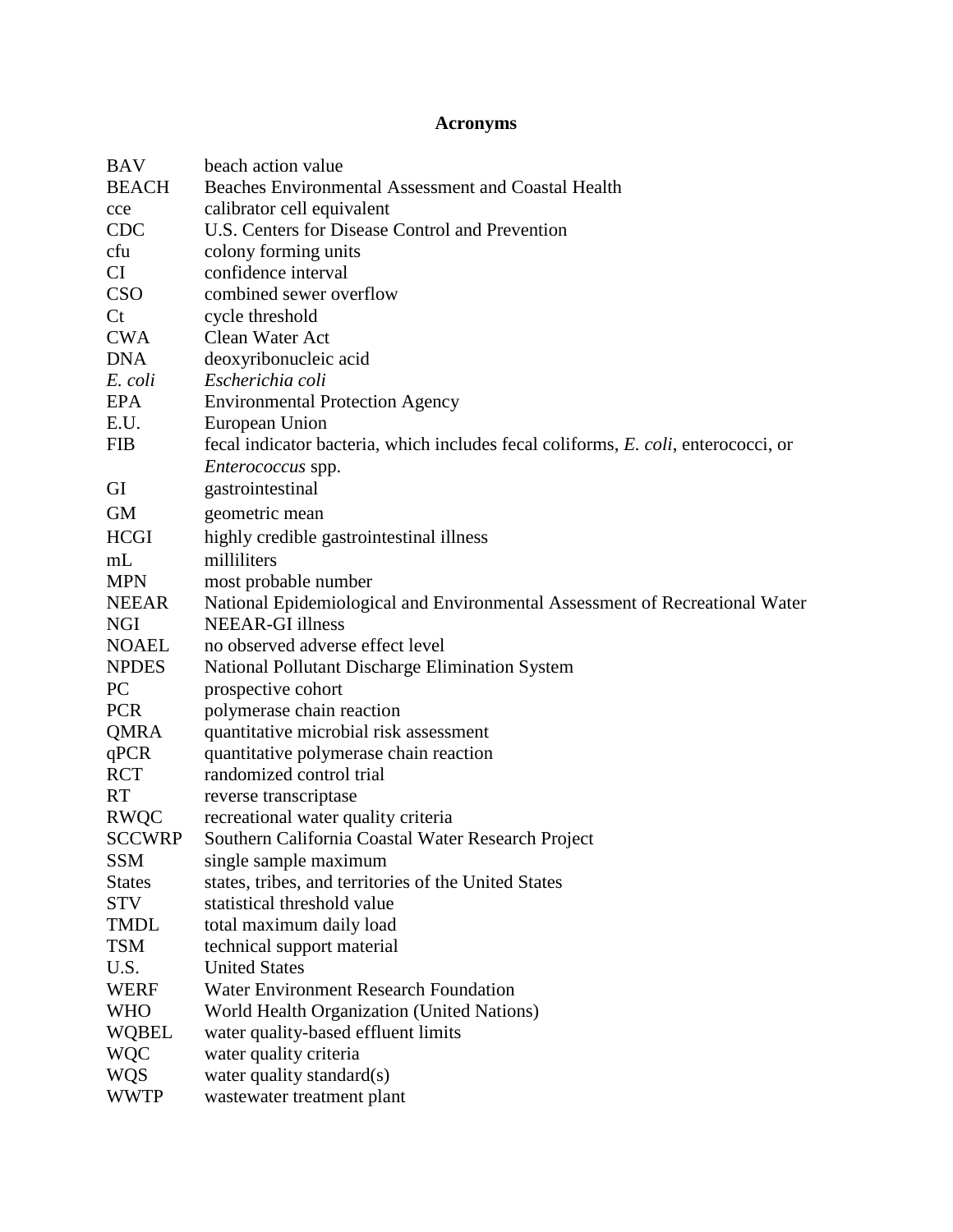## <span id="page-6-0"></span>**1.0 Executive Summary**

The CWA, as amended by the Beaches Environmental Assessment and Coastal Health (BEACH) Act in 2000, requires the U.S. EPA under  $$104(v)$  and  $$304(a)(9)$  to conduct studies associated with pathogens and human health and to publish new or revised WQC recommendations for these pathogens and pathogen indicators based on those studies. This document was prepared following an extensive review of the available scientific literature and evaluation of new information from studies EPA conducted pursuant to CWA  $\S 104(v)$  and after public notice and comment on the 2011 draft RWQC. This document provides EPA's recommended CWA §304(a) RWQC for states, lays out the science related to the 2012 RWQC, describes how these scientific findings were used during the development of the 2012 RWQC, and describes the water quality methods associated with the 2012 RWQC. It also includes information for states that would prefer to adopt WQC that differ from EPA's 2012 RWQC recommendations. The additional information is intended to assist those states in developing alternative WQC that are scientifically defensible and protective of the primary contact recreational use.

# <span id="page-6-1"></span>**1.1 Contents of this Document**

Section 1 provides an executive summary and introductory information regarding the history of EPA's WQC recommendations and the CWA.

Section 2 provides an overview of the most recent scientific findings used to support the criteria and explains the scope of the 2012 RWQC. The studies and projects EPA conducted as part of the 2012 RWQC development are described in the *Critical Path Science Plan* and other documents (U.S. EPA 2010a, 2010b; see appendices A, B, and C). The projects align into the following major categories: epidemiological

## **What is new or different in the 2012 RWQC) compared to the 1986 Criteria?**

- $\bullet$ The 2012 RWQC consists of both a geometric mean (GM) and a statistical threshold value (STV).
- $\bullet$ The 2012 RWQC are now comprised of a magnitude, duration, and frequency of excursion for both the GM and STV.
- $\bullet$ The 2012 RWQC were developed based on the studies utilized in creating the 1986 WQC as well as more recent scientific information including the National Epidemiological and Environmental Assessment of Recreational Water (NEEAR) data.
- EPA is including two sets of recommended criteria values that protect the designated use of primary contact recreation.
- $\bullet$ The criteria recommendations for marine and fresh waters are no longer based on different illness rates.
- $\bullet$ There are no longer different criteria recommendations for different use intensities.
- $\bullet$ EPA is providing information for states that want to adopt WQS based on a quantitative polymerase chain reaction (qPCR) method that EPA has developed and validated.
- $\bullet$ EPA is providing states with Beach Action Values (BAVs) for use in notification programs.
- $\bullet$ EPA is providing additional information on tools for assessing and managing recreational waters, such as predictive modeling and sanitary surveys.
- $\bullet$ EPA is providing information on tools for developing alternative RWQC on a sitespecific basis, such as epidemiological studies in both marine and fresh waters and quantitative microbial risk assessment (QMRA).

studies, QMRA, site characterization studies, indicators/methods development and validation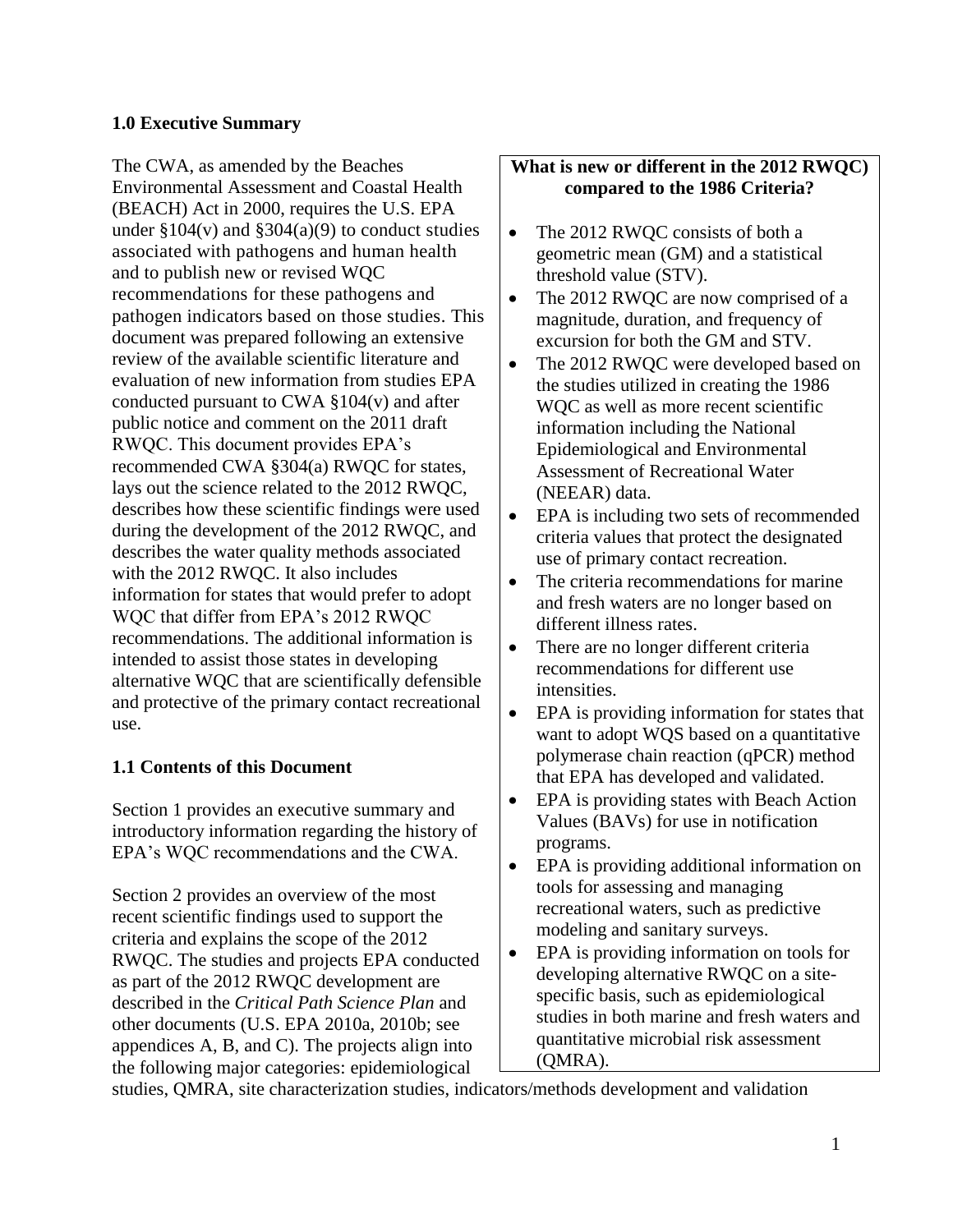studies, modeling, level of public health protection, and literature reviews. EPA also considered relevant studies conducted by independent researchers.

Section 3 describes the science that was considered during the development of the 2012 RWQC. This includes indicators of fecal contamination and enumeration methods, linking water quality and health, scope of protected populations, types of waterbodies, sources of fecal contamination, and the expression of the 2012 RWQC.

In the 2012 RWQC, EPA recommends using the fecal indicator bacteria (FIB) enterococci and *Escherichia coli (E. coli)* as indicators of fecal contamination for fresh water and enterococci for marine water. Section 3.1 explains that EPA recommends culture-based methods be used to detect the presence of either indicator and that states adopt standards for these indicators as measured by culture methods, expressed in colony forming units (cfu). Section 3.1 also includes information and recommendations for states that would like to adopt standards for *Enterococcus*  spp., as measured by a rapid qPCR method. Because of the limited experience with this method and concerns with interference, EPA recommends that states evaluate qPCR performance in ambient waters in which it would be employed prior to developing new or revised standards based on the qPCR method. EPA will provide separate guidance on how to evaluate qPCR performance.

Section 3.2.1 provides a historical overview of how WQC that protect the designated use of primary contact recreation have changed throughout the past century. Scientific advancements in microbiological, statistical, and epidemiological methods have demonstrated that culturable enterococci and *E. coli* are better indicators of fecal contamination than the previously used general indicators, total coliforms and fecal coliforms. Fecal contamination in recreational waters is associated with an increased risk of gastrointestinal (GI) illness and less often identified respiratory illness. As such, fecal contamination and its indicators are considered "pathogen indicators," as defined by §502(23) of the CWA.

Section 3.2.2 discusses the various human health endpoints that EPA and others have examined in epidemiological studies. Additionally, EPA's two different GI illness definitions are discussed. EPA's 1986 criteria recommendations correspond to a level of water quality that is associated with an estimated illness rate expressed in terms of the number of highly credible gastrointestinal illnesses (HCGI) per 1,000 primary contact recreators. EPA's NEEAR study used a more comprehensive definition of GI illness, referred to as NEEAR-GI (NGI). Because NGI is broader than HCGI (i.e., NGI includes diarrhea without the requirement of fever), more illness cases were reported and associated with aquatic recreation in the NEEAR study using the NGI definition of illness, at the same level of water quality observed using the previous illness definition (i.e., HCGI).

Section 3.2.3 provides an overview of the epidemiological studies conducted by EPA as part of the NEEAR study. Seven studies were performed at temperate beaches primarily impacted by wastewater treatment plants (WWTPs) discharging effluent from treated municipal sewage. Three of those beaches were marine water and four were fresh water. Studies also were performed at two additional beaches: a temperate beach in Surfside, South Carolina impacted by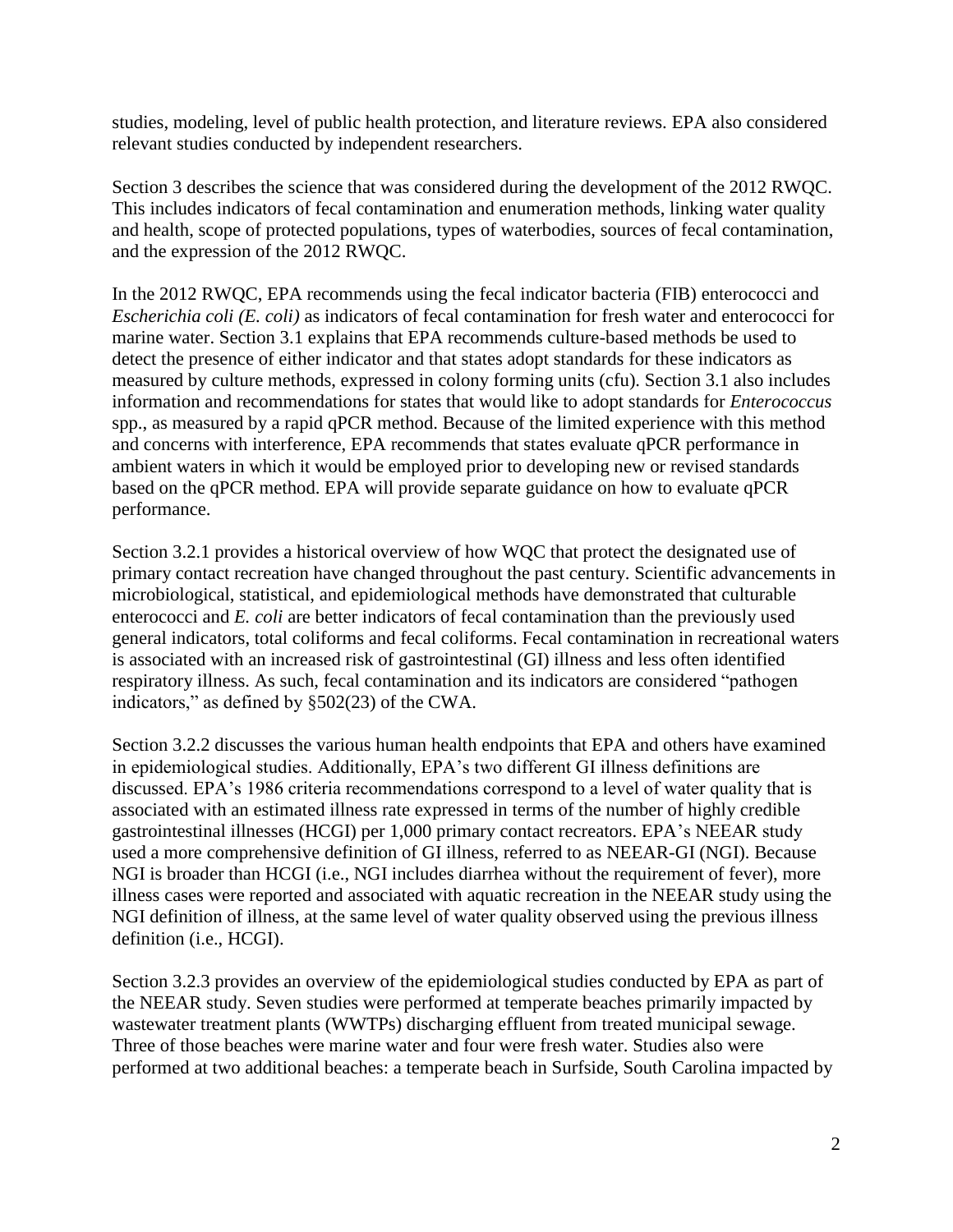urban runoff sources, and a tropical beach in Boquerón, Puerto Rico. EPA also considered epidemiological studies from other research efforts in developing these recreation criteria.

Section 3.2.4 describes the process EPA used to derive the culturable enterococci criterion value and comparable illness rates for *E. coli* measured by culture and *Enterococcus* spp. measured by qPCR thresholds. Based on the selected illness rates, EPA derived qPCR values for *Enterococcus* spp. comparable to the culture-based values for both marine and fresh waters, computed from the regression model derived from the NEEAR epidemiological study in marine and fresh waters.

Section 3.3 discusses subpopulations that participated in recreational activities in the NEEAR study. Children aged ten years and younger showed a higher rate of illnesses than adults in fresh water, but did not for marine water exposures. The sample sizes in the epidemiological data were not large enough to evaluate potential differences for persons over 55 years of age, pregnant women, or other vulnerable individuals. EPA's 2012 RWQC recommendations are based on the general population, which includes children. Because children may be more exposed and/or more sensitive to pathogens in recreational waters, it is important to have effective risk communication outreach to mitigate their exposure to contaminated recreational waters. EPA is also providing BAVs that are the 75<sup>th</sup> percentile value of a water quality distribution based on these new criteria. These values, while not recommended for determining use attainment, are provided for states to use as a precautionary tool to provide an early alert to beachgoers, including families with children.

Section 3.4 describes EPA's review of the available information comparing coastal (including Great Lakes and marine) and non-coastal (including flowing and non-flowing inland) waters to evaluate whether EPA should recommend that states use the 2012 RWQC in developing recreational WQS in all waterbody types. Based on EPA's evaluation of the body of information described in section 3.4, EPA recommends the 2012 RWQC for use in both coastal and noncoastal waterbodies. While some differences may exist between coastal and non-coastal waters, the recommended indicators, enumeration methods, and criteria values are scientifically defensible and protective of the primary contact use in coastal and non-coastal waters. Therefore, EPA's 2012 RWQC recommendations are national recommendations for all waterbody types designated for swimming, bathing, surfing, or similar water contact activities (referred to throughout this document as "primary contact recreational use").

Section 3.5 describes EPA's evaluation of how different fecal sources may influence risks to human health. Human pathogens are often present in animal fecal matter, and thus, there are risks associated with recreating in animal-impacted waters. However, quantifying that level of risk associated with animal fecal material is difficult, and the methods necessary to distinguish between human and nonhuman fecal sources, with the appropriate level of confidence, are still under development. Thus, EPA believes that the 2012 RWQC are protective of public health, regardless of the source of fecal contamination. EPA is not developing recommendations that take source of fecal contamination into account. Rather, states interested in adopting different standards to address the variability in human health risks associated with different sources of fecal contamination on a site-specific basis should refer to section 6, where EPA describes methods for developing site-specific standards.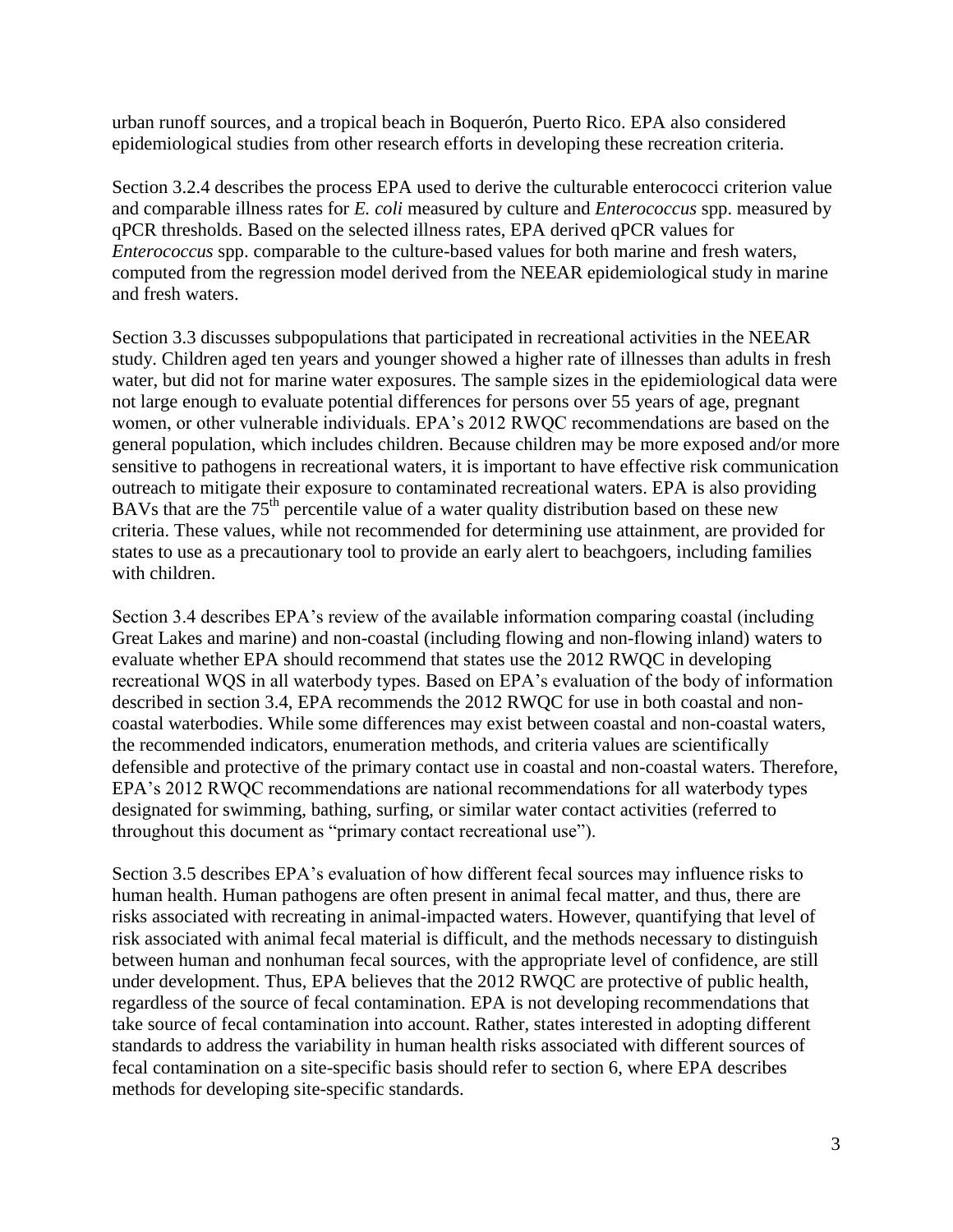Section 3.6 describes the statistical expression of the 2012 RWQC. As part of the 2012 RWQC, EPA is recommending criteria expressed using two components: the GM and the STV. For each of the sets of criteria values, EPA computed the STV based on the water quality distribution observed during EPA's epidemiological studies. The STV approximates the  $90<sup>th</sup>$  percentile of the water quality distribution and is intended to be a value that should not be exceeded by more than 10% of the samples used to calculate the GM. Because densities of FIB are highly variable in ambient waters, distributional estimates are more robust than single point estimates.

Section 4 presents EPA's recommended WQC consisting of the magnitude, duration, and frequency of excursions for enterococci and *E. coli* as measured by culture-based methods. EPA provides two sets of recommended criteria, each of which correspond to two different illness rates. The designated use of primary contact recreation would be protected if either set of criteria recommendations in section 4.0 are adopted into state WQS and approved by EPA.

Section 5 provides additional elements for states' use to enhance public health protection. These elements include BAVs and values for *Enterococcus* spp. as measured by qPCR.

Section 6 describes the additional tools that can be used to manage recreational waters and derive site-specific criteria. The tools listed in section 6 will not only provide states with additional tools for revising their WQS for primary contact recreation, but will also help states gain a better understanding of their surrounding watersheds and of appropriate management strategies. Section 6.1 describes sanitary surveys and provides an overview of predictive models. Section 6.2 provides an overview of options for states to develop site-specific criteria. Tools described in section 6 will be further developed and explained in technical support material(s) (TSM) that are being developed by EPA. EPA will publish multiple TSM focusing on these tools as they are available.

Appendices are also included that describe data and information used to evaluate the linking of water quality and health. Appendix A provides a translation of the illness rates associated with the1986 criteria to equivalent illness rates for use with new health data developed using rapid methods for measuring water quality. Appendix B includes a comparison of NEEAR culturable water quality and health effects to EPA's epidemiological studies from the 1980s. Appendix C is an analysis of the NEEAR marine and fresh water data for culturable enterococci.

#### <span id="page-9-0"></span>**1.2 EPA's Recommended §304(a) Water Quality Criteria**

An important goal of the CWA is to protect and restore waters for swimming. Section 304(a) of the CWA directs EPA to publish and, from time to time, revise the WQC to accurately reflect the latest scientific knowledge on the identifiable effects on health and welfare that might be expected from the presence of pollutants in any body of water, including groundwater. These recommendations are referred to as §304(a) criteria. Under §304(a)(9) of the CWA, EPA is required to publish WQC for pathogens and pathogen indicators based on the results of the studies conducted under  $\S 104(v)$ , for the purpose of protecting human health in coastal recreation waters, which are defined as marine and Great Lakes waters designated under CWA §303(c) for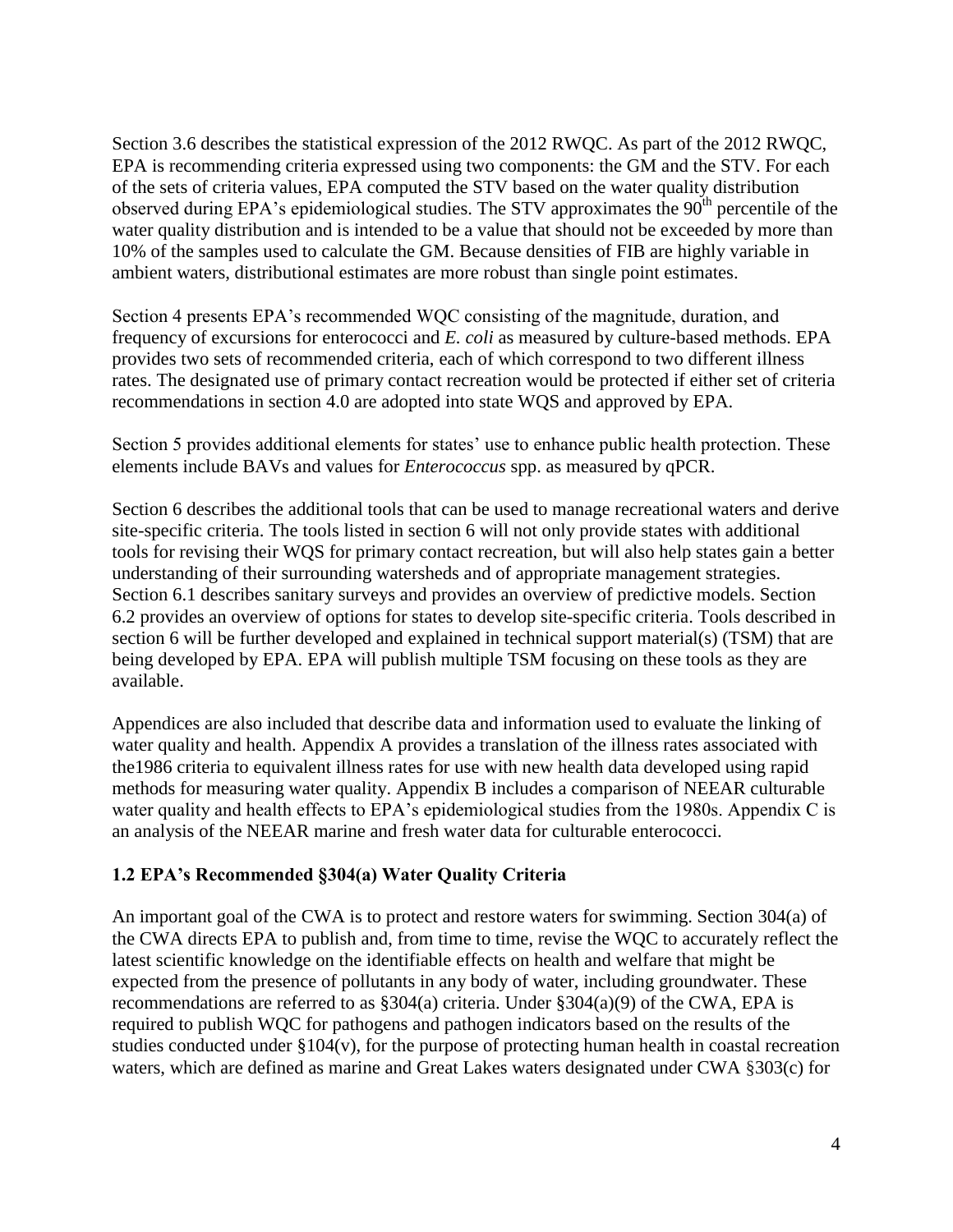use for swimming, bathing, surfing, or similar water contact activities (referred to throughout the document as primary contact recreation).

CWA §304(a) criteria do not reflect consideration of economic impacts or the technological feasibility of meeting pollutant concentrations in ambient water. The 2012 RWQC recommendations are based on data and scientific conclusions on the relationship between FIB density and GI illness. These criteria recommendations may be used by the states to establish WQS, and if adopted in state WQS and approved by EPA, will ultimately provide a basis for controlling the discharge or release of pollutants and assessing waterbodies. Additionally, the criteria also provide guidance to EPA when promulgating WQS for states under CWA §303(c), when such actions are necessary.

When states adopt new or revised WQC into WQS, they must be scientifically defensible and protective of the designated uses of the waterbodies. EPA's regulation 40 CFR §131.11(b)(1) provides that "In establishing criteria, states should (1) Establish numerical values based on (i) 304(a) Guidance; or (ii) 304(a) Guidance modified to reflect site-specific conditions; or (iii) Other scientifically defensible methods." EPA's 2012 RWQC recommendations describe the desired ambient water quality conditions to support the designated use of primary contact recreation.

EPA has a long history of using FIB for protecting people who use recreational waters. In the 1960s, the U.S. Public Health Service recommended using fecal coliform as FIB, and EPA recommended fecal coliform bacteria in 1976 (U.S. EPA, 1976). In the late 1970s and early 1980s, EPA conducted epidemiological studies that evaluated the use of several organisms as possible indicators of fecal contamination, including fecal coliform, *E. coli*, and enterococci (Cabelli et al., 1983; Dufour, 1984). These studies showed that enterococci are good predictors of GI illnesses in marine and fresh recreational waters, and *E. coli* are good predictors of GI illnesses in fresh waters. As a result, EPA published *EPA's Ambient Water Quality Criteria for Bacteria – 1986* (hereafter referred to as "the 1986 criteria"). The 1986 criteria document includes EPA recommendations to use enterococci for marine and fresh recreational waters (a GM of 33 enterococci cfu per 100 mL in fresh water and 35 enterococci cfu per 100 mL in marine water) and *E. coli* for fresh recreational waters (a GM of 126 *E. coli* cfu per 100 mL) (U.S. EPA, 1986). The 1986 recommendations replaced EPA's previously recommended fecal coliform criteria of 200 fecal coliform cfu per 100 mL (U.S. EPA, 1976). In the 2004 BEACH Act Rule, EPA promulgated WQS for coastal recreational waters in the 21 states that had not yet adopted standards as protective of human health as EPA's 1986 criteria recommendations (U.S. EPA, 2004).

Like past EPA recommendations for primary contact recreational uses, the 2012 criteria are based on indicators of fecal contamination. A pathogen indicator, as defined in §502(23) of the CWA, as amended by the BEACH Act, is defined as follows: "a substance that indicates the potential for human infectious disease." Most strains of enterococci and *E. coli* do not cause human illness (that is, they are not human pathogens); rather, they indicate the presence of fecal contamination. The basis for recommending criteria that use bacterial indicators of fecal contamination is that pathogens often co-occur with indicators of fecal contamination.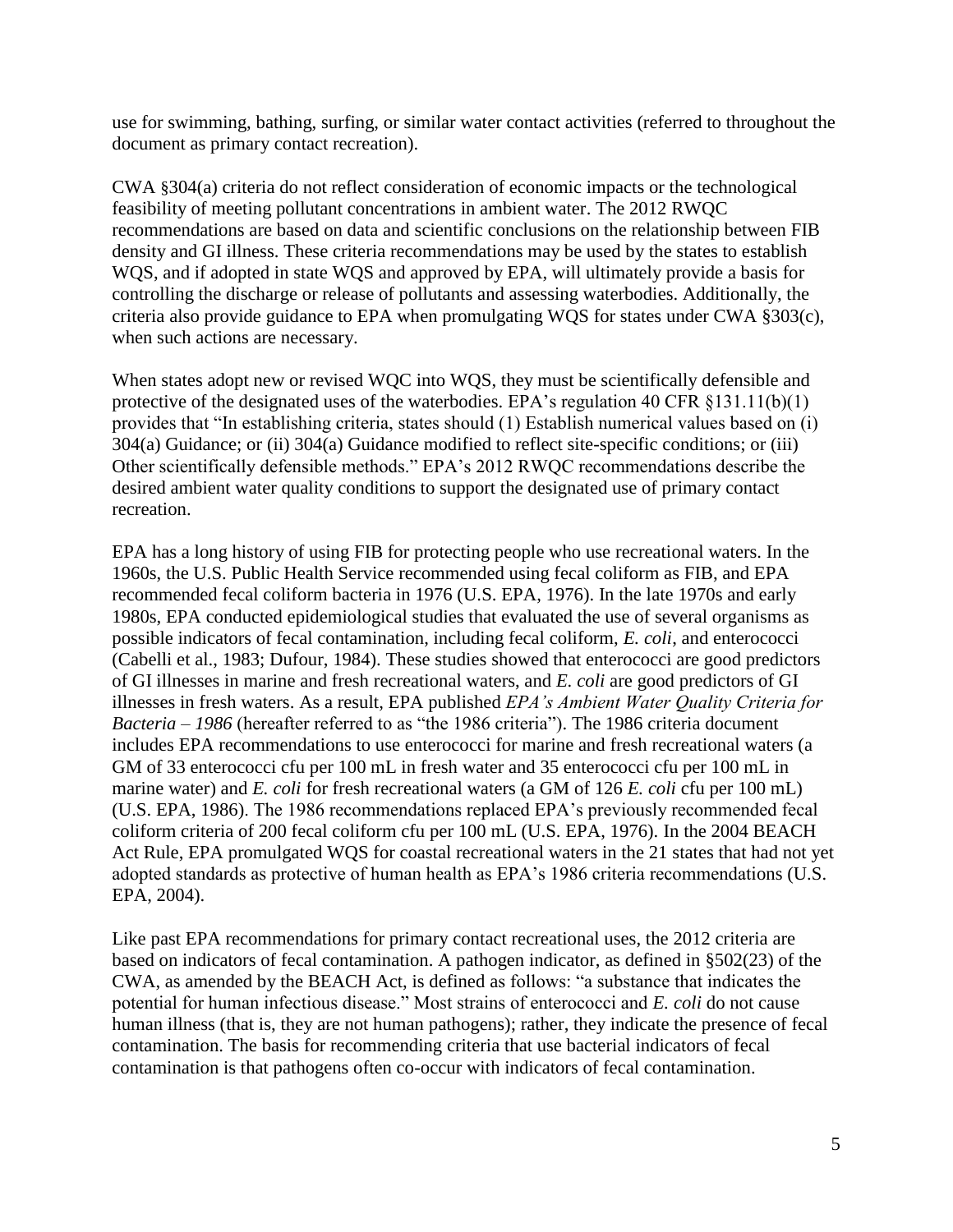EPA recommends that states make a risk management decision regarding illness rate which will determine which set (based on illness rate selected) of criteria values are most appropriate for their waters. The designated use of primary contact recreation would be protected if either set of criteria (including a GM and related STV) shown in Table 1 is adopted into state WQS and approved by EPA. EPA recommends states apply this risk management decision statewide. Note that criteria for either enterococci or *E. coli* can be used for fresh waters. Selecting a mixture of the GM and STV that are associated with different illness rates is not scientifically defensible since the STV is derived from the water quality distribution as defined by the GM.

|                                                                                            | <b>Estimated Illness Rate (NGI):</b><br>36 per 1,000 primary contact |                                           |           | <b>Estimated Illness Rate (NGI):</b><br>32 per 1,000 primary contact |                  |  |
|--------------------------------------------------------------------------------------------|----------------------------------------------------------------------|-------------------------------------------|-----------|----------------------------------------------------------------------|------------------|--|
| <b>Criteria</b>                                                                            | recreators                                                           |                                           |           |                                                                      | recreators       |  |
| <b>Elements</b>                                                                            | <b>Magnitude</b>                                                     |                                           |           |                                                                      | <b>Magnitude</b> |  |
|                                                                                            | <b>GM</b>                                                            | <b>STV</b>                                |           | <b>GM</b>                                                            | <b>STV</b>       |  |
| Indicator                                                                                  | $(cfu/100 mL)^a$                                                     | $(c \text{fu}/100 \text{ mL})^{\text{a}}$ | <b>OR</b> | $(c \text{fu}/100 \text{ mL})^{\text{a}}$                            | $(cfu/100 mL)^a$ |  |
| Enterococci                                                                                |                                                                      |                                           |           |                                                                      |                  |  |
| – marine                                                                                   |                                                                      |                                           |           |                                                                      |                  |  |
| and fresh                                                                                  | 35                                                                   | 130                                       |           | 30                                                                   | 110              |  |
| <b>OR</b>                                                                                  |                                                                      |                                           |           |                                                                      |                  |  |
| E. coli                                                                                    |                                                                      |                                           |           |                                                                      |                  |  |
| – fresh                                                                                    | 126                                                                  | 410                                       |           | 100                                                                  | 320              |  |
| <b>Duration and Frequency:</b> The waterbody GM should not be greater than the selected GM |                                                                      |                                           |           |                                                                      |                  |  |
| magnitude in any 30-day interval. There should not be greater than a ten percent excursion |                                                                      |                                           |           |                                                                      |                  |  |

**a** EPA recommends using EPA Method 1600 (U.S. EPA, 2002a) to measure culturable enterococci, or another equivalent method that measures culturable enterococci and using EPA Method 1603 (U.S. EPA, 2002b) to measure culturable *E. coli*, or any other equivalent method that measures culturable *E. coli.* 

frequency of the selected STV magnitude in the same 30-day interval.

EPA is also providing information for developing site-specific criteria that measure enterococci using EPA's *Enterococcus* spp. qPCR Method 1611 (U.S. EPA, 2012b). For the purposes of beach notification, EPA encourages the use of a BAV, which approximates the  $75<sup>th</sup>$  percentile of a water-quality distribution based on the desired GM. See section 5.1 and 5.2 for 'Supplemental Elements.'

#### <span id="page-11-0"></span>**2.0 Applicability and Scope of the 2012 RWQC**

EPA's 2012 RWQC are for all waters in the United States including marine, estuarine, Great Lakes, and inland waters that are designated for primary contact recreation. Primary contact recreation typically includes activities where immersion and ingestion are likely and there is a high degree of bodily contact with the water, such as swimming, bathing, surfing, water skiing, tubing, skin diving, water play by children, or similar water-contact activities.

Since EPA last published recommended RWQC in 1986, scientific advances have been made in the areas of epidemiology, molecular biology, microbiology, QMRA, and methods of analytical assessment. EPA's evaluation and consideration of these new scientific and technical advances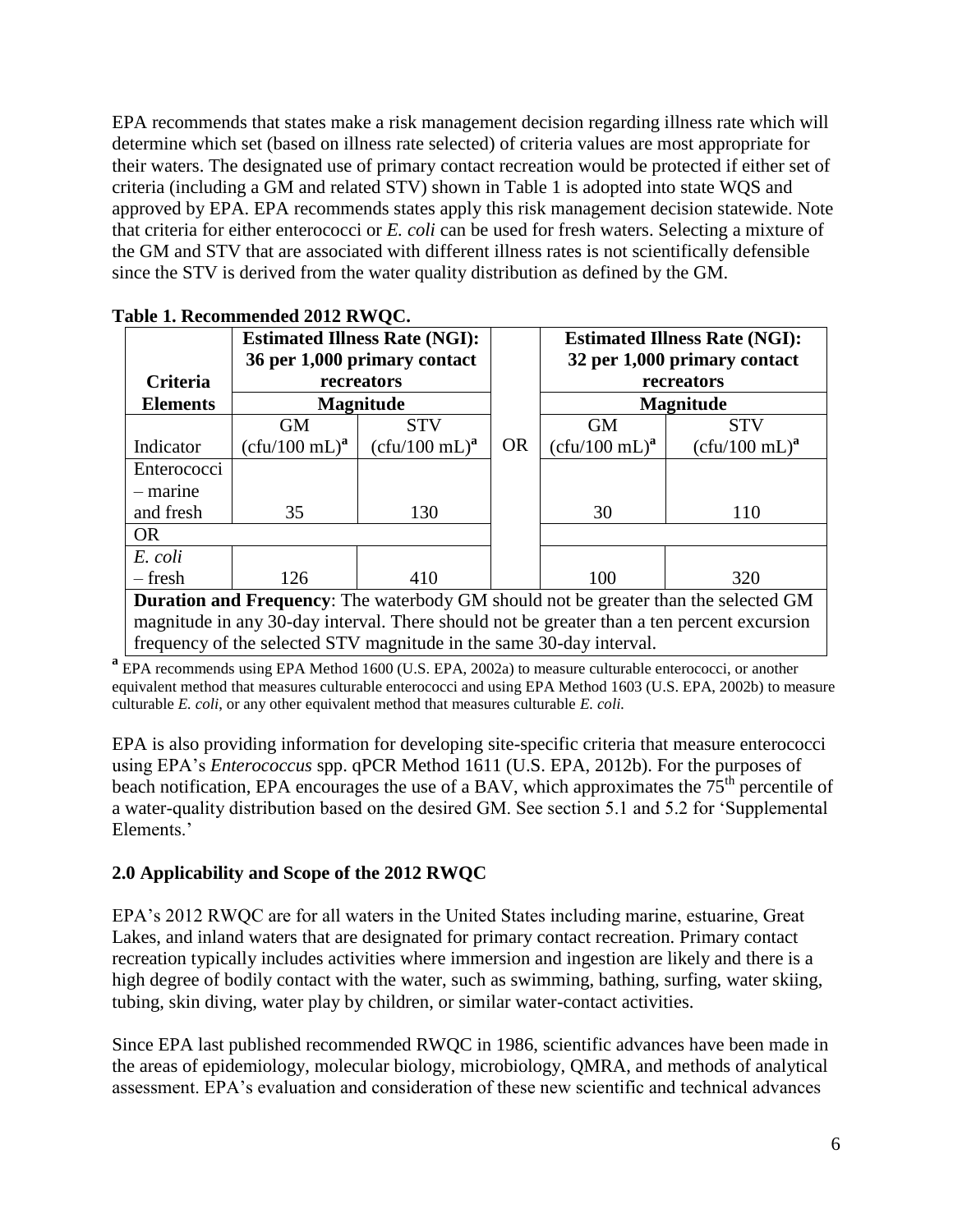in the development of the 2012 RWQC strengthens the scientific foundation of EPA's criteria recommendations to protect the designated use of primary contact recreation.

In accordance with §104(v) of the CWA, as amended by the BEACH Act, EPA developed and implemented a research plan to ensure that state-of-the-art science would be available to support the development of the 2012 RWQC recommendations. To facilitate the identification of research required to develop the 2012 RWQC, EPA held a five-day scientific workshop in 2007 to obtain a broad range of external scientific input. Forty-three domestic and international experts provided input on near-term research requirements that would be needed in the next two to three years to further develop the scientific foundation of new 2012 RWQC and implementation guidance. The report from this workshop, *Report of the Experts Scientific Workshop on Critical Research Needs for the Development of New or Revised Recreational Water Quality Criteria*  (U.S. EPA, 2007a), included chapters from the seven breakout groups, including: (1) approaches to criteria development, (2) pathogens, pathogen indicators, and indicators of fecal contamination, (3) methods development, (4) comparison of the risks of different contamination sources to humans, (5) acceptable risk, (6) modeling applications for criteria development and implementation, and (7) implementation realities.

The report from the *Experts Scientific Workshop* provided a core part of the information EPA used to develop the *Critical Path Science Plan for the Development of New or Revised Recreational Water Quality Criteria* (U.S. EPA, 2007b). The *Critical Path Science Plan*, which was peer reviewed, includes 32 projects that EPA completed for the development of the 2012 RWQC. All projects included in the *Critical Path Science Plan*, were completed and considered during the process of developing the 2012 RWQC. Projects included epidemiological studies to provide data correlating illness with indicators, site-characterization studies to facilitate QMRA, indicator and methods development and validation, water quality modeling, literature reviews, and additional studies to support the recommended criteria values and associated level of public health protection. EPA specific-projects included efforts in the following areas:

- Epidemiological Studies and QMRA
	- o 2003–2004 Temperate fresh water: four beach sites on the Great Lakes
	- o 2005–2007 Temperate marine: three beach sites: Alabama, Rhode Island, Mississippi
	- o 2009 sites: Puerto Rico (tropical), South Carolina (urban runoff)
	- o QMRA for fresh water impacted by agricultural animals
- Site Characterization Studies
	- o Development of site characterization tool for QMRA applications
	- o Expanded data collection at epidemiological study locations to support modeling and QMRA
	- o Site selection evaluation for Puerto Rico and South Carolina epidemiological studies
	- o Study to better understand spatial and temporal variability
	- o Pilot sanitary survey in the Great Lakes
- $\bullet$ Indicators/Methods Development and Validation Studies

 $\overline{\phantom{a}}$ <sup>1</sup> EPA's Recreational Water Quality Criteria website:

http://water.epa.gov/scitech/swguidance/standards/criteria/health/recreation/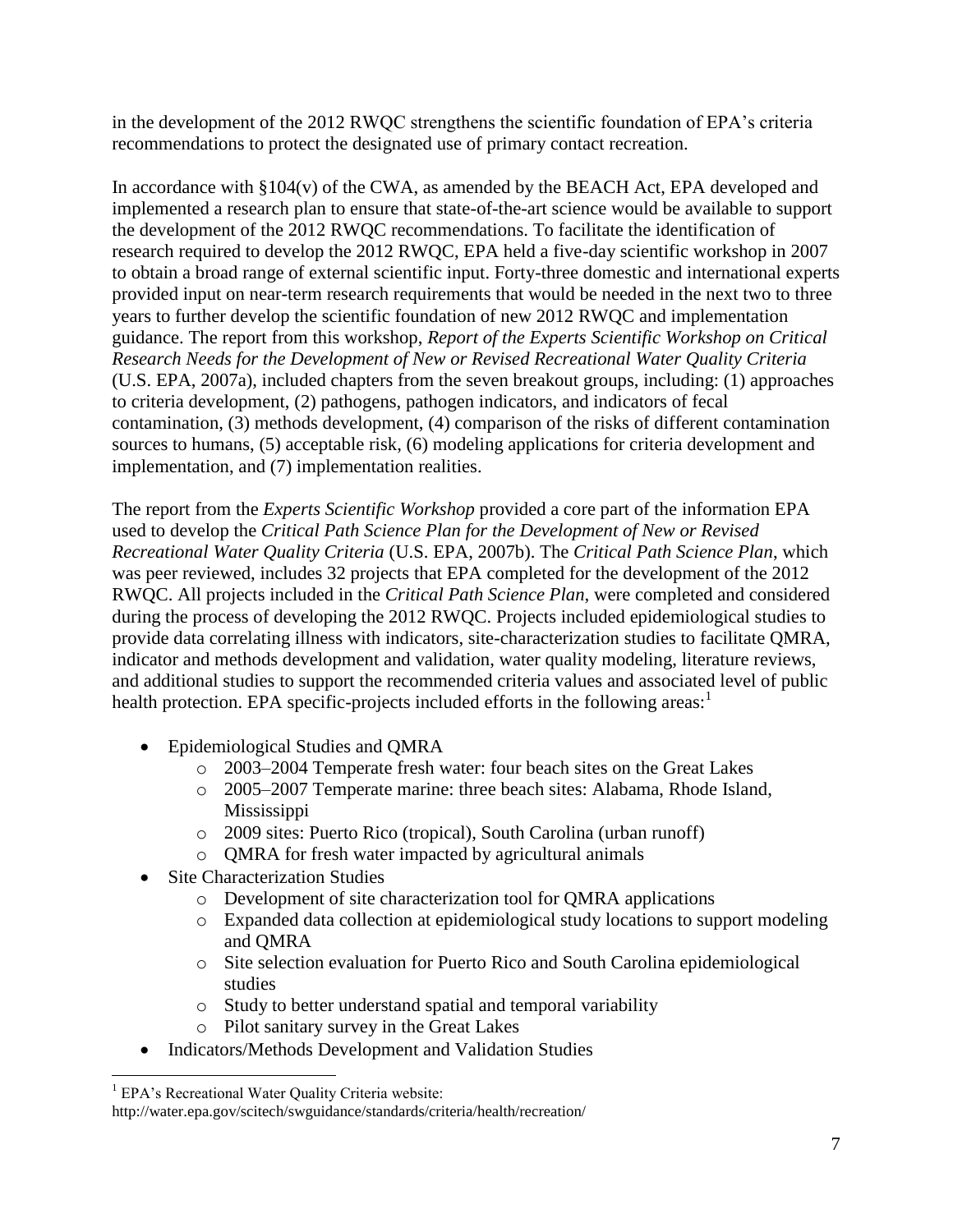- o Evaluate multiple indicator/method combinations to develop quantifiable relationships
- o Study the effects of sample holding time, storage, and preservation
- o Performance of qPCR signal in ambient water and wastewater (fate and transport)
- o Develop, refine, validate, and publish new ambient and wastewater methods
- o Publish a rapid test method that has been validated by multiple laboratories
- o Evaluate the suitability of individual combinations of indicators and methods for different CWA purposes
- o Develop new and/or evaluate previously published source-identifying assays
- o Evaluate genetic markers for human, bovine, chickens, and gulls
- $\bullet$ Modeling
	- o Pilot test Virtual Beach Model Builder
	- o Refine and validate existing models for fresh water beaches
	- o Refine and validate other existing models for marine beaches
	- o Develop technical protocol for site-specific application of predictive models
- Recommended Level of Public Health Protection
	- o Evaluate 1986 recommendations for culturable enterococci and *E. coli* compared to data collected in EPA studies and non-EPA studies
	- o Evaluate applicability of EPA Great Lakes epidemiological data to inland waters
	- o Evaluate available children's health data
- Literature Reviews
	- o State-of-the-science reviews of published studies to characterize relative risk from different fecal sources
	- o State-of-the-science review on occurrence and cross-infectivity of specific pathogens associated with animals
	- o Comparison and evaluation of epidemiological study designs of health effects associated with recreational water use

EPA conducted epidemiological investigations at U.S. beaches in 2003, 2004, 2005, 2007, and 2009, and as a group these investigations are referred to as the NEEAR study. The NEEAR study enrolled 54,250 participants, encompassed nine locations, and collected and analyzed numerous samples from a combination of fresh water, marine, tropical, and temperate beaches (U.S. EPA, 2010a; Wade et al., 2008, 2010).

EPA provided assistance and technical support to several additional projects: the Water Environment Research Foundation (WERF) workshop, *Experts Scientific Workshop on Critical Research and Science Needs for the Development of Recreational Water Quality Criteria for Inland Waters*, to consider the significance of the differences between inland and coastal recreational waters (WERF, 2009); and the Southern California Coastal Water Research Project (SCCWRP) for epidemiological studies at the California beaches of Doheny (Colford et al., 2012), Avalon, and Malibu.

Finally, EPA also considered other research and studies relevant to the development of the 2012 RWQC. These studies included epidemiological studies, research on the development of new and improved water quality indicators and analytical methods, approaches to QMRA, water quality predictive modeling, and microbial-source tracking. EPA considered all available data from the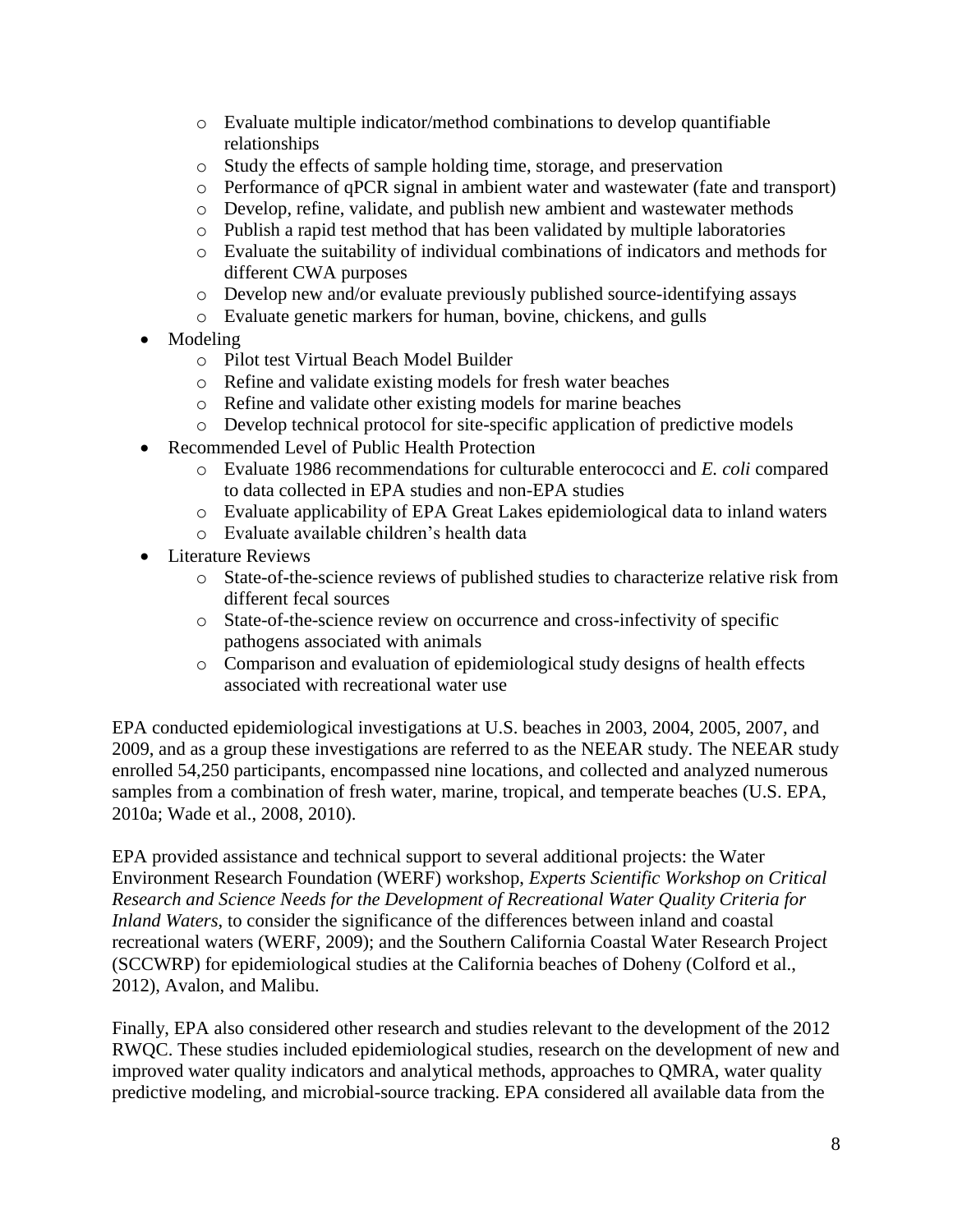open literature and water quality data received from SCCWRP on studies they conducted with technical support from EPA at Doheny, Avalon, and Malibu beaches. These SCCWRP studies were generally consistent with the NEEAR study findings. These studies are discussed further in section 3 of this document.

## <span id="page-14-0"></span>**3.0 Basis of the 2012 RWQC**

To develop the 2012 RWQC, EPA considered indicators of fecal contamination, methods for detecting and enumerating such indicators, the relationship between the occurrence of FIB in the water and their human health effects, the populations to be protected by the 2012 RWQC, waterbody types, sources of fecal contamination, and how the 2012 RWQC should be expressed in terms of a magnitude, duration, and frequency. EPA also considered all of the comments received on the December 2011 draft RWQC document (EPA, 2011). EPA's responses to comments will be available separately. In response to comments asserting that the allowable illness rate in the 2011 draft RWQC was too high, EPA conducted additional analyses of the NEEAR data. These analyses and EPA's recommendations are presented in sections 3.0 and 4.0.

#### <span id="page-14-1"></span>**3.1 Indicators of Fecal Contamination**

Public health agencies have long used FIB to identify potential for illness resulting from recreational activities in surface waters contaminated by fecal pollution. EPA based its 1986 criteria for recreational marine and fresh waters on observed illness levels in swimmers and corresponding levels of bacterial indicators of fecal contamination, specifically enterococci and *E. coli* for fresh water and enterococci for marine water. Although most strains of FIB are not pathogenic, they demonstrate characteristics that make them good indicators of fecal contamination (i.e., often of fecal origin and simple methods of detection) and thus, indirectly indicate the potential presence of fecal pathogens capable of causing GI illnesses. As such, FIB are "pathogen indicators" as that term is defined by CWA §502(23) –"a substance that indicates the potential for human infectious diseases" – even though they are not generally thought of as "pathogen indicators," as that term is typically used by the scientific community as direct indicators of pathogens. EPA is not publishing criteria for "pathogens" because the state of the science was not sufficient at the time of completion of these RWQC. In addition, there are numerous pathogens that cause the full range of illnesses associated with primary contact recreation. Pathogen-specific enumeration methods for environmental waters were not available at the time of the NEEAR study, and thus health relationships with specific pathogens were not established (U.S. EPA, 2010c, 2010d).

Microorganisms that are potential indicators of fecal contamination are normally present in fecal material. Not all of these indicators, however, have a clear relationship to illness rates observed in epidemiological studies. As discussed in section 3.2.3, two microorganisms that have consistently performed well as indicators of illness in sewage-contaminated waters during epidemiological studies are enterococci in both marine and fresh water and *E. coli* in fresh water measured by culture (Prüss, 1998; Wade et al., 2003; Zmirou et al., 2003). Additionally, two recent epidemiological studies also demonstrate the utility of *E. coli* as an indicator as recommended in the 1986 criteria (Marion et al., 2010; Wiedenmann, 2006). Together the available body of information supports EPA's 2012 RWQC recommendations to use enterococci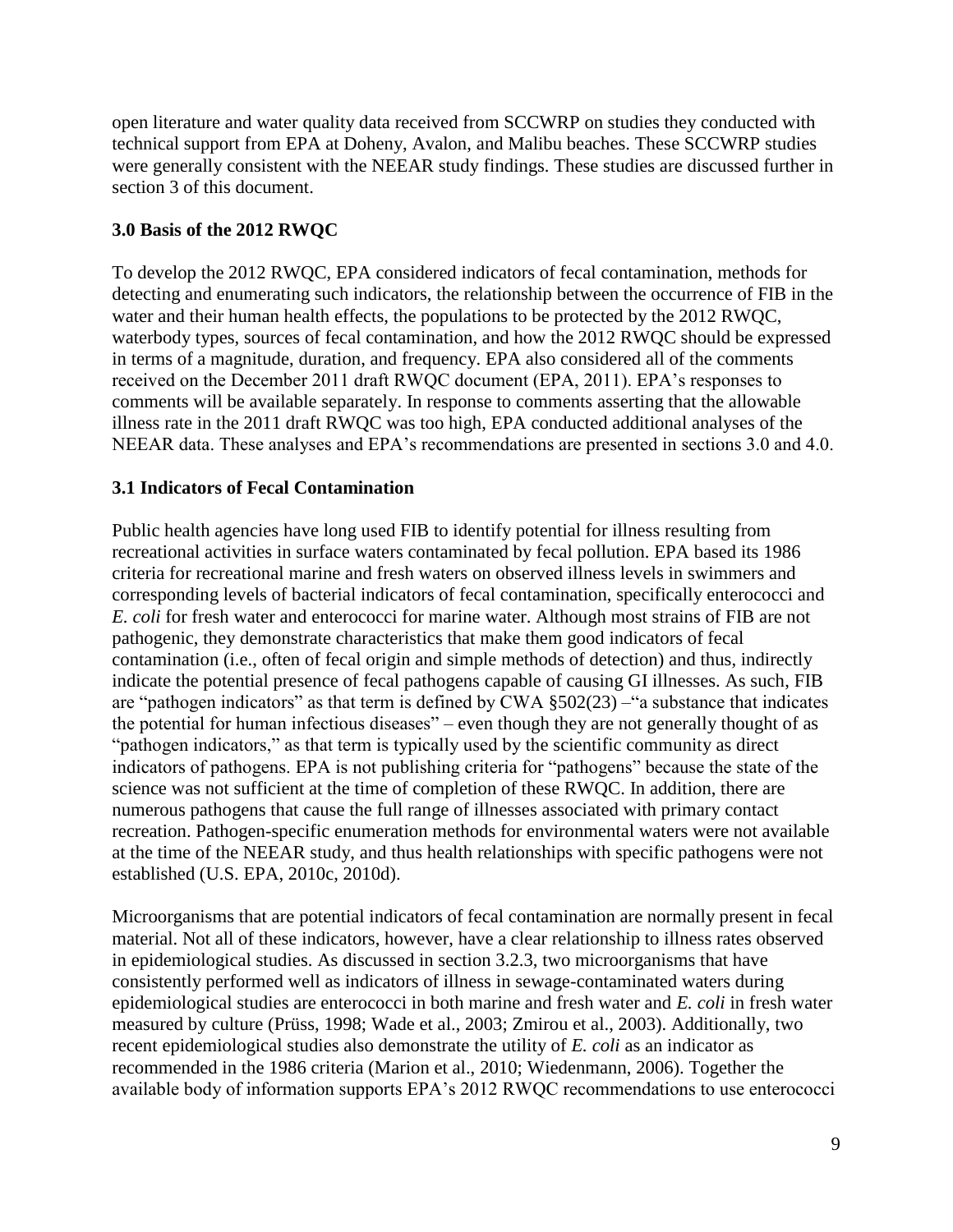and *E. coli* as indicators of fecal contamination. See section 6.2.3 for discussion of the use of alternative indicators, such as *E. coli* measured by qPCR, which EPA has not specifically included in the 2012 RWQC.

## <span id="page-15-0"></span>**3.1.1 Enumeration Methods in RWQC**

Indicators of fecal contamination are detected and enumerated using a variety of methods. Thus, the chosen indicator and method combination is critical for determining a criterion value. The important linkage between the organism and the method is captured throughout this document by the use of the term "indicator/method" to refer to this combination.

FIB can be enumerated using various analytical methods including those in which the organisms are grown (cultured) and those in which their deoxyribonucleic acid (DNA) is extracted from an environmental sample, amplified, and quantified (using qPCR). These different enumeration methods result in method-specific units and values. One culture-based method, membrane filtration, results in the number of colonies that arise from bacteria captured on the membrane filter per volume of water filtered. One colony can be produced from one or several cells (clumped cells in the environmental sample). Another culture-based method, the defined substrate method, produces a most probable number (MPN) per volume. MPN analyses estimate the number of organisms in a sample using statistical probability tables, hence the term "most probable number." Bacterial densities MPN are based on the combination of positive and negative test tube results that can be read from an MPN table (U.S. EPA, 1978). Culture-based approaches for the enumeration of FIB, such as MPN and membrane filtration, generate results following the culturing of a particular microbe for 18–24 hours, and in the case of MPN do not result in a direct count or concentration density of the bacteria being enumerated but rather rely on probabilities. Results from qPCR analyses are reported in units that are calculated based on the target DNA sequences from test samples relative to those in calibrator samples that contain a known quantity of target organisms (Haugland et al., 2005; Wade et al., 2010)<sup>2</sup>.

The results from each of these enumeration techniques (i.e., culture and qPCR) depend on the method used. Each analytical technique focuses on different attributes of the fecal indicator and results in a "signal" specific to that technique. For example, culture-based methods fundamentally depend on the metabolic state (i.e., viability and activity) of the target organisms for effective enumeration. Only the culturable sub-set of the target indicator is detected using culture-based techniques. Alternatively, qPCR-based approaches detect specific sequences of DNA that have been extracted from a water sample, and results contain sequences from both viable and non-viable forms of the targeted indicator. In the context of the 2012 RWQC, the results for enterococci determined using the culture-based methods are not the same as the results for EPA's *Enterococcus* spp. qPCR Method 1611 (U.S. EPA, 2012b). These results are not directly interchangeable and require an explanation of each method's results, as they relate to the reported health effects (i.e., epidemiological relationships; see section 3.2).

 $\overline{a}$  $2^{2}$  Note that in some EPA NEEAR study publications, the term calibrator cell equivalent (cce) has been shortened to cell equivalent (ce). EPA considers these terms to be synonymous and in all cases calibrator cells were used. EPA used the delta-delta comparative cycle threshold (Ct) calibration model for estimating cce or ce in all NEEAR study data (U.S. EPA, 2012b).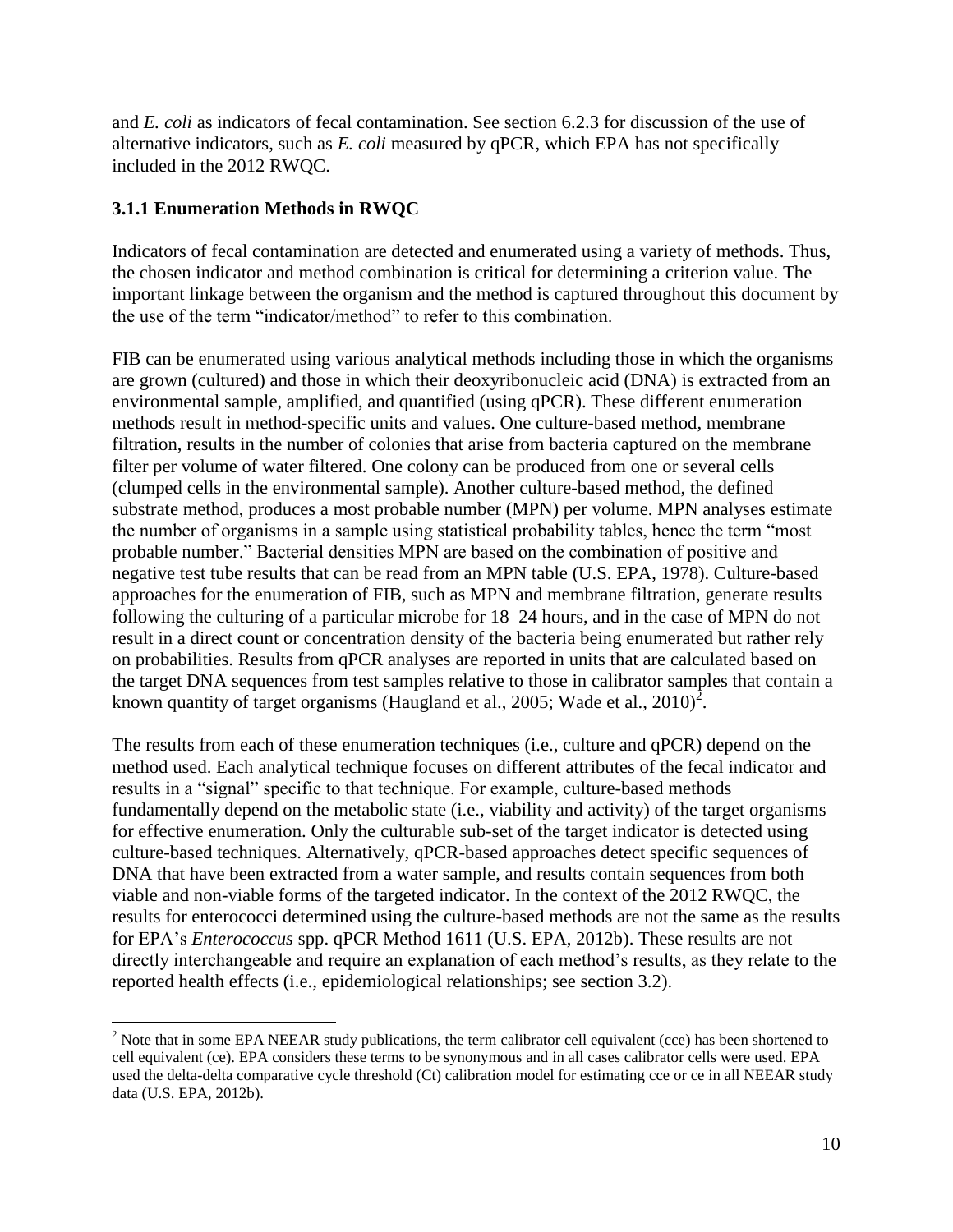FIB, such as enterococci and *E. coli*, enumerated by culture-based methods, have an association with GI illness from exposure to ambient recreational water as demonstrated previously (Cabelli et al., 1982; Cabelli, 1983; Calderon et al., 1991; Dufour 1984; Marion et al., 2010; Wade et al., 2003, 2006, 2008, 2010; Wiedenmann et al., 2006). Wade et al. (2008, 2010) did not show a statistically significant correlation of illness rates with culturable enterococci as was shown in the studies conducted in the 1980s. However, the NEEAR study did reaffirm an association with health as indicated by increased illness above the 1986 criteria values. The early and more recent studies conducted by EPA and others therefore support the establishment of WQC based on culturable indicators (see section 3.2.4). Thus, culturable indicators are scientifically defensible and are retained as the basis for the 2012 RWQC. FIB enumerated by culture-based methods also provide a historical association with previous water-quality data in states that already have WQS based on those indicators.

EPA is also providing information on how to use a more recently developed qPCR method. Enterococci measured by EPA's *Enterococcus* spp. qPCR Method (U.S. EPA, 2012b) showed a statistically significant correlation with GI illness among primary contact recreators in both marine and fresh recreational waters impacted by human fecal contamination (Wade et al., 2006, 2008, 2010). The technical literature demonstrates that enumeration of enterococci using this technique can provide results more rapidly than culture-based methods with results available the same day (Griffith and Weisberg, 2011).

As with other methods, the qPCR methodology may be affected by interference<sup>3</sup> from substances in different environmental matrices such as surface waters. Mitigation approaches discussed in EPA's *Enterococcus* spp. qPCR Method 1611 have been identified that show promise for reducing the effects of interference in particularly problematic water samples, including those that occurred in the tropical marine NEEAR study (Haugland et al., 2012; U.S. EPA, 2012b). Although the fresh water NEEAR study sites in the Great Lakes and four temperate marine beaches demonstrated minimal to no interference, EPA's overall testing of this qPCR method with different types of ambient waters and use by other laboratories has been limited.

Kinzelman et al. (2011) reported minimal incidences of unacceptable interference with EPA *Enterococcus* spp. qPCR Method 1611 in Great Lakes coastal waters using a more stringent definition of interference; however, increased incidences were observed in some inland water locations. The highest frequency of incidences was seen at sites that were dominated by nonpoint source pollution. Mitigation techniques, such as purification of the sample or follow-up sample extract dilution, were able to resolve the interference in some of the samples; however, these additional steps resulted in an increase in the amount of time necessary to generate results. Other researchers have also reported inhibition or other types of interference in samples using non-EPA qPCR methodologies (Noble et al., 2010).

 $\overline{a}$ 

 $3$  Interference is any process that results in lower quantitative estimates than expected or actual values. Interference can result from sample inhibition of the polymerase or binding of substances to the DNA, which prevents either the primers from binding or polymerase function. EPA *Enterococcus* spp. qPCR Method 1611 (U.S. EPA, 2012b) has a sample processing control assay that is performed on each sample to identify unacceptable levels of interference (defined as a 3-Ct unit shift compared to corresponding control samples).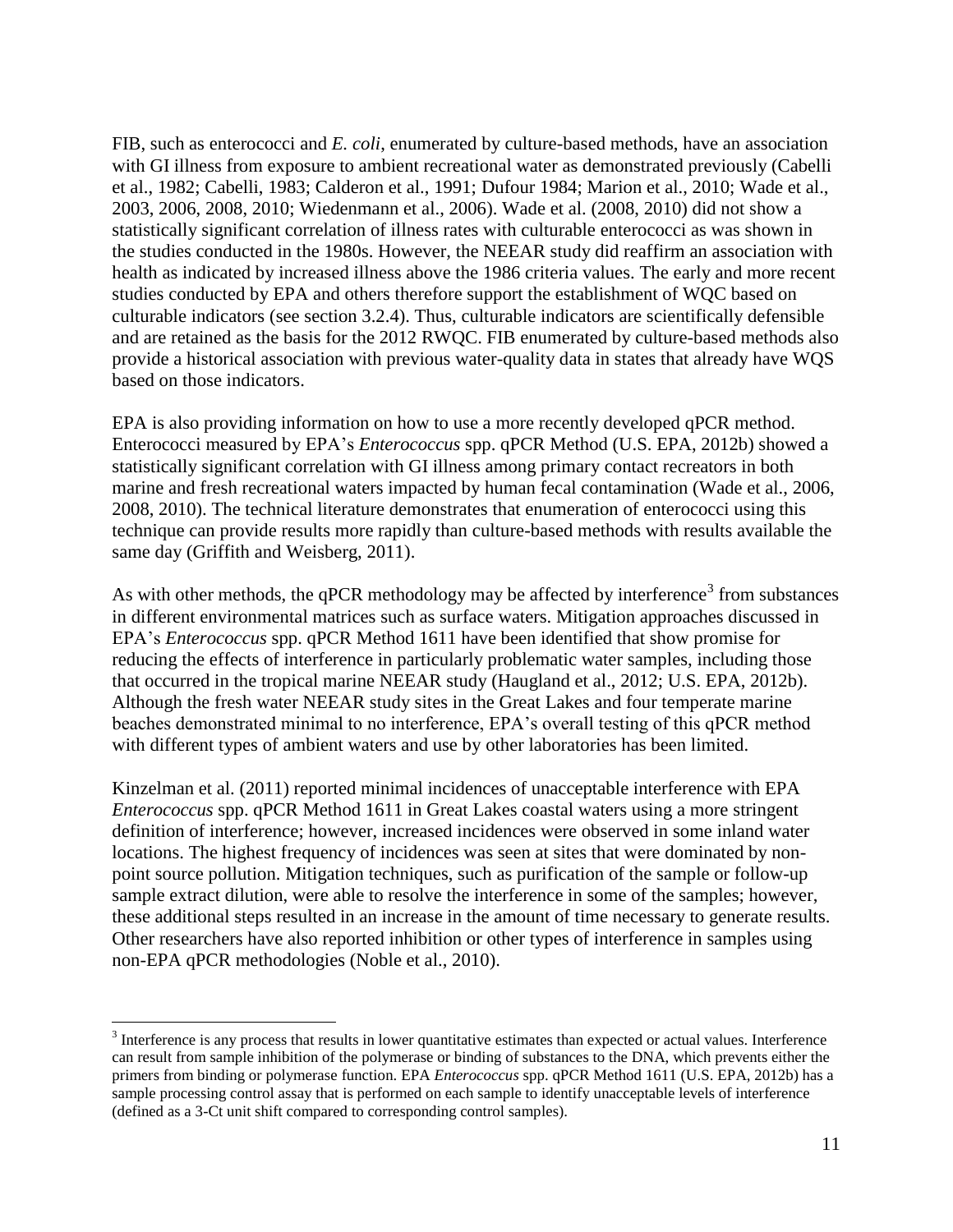EPA believes that overall testing of the qPCR method with different types of ambient waters, and by different laboratories, remains limited and anticipates that there may be situations at some locations where the performance of the qPCR method may be inconsistent. EPA therefore suggests that states evaluate the qPCR method with respect to laboratory performance and sample interference in their prospective waters prior to developing new or revised standards relying on this method. EPA will provide additional guidance on how to evaluate qPCR method performance at a later date.

# <span id="page-17-0"></span>**3.2 Linking Water Quality with GI Illness and Health**

This section discusses the information that EPA considered during the course of evaluating the association between measures of water quality and potential human health effects from exposure to fecal contamination. There are many scenarios where human-derived fecal contamination can impact a waterbody. The relationship between the presence of FIB and any of the enteric pathogens that cause illness in humans can be highly variable, but has been described mathematically as used in QMRA (Schoen and Ashbolt, 2010). The following four subsections describe the lines of evidence EPA used to derive recommended criteria levels. The historical perspectives subsection briefly discusses previous approaches to the development of WQC in the U.S. The human health endpoint subsection explains how the definition of illness is important for understanding the meaning of the associated 2012 RWQC illness rate levels. The water quality and illness subsection presents the results of epidemiological studies that EPA considered when developing the 2012 RWQC. The criteria values development subsection discusses the basis of the 2012 RWQC values.

# <span id="page-17-1"></span>**3.2.1 Historical Perspectives in Criteria Development**

EPA's previously recommended RWQC (i.e., the 1986 criteria) and the 2012 RWQC are based on the observed association between the density of FIB and GI illnesses. FIB levels have long served as the surrogate measure of fecal contamination and thus the presence of pathogens that are commonly associated with fecal material.

In the 1960s, the U.S. Public Health Service recommended using fecal coliform bacteria as the indicator of primary contact with FIB. Studies conducted by the U.S. Public Health Service reported a detectable health effect when total coliforms density was about 2,300 per 100 mL (Stevenson, 1953). In 1968, the National Technical Advisory Committee translated the total coliform level to 400 fecal coliforms per 100 mL based on a ratio of total coliforms to fecal coliforms and then halved that number to 200 fecal coliforms per 100 mL (U.S. EPA, 1986). The National Technical Advisory Committee criteria for recreational waters were recommended by EPA in 1976.

In the late 1970s and early 1980s, EPA conducted a series of epidemiological studies to evaluate several additional organisms as possible indicators of fecal contamination including *E. coli* and enterococci. These epidemiological studies showed that enterococci are a good predictor of GI illnesses in fresh and marine recreational waters, and *E. coli* is a good predictor of GI illnesses in fresh waters (Cabelli et al., 1982; Cabelli, 1983; Dufour, 1984).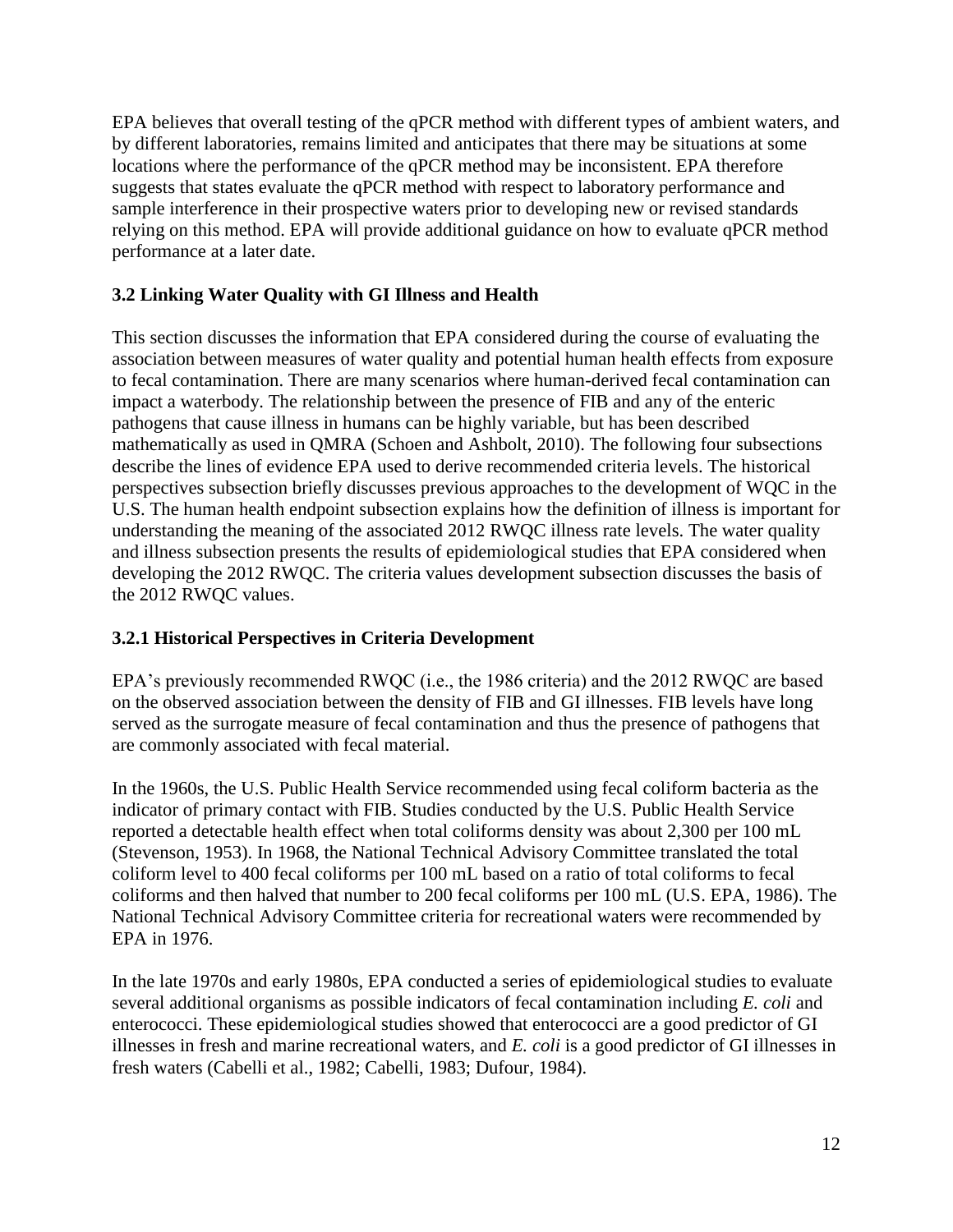The 1986 criteria values represented the desired ambient condition of the waterbody necessary to protect the designated use of primary contact recreation. Those values were selected in order to further carry forward the same level of water quality associated with EPA's previous criteria recommendations to protect the primary contact recreation use, which were for fecal coliform (U.S. EPA, 1976). For that effort, the enterococci and *E. coli* criteria values from the existing fecal coliform criteria were translated using the GM values for the FIB established in the previous epidemiological studies (see Text Box 1, below) (Dufour and Schaub, 2007). The single sample maximum (SSM) component of the 1986 criteria was computed using the GM values and corresponding observed variances in the FIB obtained from water quality measurements taken during the epidemiological studies from the late 1970s and early 1980s. Four different SSM values (recommended to be used with different recreational use intensities) were provided and corresponded to different percentiles of the water quality distribution around the GM. The 1986 criteria values resulted in different water quality values and associated illness rates for marine and fresh waters because the marine and fresh water epidemiological studies reported different GMs for the FIB associated with the level of water quality corresponding to EPA's fecal coliform criteria recommendations.

#### **Text Box 1. Translation of 1960s criteria to 1986 criteria.**

The 1986 criteria values (A) were derived as follows  $A = (B*C) / D$ Where B is the observed GM enterococci (from epidemiological studies) C is the criterion for fecal coliform (200 cfu per 100 mL) D is the observed GM fecal coliform (from epidemiological studies)

For example, using the equation in Text Box 1, the marine enterococci 1986 criterion was calculated as follows:

- $B = 20$  cfu per 100 mL (observed GM enterococci)  $C = 200$  cfu per 100 mL (old fecal coliform criterion)
- $D = 115$  cfu per 100 mL (observed GM of fecal coliforms)

Therefore,  $A = 35$  cfu per 100 mL.

Using the observed relationships between the FIB densities and GI illness, EPA estimated in 1986 that the predicted level of illness associated with the criteria was 8 HCGI per 1,000 primary contact recreators in fresh water (see section 3.2.2) and 19 HCGI per 1,000 primary contact recreators in marine waters (U.S. EPA, 1986).

# <span id="page-18-0"></span>**3.2.2 Human Health Endpoint**

EPA's 1986 criteria values correspond to a level of water quality associated with an estimated illness rate that is expressed in terms of the number of HCGI. The HCGI case definition is "any one of the following unmistakable or combinations of symptoms [within eight to ten days of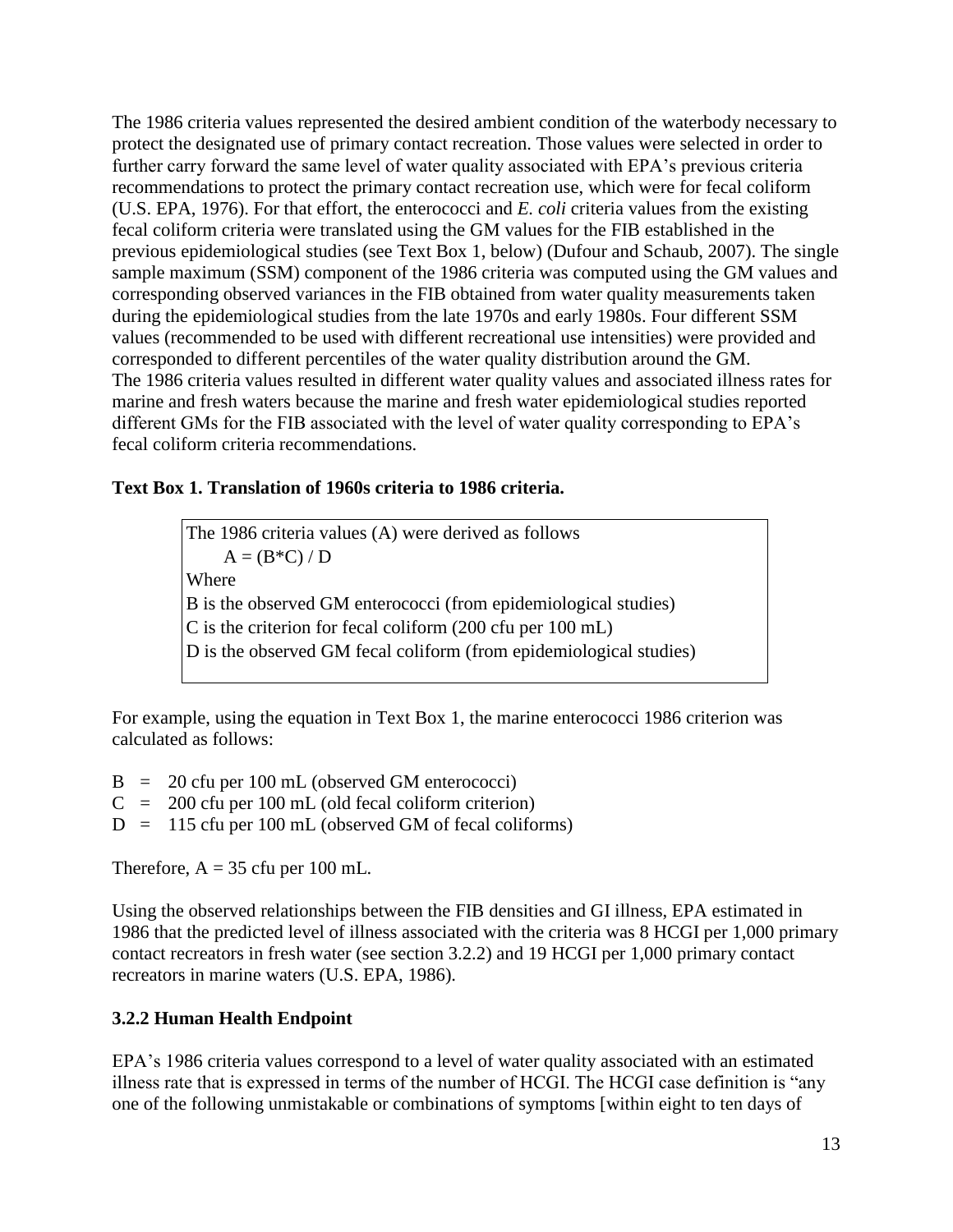swimming]: (1) vomiting (2) diarrhea with fever or a disabling condition (remained home, remained in bed or sought medical advice because of symptoms), (3) stomachache or nausea accompanied by a fever."

EPA's NEEAR epidemiological studies used a different and updated definition of GI illness, defining a case of GI illness as "any of the following [within ten to 12 days after swimming]: (a) diarrhea (three or more loose stools in a 24 hour period), (b) vomiting, (c) nausea and stomachache, or (d) nausea or stomachache and impact on daily activity" (U.S. EPA, 2010a). This illness definition is referred to as NGI and is the definition of illness associated with the 2012 RWQC.

The NGI case definition was broadened in that diarrhea, stomachache, or nausea is included without requiring the occurrence of fever. Viruses are thought to be the etiologic agent responsible for most of the GI illnesses that are contracted in recreational waters impacted by sources of human fecal contamination (Cabelli, 1983; Sinclair et al., 2009; Soller et al., 2010a) and viral gastroenteritis does not always present with a fever. Thus a GI illness case definition that does not require fever should allow studies to more accurately capture cases caused by viruses.

In addition, the NEEAR study extended the number of days following the swimming event in which illness may have been observed to account for pathogens with longer incubation times. For example, the incubation of *Cryptosporidium* spp. can be up to ten days, thus participants contacted after eight days may not have developed the case definition symptoms. By calling participants after ten to 12 days, the study design allowed for illness caused by pathogens associated with longer incubation periods to be included as cases. Similar GI definitions are now widely used nationally and internationally (Colford et al., 2002, 2007; Payment, 1991, 1997; Sinigalliano et al., 2010; Wiedenmann et al., 2006).

Because the NGI definition is broader than HCGI, more illnesses qualify to be counted as "cases" in the epidemiological studies than if the older HCGI definition were applied. Therefore, at the same level of water quality, more NGI will be observed than HCGI illnesses. The relative increase in rates of GI illness between the studies (i.e., HCGI versus NGI) is directly attributable to the changes in how illness was defined and not due to an actual increase in the incidence of illness among primary contact recreators at a given level of water quality.

EPA estimated how the GI illness rate associated with the two GI illness definitions can be compared using the difference between (a) non-swimmer illness rates from the pre-1986 epidemiological data, and the (b) non-swimmer illness rates from the NEEAR study (U.S. EPA, 2011). The mean non-swimmer HCGI rate from pre-1986 epidemiological studies was 14 illnesses per 1,000 non-swimmer recreators, while the non-swimmer recreators mean NGI rate from the NEEAR study was 63 illnesses per 1,000 non-swimmer recreators. Thus an illness rate of 8 HCGI per 1,000 primary contact recreators is estimated to be equivalent with an illness rate of approximately 36 NGI per 1,000 primary contact recreators (estimated translation factor of 4.5 NGI per HCGI<sup>4</sup>). See Appendix A for more information.

 4 8 HCGI/1,000 primary contact recreators x 4.5 HCGI / 1 NGI = 36 NGI/1,000 primary contact recreators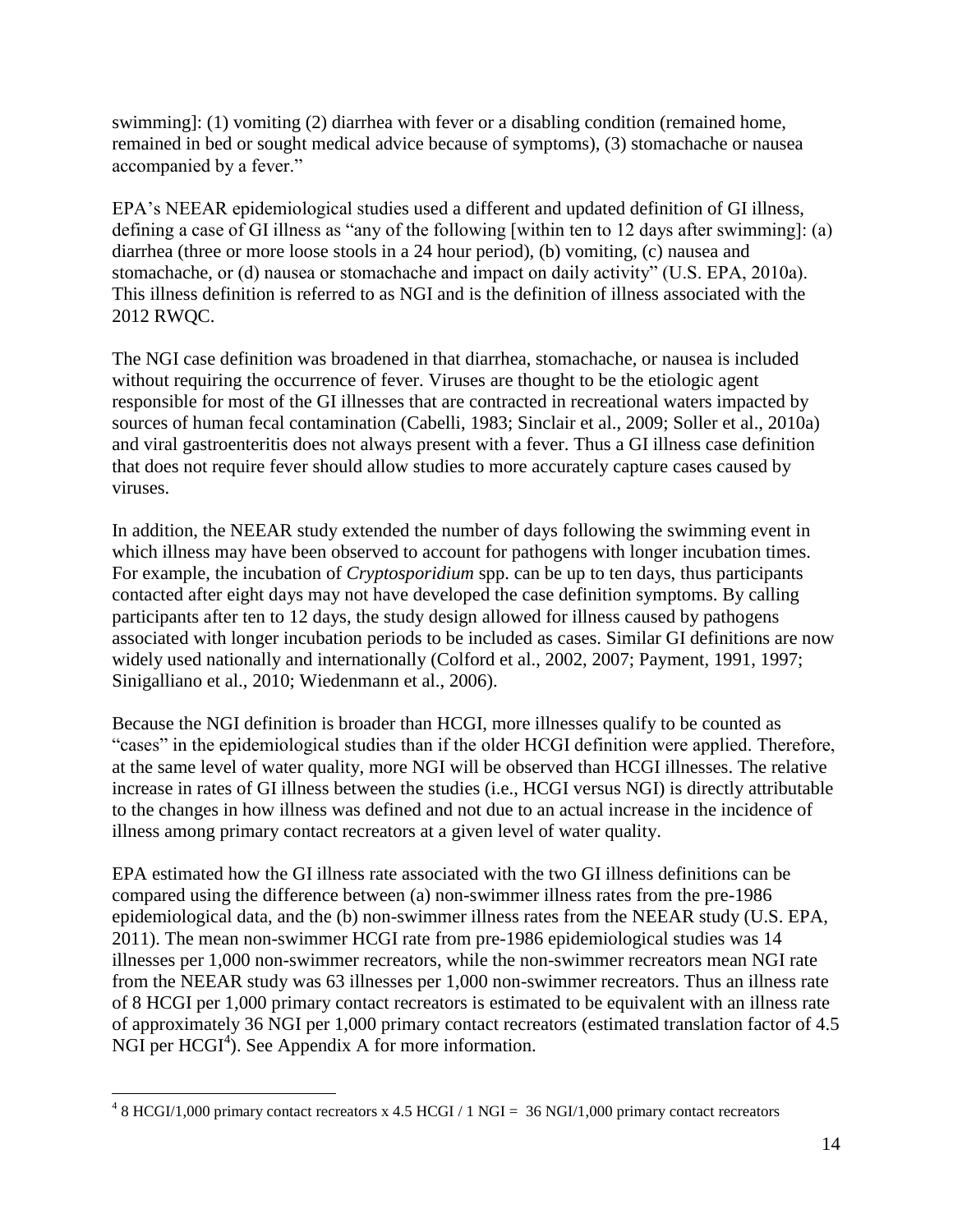Of all the adverse health effects considered, the NEEAR epidemiological studies found the strongest association with GI illnesses (see section 3.2.3). In addition to NGI, the NEEAR epidemiological studies evaluated other health endpoints that could have been caused by pathogens found in fecal matter. These included the following:

- 1. "Upper respiratory illness," which was defined as any two of the following: sore throat, cough, runny nose, cold, or fever;
- 2. "Rash," which was defined as a rash or itchy skin;
- 3. "Eye ailments," which were defined as either an eye infection or a watery eye;
- 4. "Earache," which was defined as ear pain, ear infection, or runny ears; and
- 5. "Infected cut," which was defined as a cut or wound that became infected.

Results from the NEEAR study, and previous epidemiological studies, indicate that criteria based on protecting the public from GI illness via the use of FIB will prevent most types of recreational waterborne illnesses. In general, these other illnesses occur at a lower rate than GI illness (as defined by any widely accepted definition) (Fleisher et al., 1998; Haile et al., 1999; McBride et al., 1998; Wade et al., 2008). For example, Wade et al. (2008) reported a mean overall GI illness incidence of 7.3 percent, upper respiratory infection incidence of 5.7 percent, rash incidence of 2.7 percent, and eye irritations and infections of 2.9 percent. Kay et al. (1994) and Fleisher et al. (1998) reported 14.8 percent GI illness in swimmers and 9.7 percent in non-swimmers, 4.7 percent incidence of respiratory infection in swimmers and three percent in non-swimmers, and 4.2 percent incidence of ear ailments in swimmers and 4.8 percent and non-swimmers.

Non-EPA studies in waters not impacted by WWTPs reported correlations between other health endpoints and water quality. For example, Sinigalliano et al. (2010) reported symptoms of human subjects randomly assigned to marine water exposure with intensive environmental monitoring, and compared them against other subjects who were not exposed. Their results demonstrated an increase in GI, respiratory, and skin illnesses among bathers compared to nonbathers. Among the bathers, a relationship was observed between increasing FIB and skin illness, where skin illness was positively related to enterococci enumeration by culture-based methods.

# <span id="page-20-0"></span>**3.2.3 Relationship Between Water Quality and Illness**

For decades, epidemiological studies have been used to evaluate how FIB levels are associated with health effects of primary contact recreation on a quantitative basis. The 1986 criteria recommendations are supported by epidemiological studies conducted by EPA in the late 1970s and early 1980s. In those studies, enterococci and *E. coli* exhibited the strongest correlation to swimming-associated gastroenteritis (specifically HCGI, as discussed in section 3.2.2). Because enterococci and *E. coli* correlate with illness, EPA recommended *E. coli* as the indicator to be measured in fresh water and enterococci as the indicator to be measured in both marine and fresh water. Both indicators continue to be used in epidemiological studies conducted throughout the world, including in the European Union (E.U.) and Canada (EP/CEU, 2006; MNHW, 1992). The World Health Organization (WHO) recommends the use of enterococci as water-quality indicators for recreational waters (WHO, 2003). Meta-analyses and systematic reviews of epidemiological studies conducted worldwide indicate that these indicators generally provided substantial improvements over the indicators that were favored previously, such as total and fecal coliforms (Prüss, 1998; Wade et al., 2003; Zmirou et al., 2003).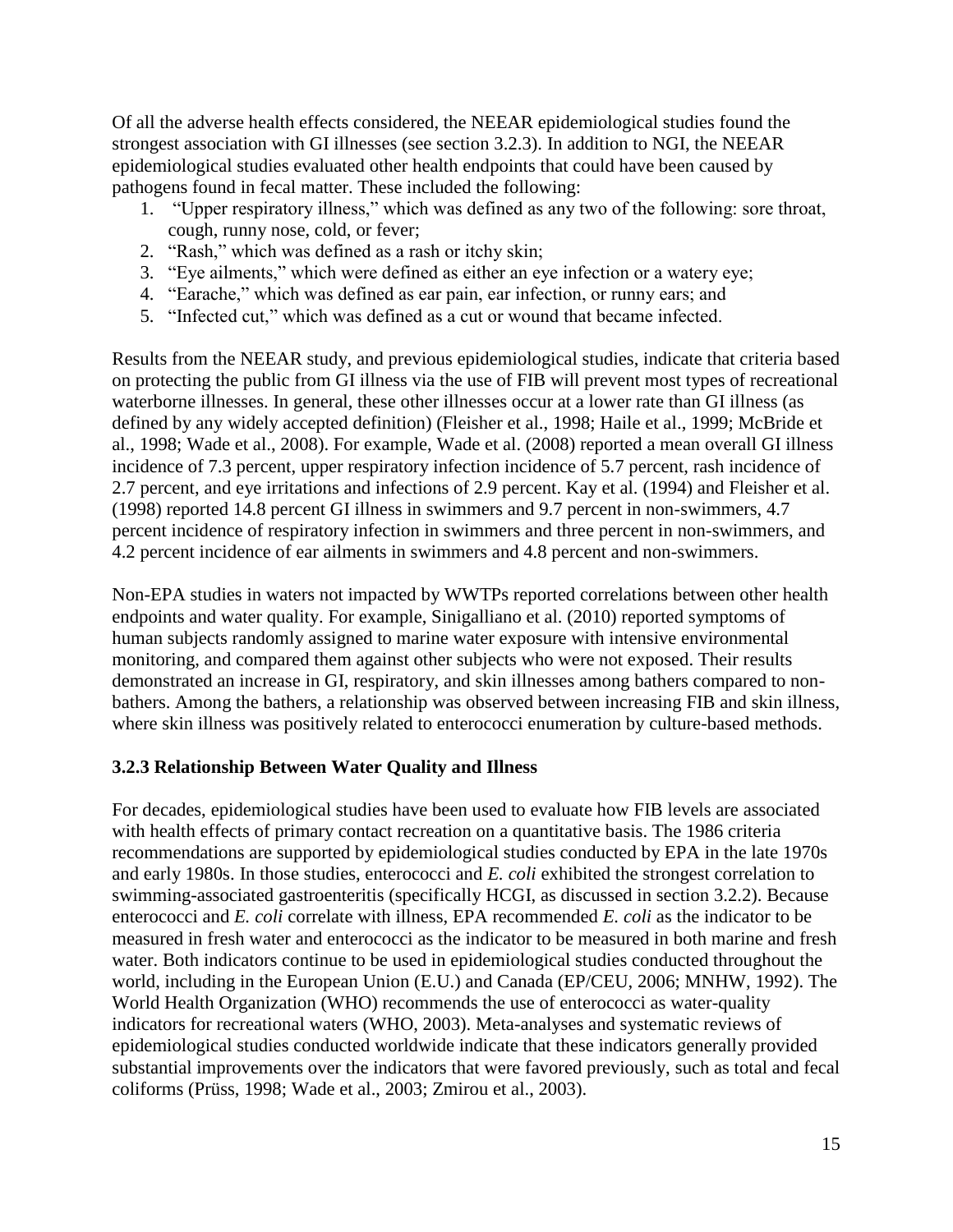EPA NEEAR epidemiological study design and conclusions.

EPA conducted the NEEAR epidemiological studies at U.S. beaches in 2003, 2004, 2005, 2007, and 2009 and reported the results in a series of research articles (U.S. EPA, 2010a; Wade et al., 2006, 2008, 2010). The NEEAR study was a prospective cohort (PC) epidemiological study that enrolled participants at the beach (the cohort) at a number of study sites and followed them for an appropriate period of time to compare incidence of illness (i.e., NGI) between the exposed (swimmers) and unexposed groups. This type of study can also include exposure response analyses if varying degrees of exposure are present. The PC design used in the NEEAR study was an enhancement of the cohort design previously employed by Cabelli (1983), Dufour (1984), and numerous others (Calderon et al., 1991; Cheung et al., 1990; Colford et al., 2005, 2012; Corbett et al., 1993; Haile et al., 1999; McBride et al., 1998; Prieto et al., 2001; Seyfried et al., 1985; von Schirnding et al., 1992).

EPA investigators considered several different epidemiological study designs, but only the randomized controlled trial (described below) and PC designs were viewed as potentially viable methods by EPA's external expert advisory panel to address the specific goals of the study. The goals of the study were to obtain and evaluate a new set of health and water quality data at a number of beaches for the new rapid, state-of-the-art methods and to use the results to support the development of new or revised criteria for the protection of primary contact recreation. The NEEAR PC design enhanced and improved upon the PC design used for studies employed in the development of the 1986 criteria (U.S. EPA, 1986).

Characteristics of the NEEAR study's design were used to establish criteria to select the seven beaches studied between 2003 and 2007:

- 1. The beach was an officially designated recreational area near a large population center;
- 2. The beach had an attendance large enough to support an epidemiological study (i.e., 300– 400 attendees/day);
- 3. The age range of the swimmers was broad (i.e., includes children, teenagers, and adults);
- 4. The beach generally met the state or local WQS with a range of indicator densities;
- 5. The range of indicator density was related to occasional contamination by an identified human source of pollution (point-source); and
- 6. The swimming season was at least 90 days long.

For more information about the beach selection criteria, enrollment, administration of the health survey, and other details on the study design, please see Wade et al. (2006; 2008; 2010).

Wade et al. (2008, 2010) also described the details on the statistical models used for the NEEAR analysis. Statistical tests were conducted using several approaches and models to determine whether the odds ratios for the different fresh water and marine beaches were statistically different. Covariate analyses are discussed in U.S. EPA (2010a). Additionally, regression models were used to determine the strength and the significance of the relationship between the indicator measures and health effects. Nearly all the studies conducted in recent years have used similar statistical models, usually logistic or log-linear models (Colford et al., 2012; Fleisher et al., 1993; Haile et al., 1999; Kay et al., 1994; McBride et al., 1998; Prieto et al., 2001; Seyfried et al., 1985).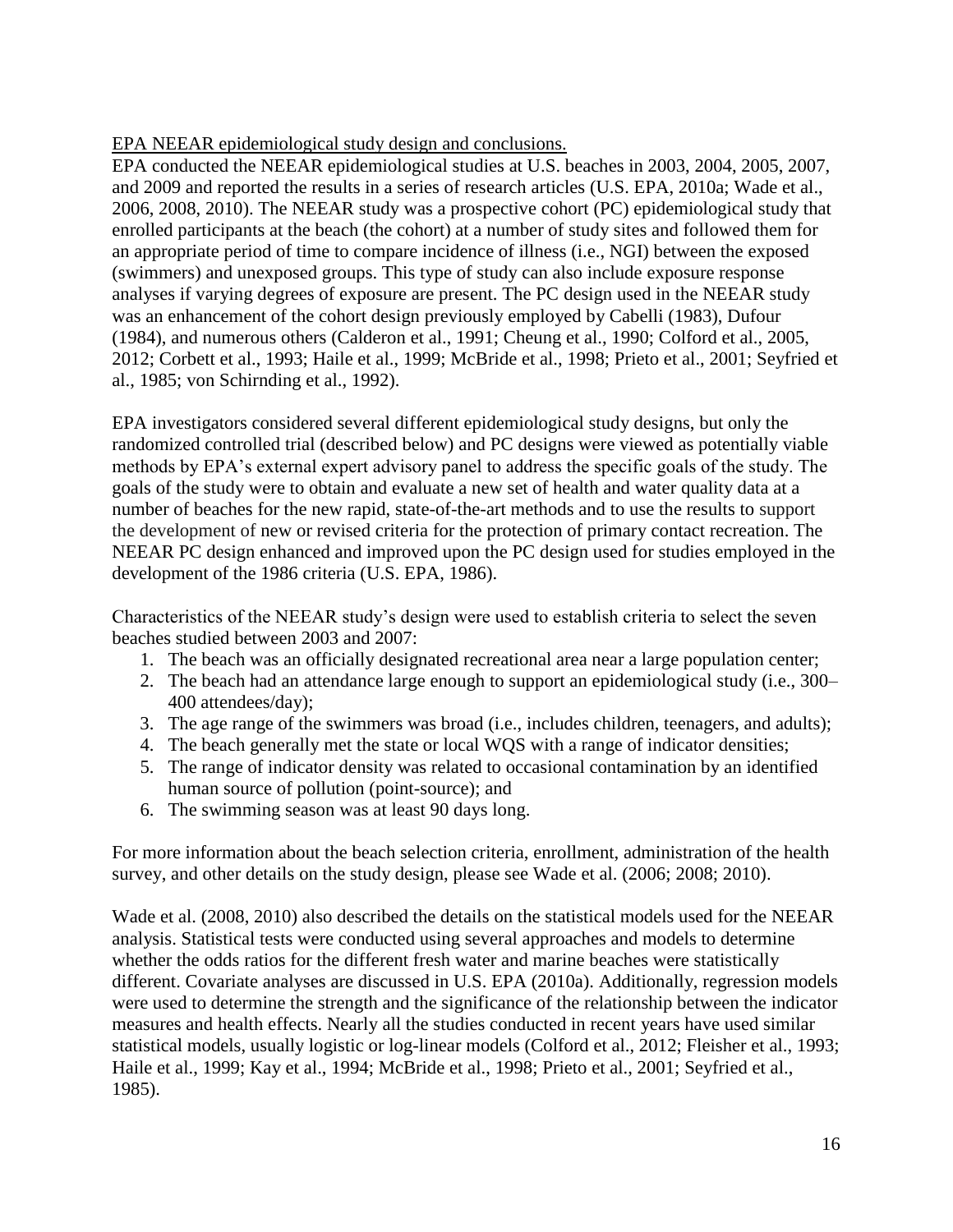As a result of the statistical analyses, EPA concluded that the *Enterococcus* spp. levels measured by qPCR using EPA Method 1611 (U.S. EPA, 2012b) and GI illness data from the NEEAR epidemiological studies of WWTP-impacted marine and temperate fresh water study sites could be combined. A direct comparison of the slope parameters shows no significant difference ( $p =$ 0.44) between the marine and fresh water beaches. The results indicated that for the majority of the range of exposures observed, there were no statistically significant differences in the estimated risk levels for marine and fresh waters (see Appendix C; U.S. EPA, 2011).

For the NEEAR epidemiological study design, EPA collected data from seven WWTPinfluenced marine and temperate fresh water beaches at intervals throughout the day at different water depths, resulting in 18 daily samples. The GM of the daily samples provided a single daily water quality value for the health relationship analysis (U.S. EPA, 2010a). The association between the GM of enterococci samples collected at 0800 hours and GI illness was nearly identical to the daily GM of all samples collected. This association is important from an implementation perspective because the results indicate that a sample taken at 0800 hours could be used for beach-management decisions on that day.

A number of FIB were examined in the NEEAR study (see Table 2). The occurrence of GI illness in swimmers was positively associated with exposure to levels of enterococci enumerated with EPA's *Enterococcus* spp. qPCR Method 1611 in marine and fresh water (U.S. EPA, 2012b; Wade et al., 2008, 2010). GI illness in swimmers at marine water beaches was also associated with exposure to levels of anaerobic bacteria of the order *Bacteroidales* enumerated with EPA's *Bacteroidales* qPCR method (Wade et al., 2010).

The association between GI illness and enterococci measured by culture in the NEEAR study was positive, but not as strong as the qPCR relationship to illness. No associations between adverse health outcomes and any of the other fecal indicator organisms were observed in either the fresh water or marine beach studies. Culturable *E. coli* was not included in the NEEAR epidemiological studies because EPA focused on evaluating a single indicator that could be used by states in both marine and fresh waters. Although culturable *E. coli* samples were not included in the NEEAR epidemiological studies, other researchers confirm that culturable *E. coli* is associated with GI illness, and remains a useful indicator of contamination in fresh waters (Prüss, 1998; Marion et al., 2010; Wiedenmann et al., 2006).

In addition to the seven temperate, WWTP-influenced beaches, EPA conducted PC epidemiological studies at two other beaches in 2009: a temperate beach in Surfside, South Carolina that is impacted by urban runoff sources but has no WWTP sources, and a tropical beach in Boquerón, Puerto Rico. Boquerón was selected as an epidemiological study site to specifically examine the health relationships of the indicators in a tropical setting. For both studies the FIB levels and illness rates were found to be low (U.S. EPA, 2010a). Results from EPA studies at the urban-runoff and tropical beaches are consistent with NEEAR study results from other geographical areas and other sources are consistent with EPA's understanding of risk associated with fecal indicators (i.e., low illness rate and low FIB counts). Thus, EPA believes these criteria recommendations are scientifically defensible and protective of the use regardless of source or climate.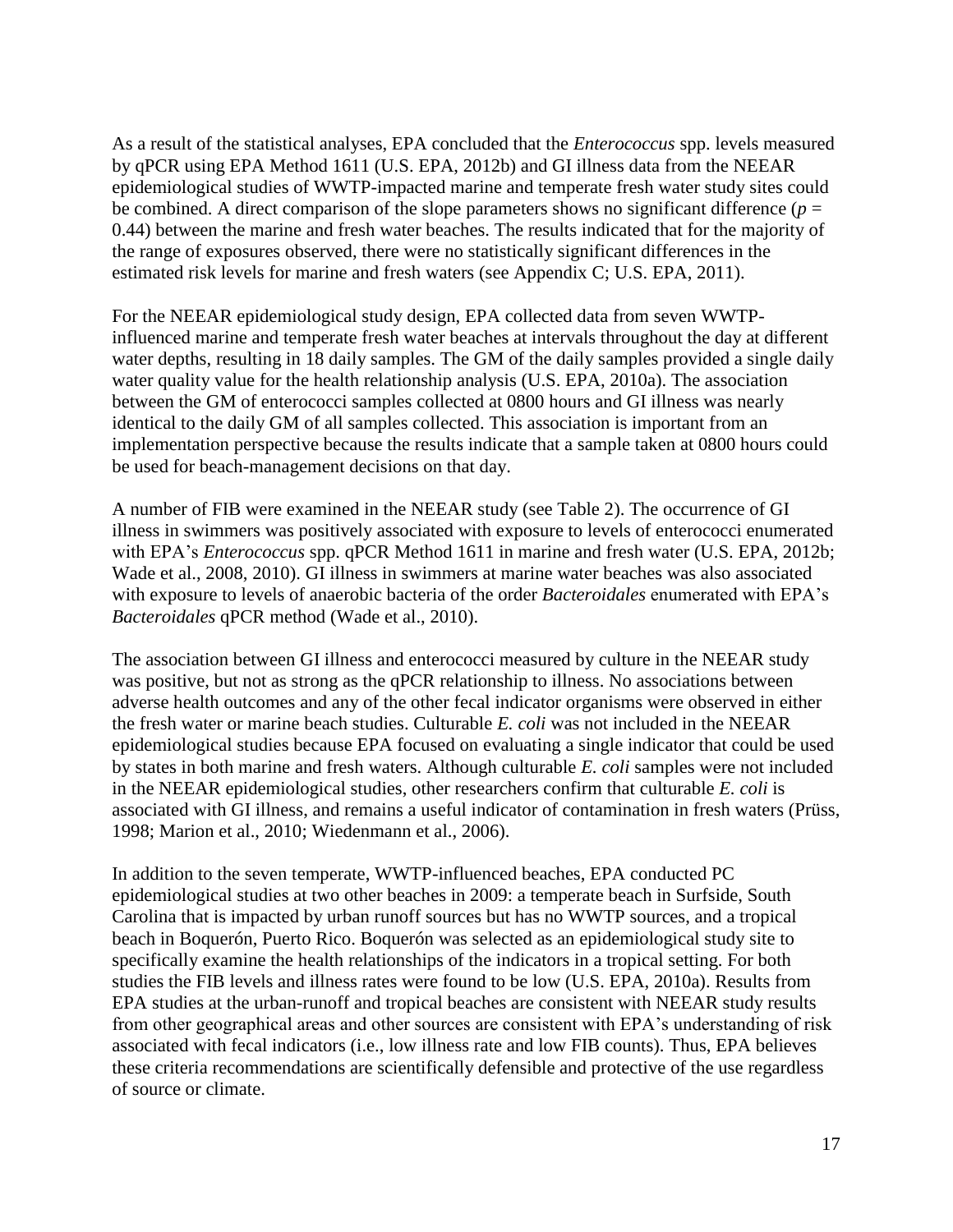**Table 2. Fecal indicator organisms and enumeration methods tested in the NEEAR epidemiological studies.** 

| <b>EPA Epidemiological</b> |                                                                 |  |  |  |  |  |
|----------------------------|-----------------------------------------------------------------|--|--|--|--|--|
| <b>Study</b>               | <b>Indicator/Methods Tested in Study</b>                        |  |  |  |  |  |
|                            | <i>Enterococcus</i> spp. measured by qPCR, enterococci measured |  |  |  |  |  |
| <b>Great Lakes</b>         | by culture, Bacteroidales measured by qPCR                      |  |  |  |  |  |
|                            | Enterococcus spp. measured by qPCR, enterococci measured        |  |  |  |  |  |
|                            | by culture, E. coli measured by qPCR, Bacteroides               |  |  |  |  |  |
|                            | thetaiotamicro (potentially human associated) measured by       |  |  |  |  |  |
|                            | qPCR, Bacteroidales, male-specific coliphage measured by        |  |  |  |  |  |
| Marine $(2007)$            | antibody assay, <i>Clostridium</i> spp. measured by qPCR        |  |  |  |  |  |
|                            | Same indicator/methods as 2007 marine, but no coliphage or      |  |  |  |  |  |
| Tropical                   | Clostridium spp.                                                |  |  |  |  |  |
|                            | Same indicator/methods as 2007 marine, but no coliphage or      |  |  |  |  |  |
| Urban Runoff               | Clostridium spp.                                                |  |  |  |  |  |

#### Other Epidemiological Studies.

Findings from epidemiological studies conducted by non-EPA researchers were also reviewed and considered to the maximum extent possible during the development of the 2012 RWQC, including all available data from the open literature, as well data from SCCWRP's epidemiological studies in Southern California (see below for description of these studies). Numerous epidemiological investigations have been conducted since the 1950s to evaluate the association between illness rate to recreational water users and the concentration of suitable fecal indicators (reviewed in U.S. EPA, 2009b). These studies have been conducted in Australia, Canada, Egypt, France, Hong Kong, Israel, the Netherlands, New Zealand, Spain, South Africa, the U.S, and the United Kingdom. Most of these studies investigated waters that were impacted or influenced by wastewater effluent. Several groups of researchers have compiled information and generated broad and wide-ranging inferences from these epidemiological studies (Prüss, 1998; Wade et al., 2003; Zmirou et al., 2003). For example, a systematic review and metaanalysis of 27 published studies evaluated the evidence linking specific microbial indicators of recreational water quality to specific health outcomes under non-outbreak (endemic) conditions. These studies concluded that: (1) good indicators of fecal contamination and demonstrated predictors of GI illness in fresh waters are enterococci and *E. coli*, and enterococci in marine water, but not fecal coliform; and (2) the risk of GI illness is considerably lower in studies where enterococci and *E. coli* densities were below levels established by EPA in 1986 (Wade et al., 2003).

Recently, SCCWRP conducted a series of PC epidemiological studies in Southern California, at Doheny, Avalon, and Malibu beaches. Many specific characteristics of the SCCWRP studies were designed to be similar to prior EPA and SCCWRP studies (Colford et al., 2007; Wade et al., 2006, 2008, 2010). EPA received the data for the analysis conducted at Doheny beach (Colford et al., 2012), a recreational marine beach impacted by urban runoff. The Doheny beach study evaluated health-risk relationships between GI illness and enterococci using qPCR-based (three different qPCR assays analyzed) and culture-based enumeration methods. Results indicated that when urban runoff with potentially containing human enteric viruses flowed freely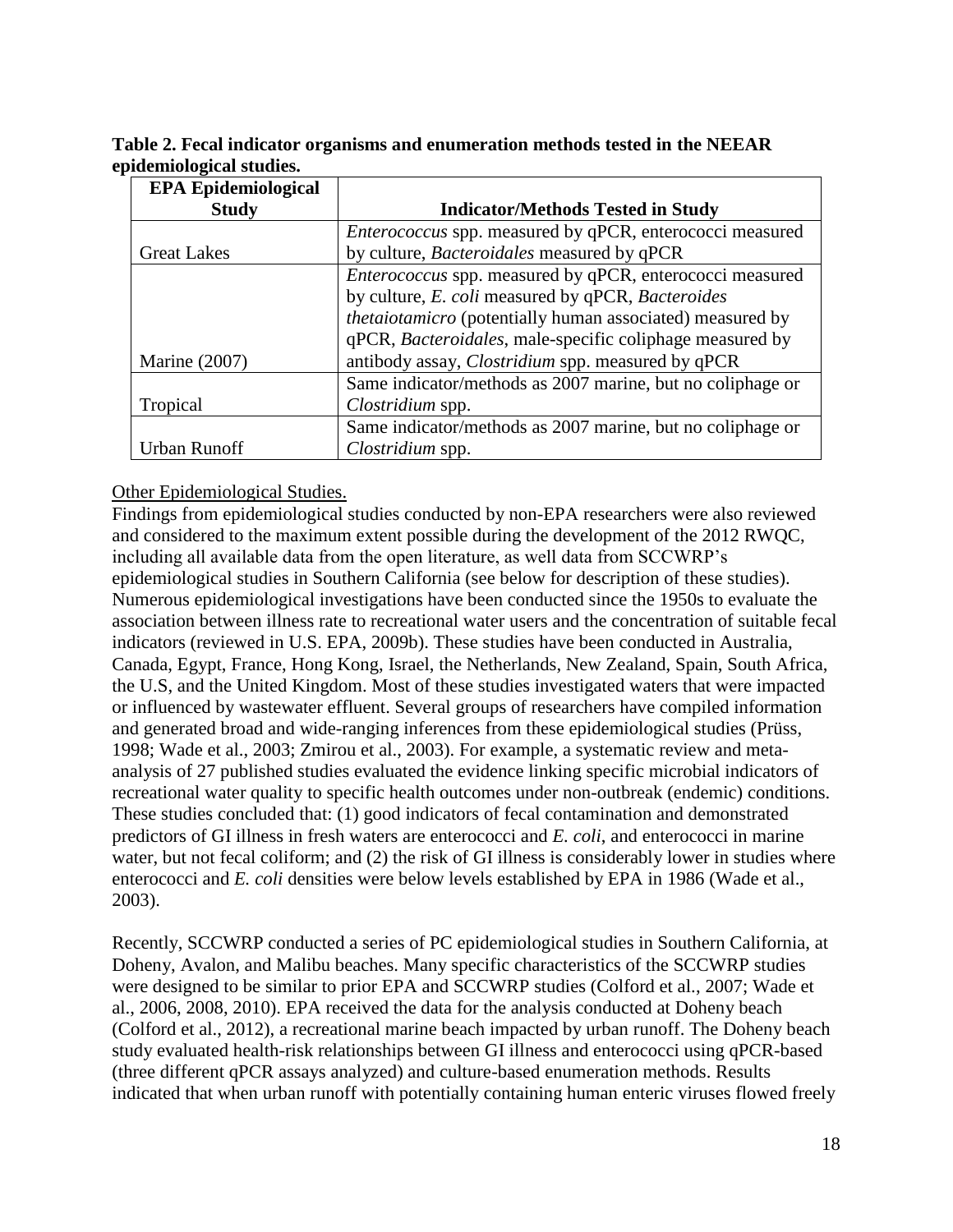into the marine water (berm open), the results were comparable and consistent with NEEAR marine WWTP-impacted beaches. Additionally, when the FIB source was more diffuse (berm closed), the relationship between enterococci and GI illness was not as strong as the relationship observed when the berm was open. These diffuse source results are similar to those observed in the NEEAR Surfside beach study (U.S. EPA, 2010a).

A PC epidemiological study at an Ohio reservoir (a fresh water inland beach) provided an indicator-illness relationship for *E. coli* (Marion et al., 2010). In this small-scale study, *E. coli* levels (EPA Method 1603; U.S. EPA, 2002b, 2010e) were associated with GI illness in a statistically significant manner. As indicated previously, *E. coli* demonstrated a statistically significant association with HCGI in EPA's epidemiological studies in the late 1970s and early 1980s (Cabelli, 1983; Dufour, 1984).

Several epidemiological studies have been conducted using study designs that differ from the NEEAR design, such as those referred to as randomized control trials (RCT) or randomized exposure trials (see below). The RCT is an epidemiological study in which the study subjects are randomly allocated to groups to receive an experimental procedure or intervention. For recreational water exposures, the groups are bathers and non-bathers (swimmers vs. nonswimmers). The bathers are given instructions detailing their time in the water and specific activities, such as immersing their heads in the water. Similar to a PC study, bathers and nonbathers must be followed for an appropriate time to evaluate illness incidence and to determine the potential effect of other biases and potential confounders. Exposure-response analyses may then be conducted.

RCT study designs are preferred by some researchers because they are intended to (1) better account for the possibility that those who do not bathe choose not to do so based on factors other than water quality; (2) associate individuals and the incidence of illness with the water quality at the time and place of bathing, potentially reducing misclassification bias; and (3) account for non-water-related risk factors (Kay, et al., 1994). One of the most significant limitations of RCT is that the exposures in the study are not necessarily representative of those experienced by the general population.

EPA reviewed and considered the results from these RCT studies to the maximum extent possible. For example, the WHO and European Union (E.U.) used RCT epidemiological studies to support their recommended water quality values (EP/CEU 2006; WHO, 2003). The RCT studies were conducted over four bathing seasons (summers) at a different marine beach each season in the United Kingdom. Trends in the gastroenteritis (equivalent to GI illness) rate with increasing enterococci exposure were not significantly different between sites, and thus data from the four beaches were pooled (Kay et al., 1994). The source of FIB in this study was reported as domestic sewage. Gastroenteritis was defined as "all cases of vomiting or diarrhea or all cases of nausea, indigestion, diarrhea or vomiting that was accompanied by a fever". Rates of gastroenteritis were significantly higher in the exposed group than the unexposed group and adverse health effects were identified when fecal streptococci, of which enterococci are a subgroup, density exceeded 32 per 100 mL (Fleisher et al., 1998; Kay et al., 1994). Another E.U. randomized control trial at five fresh water bathing sites in Germany recommended guidance values based on the no observable adverse effects levels (NOAELs) for gastroenteritis of 100 *E.*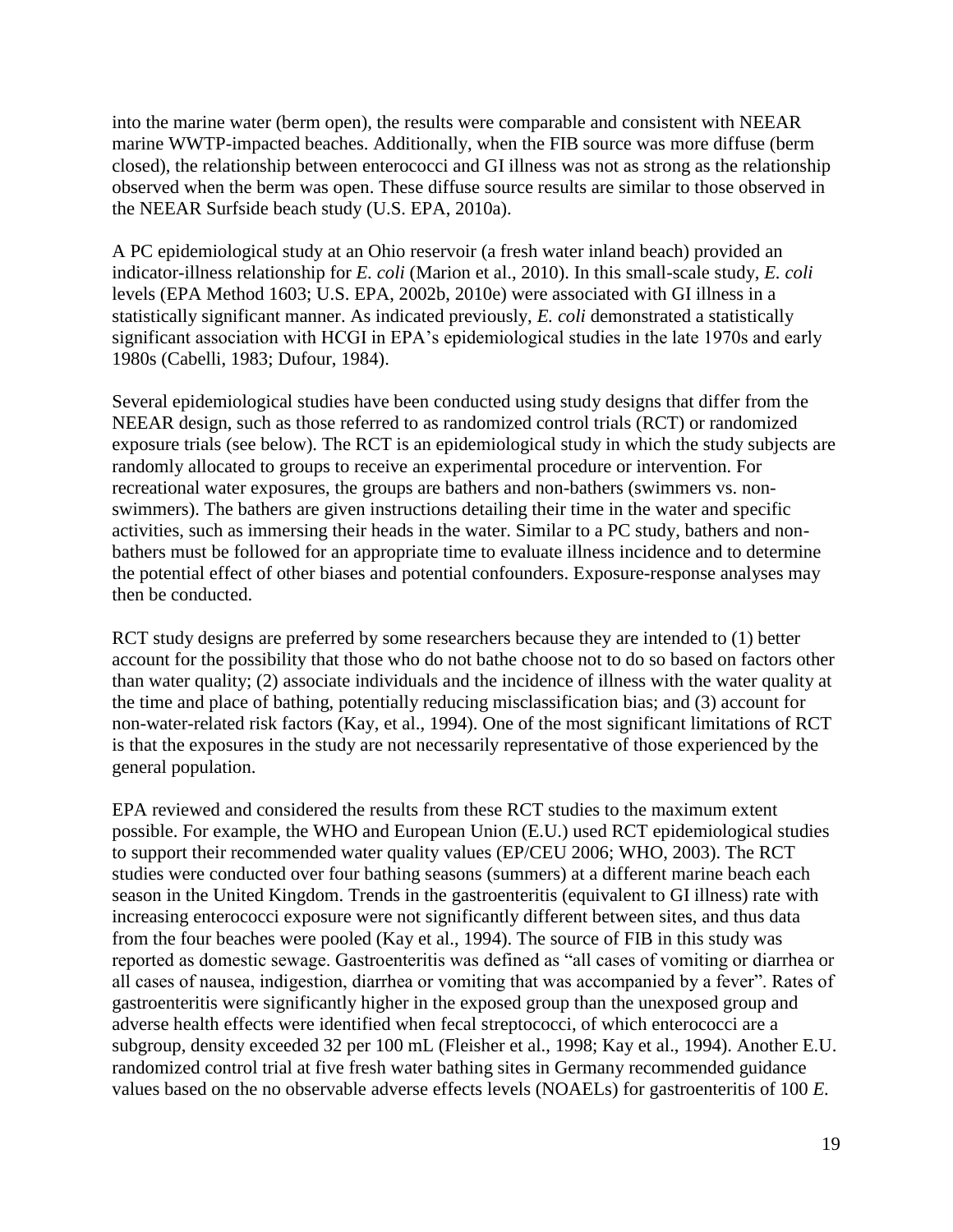*coli* cfu per 100 mL or 25 enterococci cfu per 100 mL (average values) (Wiedenmann et al., 2006).

Additional RCT studies evaluated include Epibathe, a public health project funded under E.U. Framework Programme 6 to produce "science support for policy," which began in December 2005 and ended in March 2009. The imperative for this research effort was to improve the relative paucity of E.U. data describing the health effects of controlled exposure (head immersion) in E.U. fresh waters and Mediterranean marine waters. Both aquatic environments provide important recreational resources throughout the E.U. (European Commission-Epibathe, 2009). Epibathe comprised a series of marine and fresh recreation water epidemiological studies conducted in 2006 and 2007 in Spain and Hungary, respectively. Four riverine recreational sites were evaluated in Hungary and four coastal sites were evaluated in Spain. All sites were in compliance with the European standards specified in the E.U. bathing Water Directive (EP/CEU, 1976). For E.U. marine waters (Spain and the United Kingdom RCT studies), the clearest trend in increasing illness rate with water quality was evident using enterococci measured by culture. For fresh waters (German and Hungary RCT studies), the clearest indicator-illness relationship between GI symptoms and water quality was seen by a threshold density of *E. coli* measured by culture. Both analyses (marine and fresh water) suggest elevations in GI illness in the controlled exposure (head immersion) cohorts. The authors concluded that the empirical field studies and combined data analysis suggested that the WHO or E.U. WQS recommendations did not need to be revised.

Finally, an RTC epidemiological study at a Florida marine beach not impacted by a WWTP was considered. In this study, investigators found that swimmers randomized to head immersion were approximately twice as likely to develop a skin rash when swimming in water with culturable enterococci levels greater than or equal to 40 cfu per 100 mL than swimmers exposed to levels less than 40 enterococci cfu per 100 mL (Fleming et al., 2008; Sinigalliano et al., 2010).

Not all epidemiological studies show clear or consistent correlations between indicator levels and health outcomes. For example, in a 1989 PC epidemiological study at high-energy (surfing) marine beaches impacted by sewage outfalls and stormwater overflows in Sydney, Australia, GI, symptoms did not increase with increasing counts of fecal coliform or enterococci, however, swimmers did exhibit increasing respiratory, ear, and eye symptoms with increasing levels of FIB (Corbett et al., 1993). In a second independent study, respiratory and GI illnesses increased with increasing densities of enterococci (Harrington et al., 1993). In a PC epidemiological study at Mission Bay, California, impacted by non-point sources of fecal contamination, only malespecific coliphage had a correlation with illness (Colford et al., 2005).

#### <span id="page-25-0"></span>**3.2.4 Developing Enterococci Measured by Culture Criteria and Comparable Values for Culturable** *E. coli* **and** *Enterococcus* **spp. Measured by qPCR**

The 2012 RWQC values for culturable levels of enterococci for marine and fresh waters and *E. coli* for fresh waters, if adopted in state WQS and approved by EPA, would be protective of the primary contact recreational use. The NEEAR study provided data to establish RWQC values for culturable enterococci and to help estimate an illness rate associated with those values. The NEEAR -based data were analyzed in several ways, some of which differed from the reported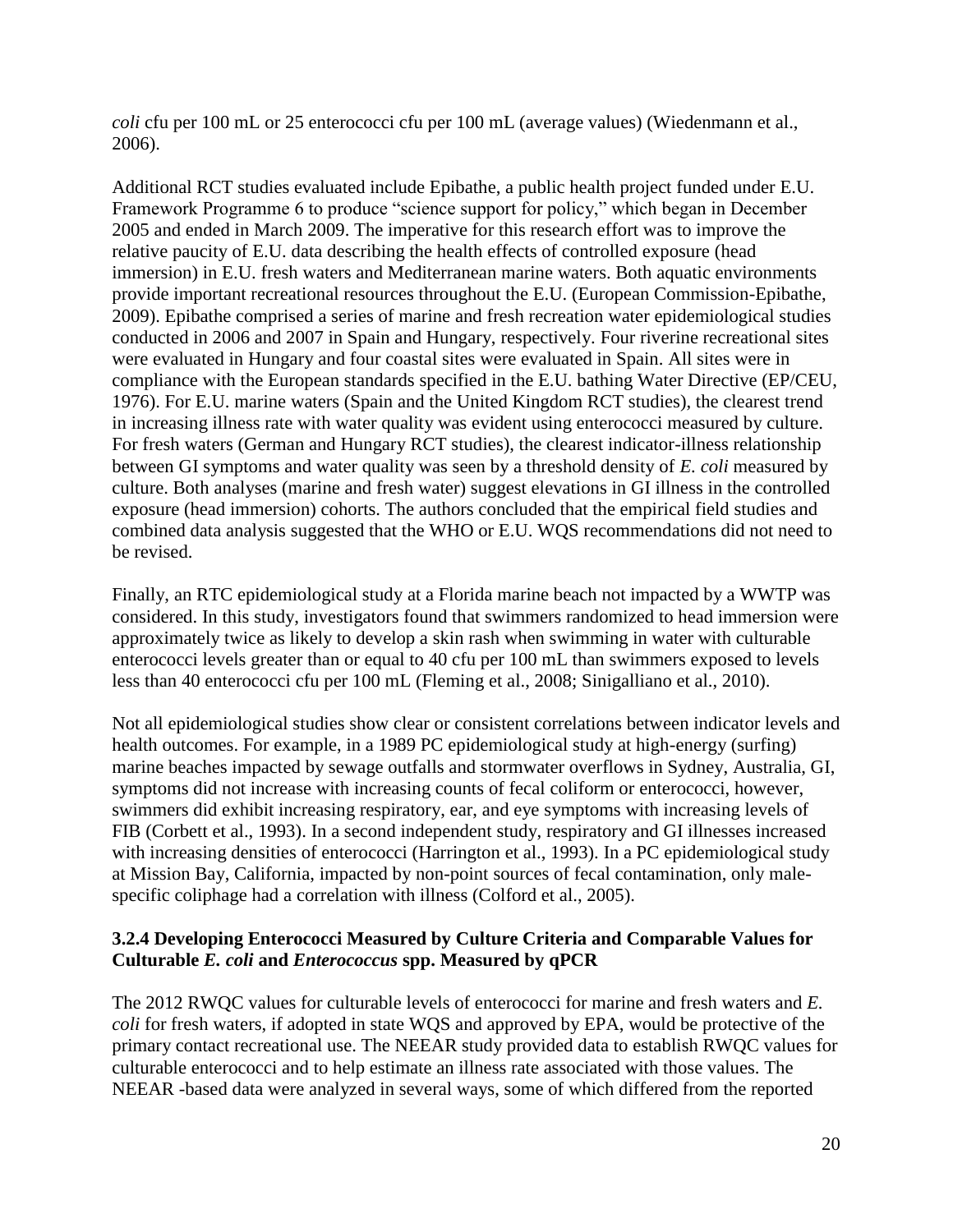NEEAR qPCR-based approach. EPA conducted these analyses, in part, to provide a comparison with the data analysis underlying the 1986 criteria for recreational waters.

The illness definition used in these analyses is consistent with those reported in the NEEAR study (i.e., NGI), rather than the illness definition (i.e., HCGI) used with the 1986 criteria (refer to section 3.2.2). To facilitate comparisons between the results from 1986 and the 2012 criteria, illness rates from 1986 (in terms of HCGI per 1,000 primary contact recreators) were translated to NGI rates using a translation (factor of 4.5) of the definition of NGI to HCGI (U.S. EPA, 2011). See section 3.2.2.

The following is a description of EPA's analytical approaches to develop recommended criteria values for enterococci measured by culture and comparable values for culturable *E. coli* and *Enterococcus* spp. measured by qPCR using EPA Method 1611 (U.S. EPA, 2012b). EPA was constrained to criteria values above the level of quantification (i.e., 20 cfu per 100 mL for culturable methods) (ASTM, 2012). Approach 1 analyzed the association between health and water quality for culturable enterococci using the NEEAR regression analysis. A statistically significant illness-exposure response relationship was not observed across the full range of exposures (Wade et al., 2008, 2010). Approach 2 evaluated NEEAR swimming-associated illness rates for exposures above and below the 1986 GM criteria values. These results indicated that illness rates were higher when the criteria were exceeded compared to when those criteria were not exceeded. Approach 3 compared the NEEAR study illness rates to those from 1986. This analysis confirmed that swimming-associated illness rates in NEEAR marine and fresh water studies were similar to each other and to those from the 1986 fresh water studies. Approach 4 analyzed the NEEAR data using the 1986 analytical approach. The results provided a linkage between NEEAR culturable enterococci data and GI illness. Approach 5 extended Approach 2 to consider whether there are significant differences in GI illness rates at enterococci densities lower than the 1986 criteria. The results indicate that water quality in the range of 30 to 35 enterococci cfu per 100 mL are the lowest water quality values reported to show statistically significant differences in swimming-associated illness rates.

Taken together, these approaches along with the level of water quality described by the 1986 criteria provide the lines of evidence EPA is using to recommend either the culturable enterococci GM criteria values of 30 or 35 cfu per 100 mL. The mean illness rates associated with the 2012 RWQC water quality recommendations are approximately 32 cases of NGI per 1,000 primary contact recreators for a culturable enterococci GM criterion of 30 cfu per 100 mL and 36 cases of NGI per 1,000 primary contact recreators for a culturable enterococci GM criterion of 35 cfu per 100 mL, in both marine and fresh water. These illness rates were used to estimate equivalent criteria values for culturable *E. coli* and supplemental water quality values for enterococci using EPA's *Enterococcus* spp. qPCR Method 1611 (U.S. EPA, 2012b).

#### Approach 1.

Culture-based measures of enterococci collected in the NEEAR study were analyzed using the same rigorous statistical approach applied to the qPCR data (Wade et al., 2008, 2010). Although a weak association between illness and water quality for culturable enterococci was observed using this approach, the exposure-response relationship was not statistically significant over the entire range of observed water quality measured by culturable enterococci using the marine and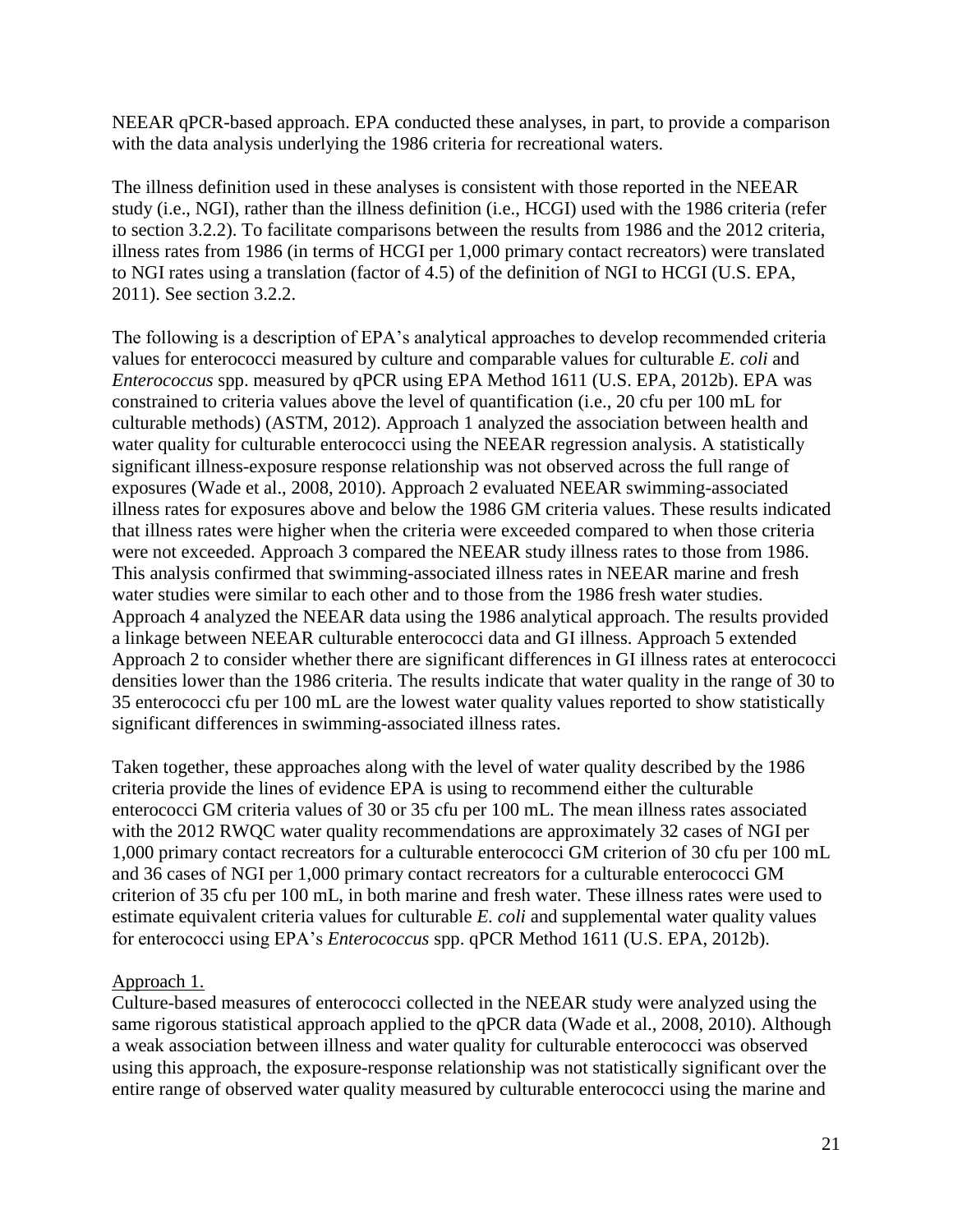fresh water beach datasets (Wade et al., 2008, 2010). Therefore, EPA is not relying quantitatively on those exposure-response relationships for the 2012 RWQC because the regression coefficients would not have sufficient predictive value.

#### Approach 2.

EPA evaluated illness rates when swimmers are exposed to water quality levels either above or below the 1986 criteria values. Data from EPA's fresh water NEEAR study sites indicated that swimmers exposed above the 1986 criteria value of 33 cfu per 100 mL had higher risks than nonswimmers or swimmers exposed below this value (Wade et al., 2008). At EPA's marine water NEEAR study sites, approximately 16 percent of the marine study days exceeded the 1986 criteria enterococci GM value of 35 cfu enterococci per 100 mL. On those study days, the odds of diarrhea, respiratory illness and earache were elevated among swimmers compared to nonswimmers (Wade et al., 2010). EPA used the NEEAR study results (Wade et al., 2008, 2010) to compare the swimming-associated risk on days when enterococci levels were above and below 33 cfu per 100 mL and 35 cfu per 100 mL for fresh and marine sites, respectively. Those data also indicate that on days when the 1986 criteria GM values were exceeded, illness rates were similar at marine and fresh water sites (Figure 1a).

#### Approach 3.

EPA compared the full distribution of marine and fresh water swimming-associated illness rates observed in the NEEAR study to that of the corresponding 1986 criteria illness rates. The NEEAR study data (right side of Figure 1b) suggest that the marine swimming-associated illness rate and fresh water swimming-associated illness rate are similar to each other and to the 1986 fresh water rate. In contrast, the 1986 marine swimming-associated illness rate was considerably higher than the 1986 fresh water illness rate (left side of Figure 1b).



**Figure 1. Swimming-associated illness rates observed during EPA's epidemiological studies. a) risk on days with GM above 35 cfu per 100 mL at marine sites and above 33 cfu per 100 mL at fresh water sites; b) swimming-associated illness observed during 1986 and NEEAR study.** Note: Boxes in Figure 1b represent the  $25<sup>th</sup>$  to the  $75<sup>th</sup>$  percentiles, the lines within the boxes indicate the median values, and the whiskers represent the  $10<sup>th</sup>$  and  $90<sup>th</sup>$ percentiles**.**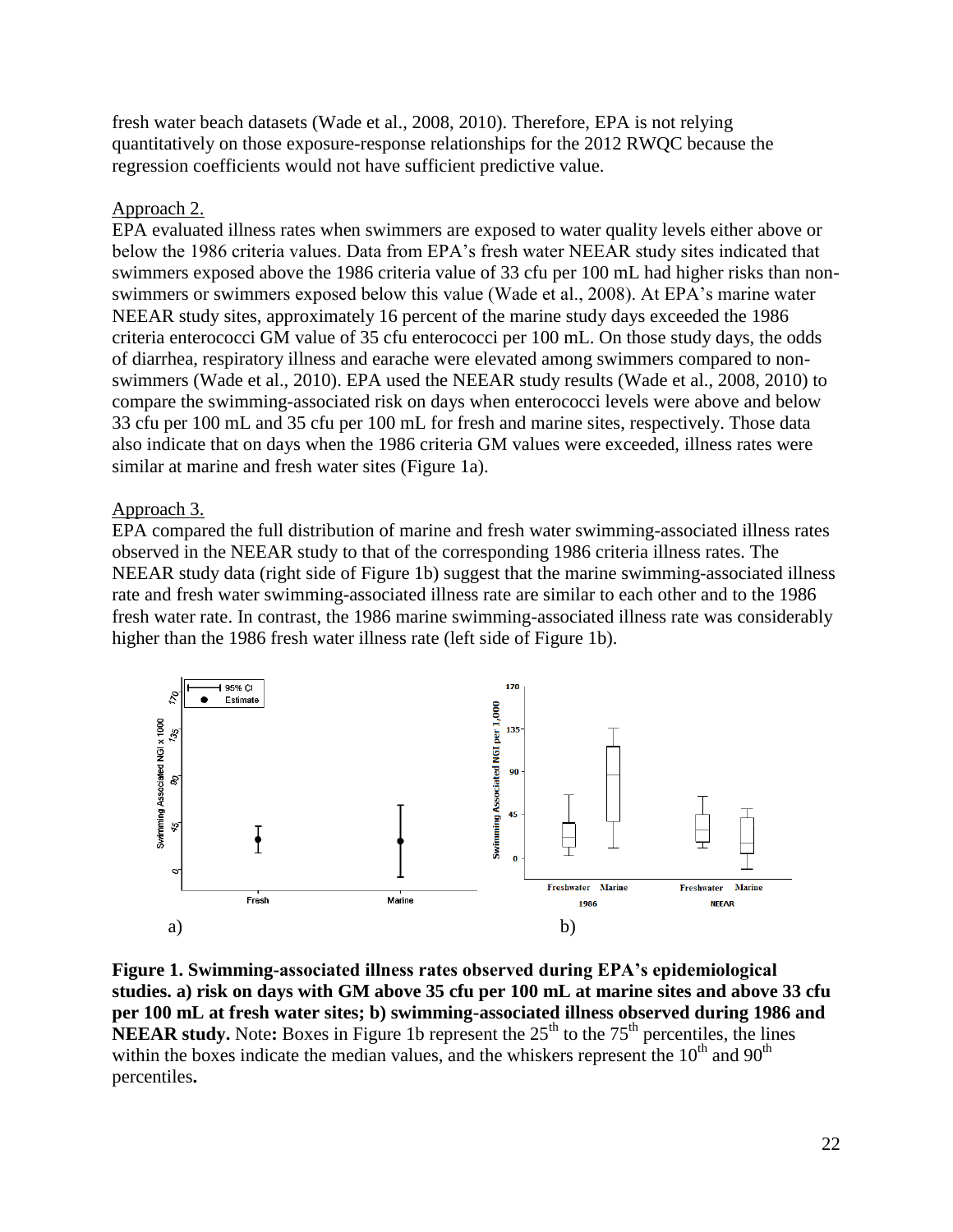EPA then evaluated whether culturable enterococci data from the marine and fresh water NEEAR sites could be combined. The observed culturable enterococci data for each NEEAR beach were plotted and analyzed (Figure 2). There was substantial overlap in the densities of enterococci observed at beaches, even though there were statistically significant differences between beaches. However, statistically derived beach groups (represented by variations in shading in Figure 2) were not aligned strictly by their salinity classification, supporting the finding that there is not a compelling distinction between marine and fresh water (see Appendix C). The literature is consistent with this finding and indicates that of the factors influencing enterococci fate in the environment, there is evidence that sunlight, temperature and predation are more important in controlling enterococci concentrations than salinity (Noble et al., 2004).



**Figure 2. NEEAR marine and fresh water culturable water quality results.** White, grey, and hatched boxes represent statistically different groups. Fresh water beach sites are Huntington Beach (HB), Silver Beach (SB), West Beach (WB), Washington Park (WP); marine water beach sites are Edgewater Beach (EB), Fairhope Beach (FB), Goddard Beach (GB), Boquerón Beach (BB). Note: Boxes in Figure 1b represent the 25<sup>th</sup> to the 75<sup>th</sup> percentiles, the lines within the boxes indicate the median values, and the whiskers represent the  $10<sup>th</sup>$  and  $90<sup>th</sup>$  percentiles.

#### Approach 4.

EPA conducted another analysis to develop a culture-based linkage between the NEEAR and 1986 studies. EPA could not reanalyze the 1980s data using the NEEAR statistical approaches because the raw data from those earlier studies are no longer available. Therefore, EPA analyzed the NEEAR culturable enterococci data using the same statistical approaches employed in the 1980s studies (Cabelli, 1983; Dufour, 1984).

In the 1986 criteria, quantitative relationships between the rates of swimming-associated illness and FIB densities were determined using regression analysis. Linear relationships were estimated from data grouped in two ways: (1) pairing the GM indicator density for a summer bathing season at each beach with the corresponding swimming-associated GI rate for the same summer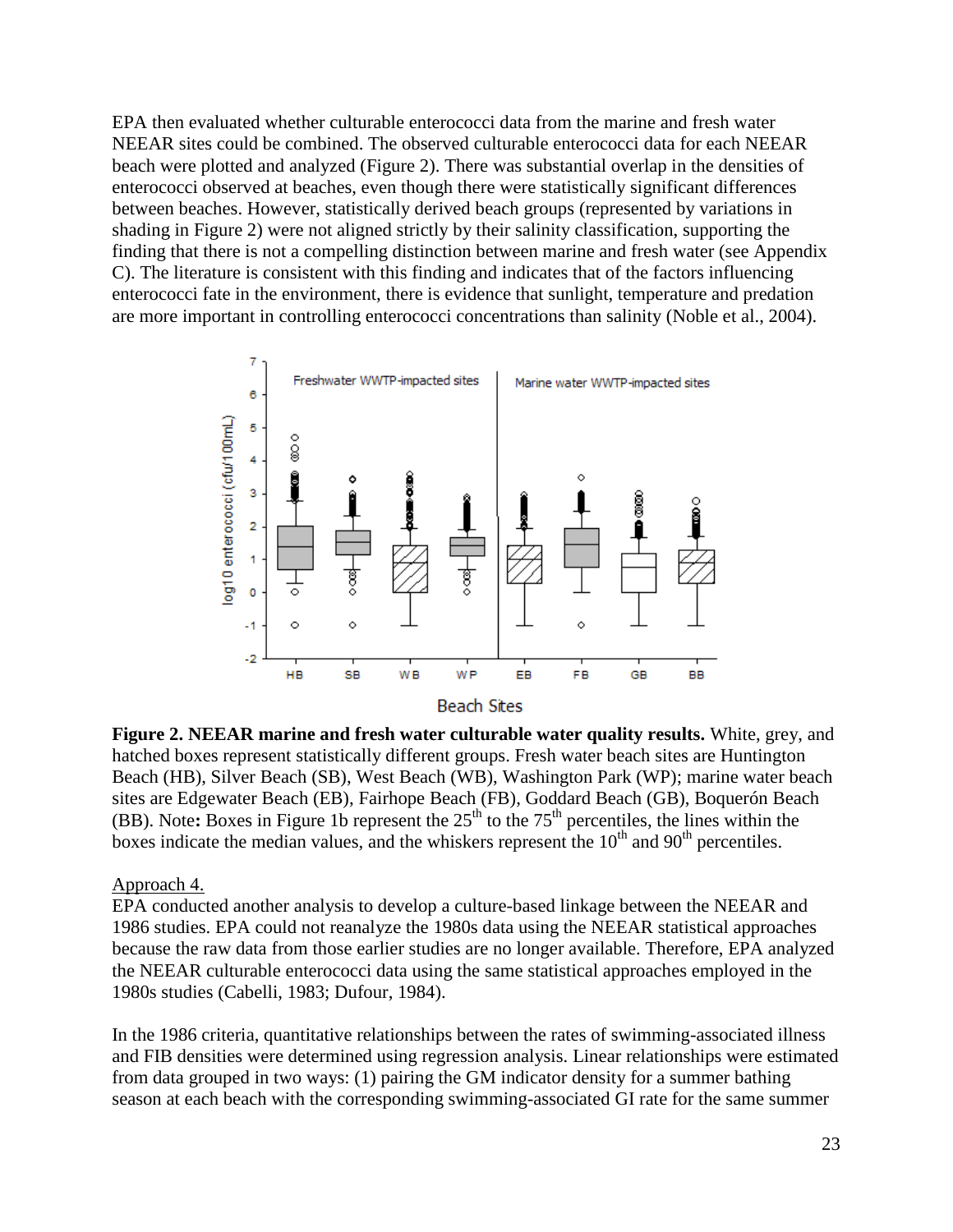(fresh water beaches), and (2) by sampling days with similar indicator densities from each study location (marine beaches). The second approach, grouping by sampling days with similar indicator densities, was not possible with the 1980s fresh water data because the variation of bacterial indicator densities in fresh water samples was not large enough to allow such groupings (U.S. EPA, 1986). For the 2012 RWQC, EPA evaluated both approaches (seasonal and days of similar water quality) with the NEEAR culture-based enterococci data to estimate the illness associated with the recommended levels of water quality.

EPA applied the 1986 fresh water analysis described above to the NEEAR culture-based enterococci data. This analysis summarized each NEEAR beach as a seasonal GM of water quality and its average seasonal illness rate estimate, using the entire body of culturable enterococci data from the NEEAR study. Consistent with the 1986 fresh water analysis, this approach did not account for covariates. These data points generally fell within the predicted range of the published epidemiological regressions (Cabelli, 1983; Dufour, 1984) after conversion to comparable GI case definitions (U.S. EPA, 2011). However, this analysis proved to be insufficient to estimate NEEAR study illness rates, because it generated only seven data points—one for each of the NEEAR beaches.

EPA then extended the seasonal analysis of the NEEAR culture-based enterococci data using the 1986 marine water analytical approach as described above. For this analysis, EPA aggregated data by days of similar water quality (bins) for each beach (Cabelli, 1983; U.S. EPA 1986). The NEEAR data were sorted by the observed GM for each beach day and the data for each beach were then grouped according to natural breaks in these data. Bins of beach days were established from these data to balance, to the extent feasible, the existence of natural breaks of days with similar culturable enterococci GM and the number of study participants represented in each bin (Table 3, Figures 3 and 4 - Illness rates in the 1986 criteria are presented as NGI equivalents for comparative purposes). This analysis resulted in a total of 27 data points as compared to the seven data points for the seasonal analysis. The raw data underlying these analyses are presented in Appendix B.

EPA compared the binned fresh water and marine culture-based NEEAR indicator and health data to the corresponding regressions in the 1986 criteria. Results indicated that the vast majority of these data points fall within the  $95<sup>th</sup>$  percentile prediction intervals derived from the 1986 regression models (Figure  $3<sup>5</sup>$ ). It should be noted that the NEEAR marine culture-based data cluster at the lower end of the water quality and illness distribution, described by the 1986 criteria marine regression. Moreover, the NEEAR marine and fresh water culture-based data exhibited a similar correspondence between water quality and illness as observed in the freshwater studies (Figures 3 and 4).

<sup>&</sup>lt;sup>5</sup> The prediction intervals can be used to assess whether these NEEAR data fall within an expected range based on the 1986 criteria data.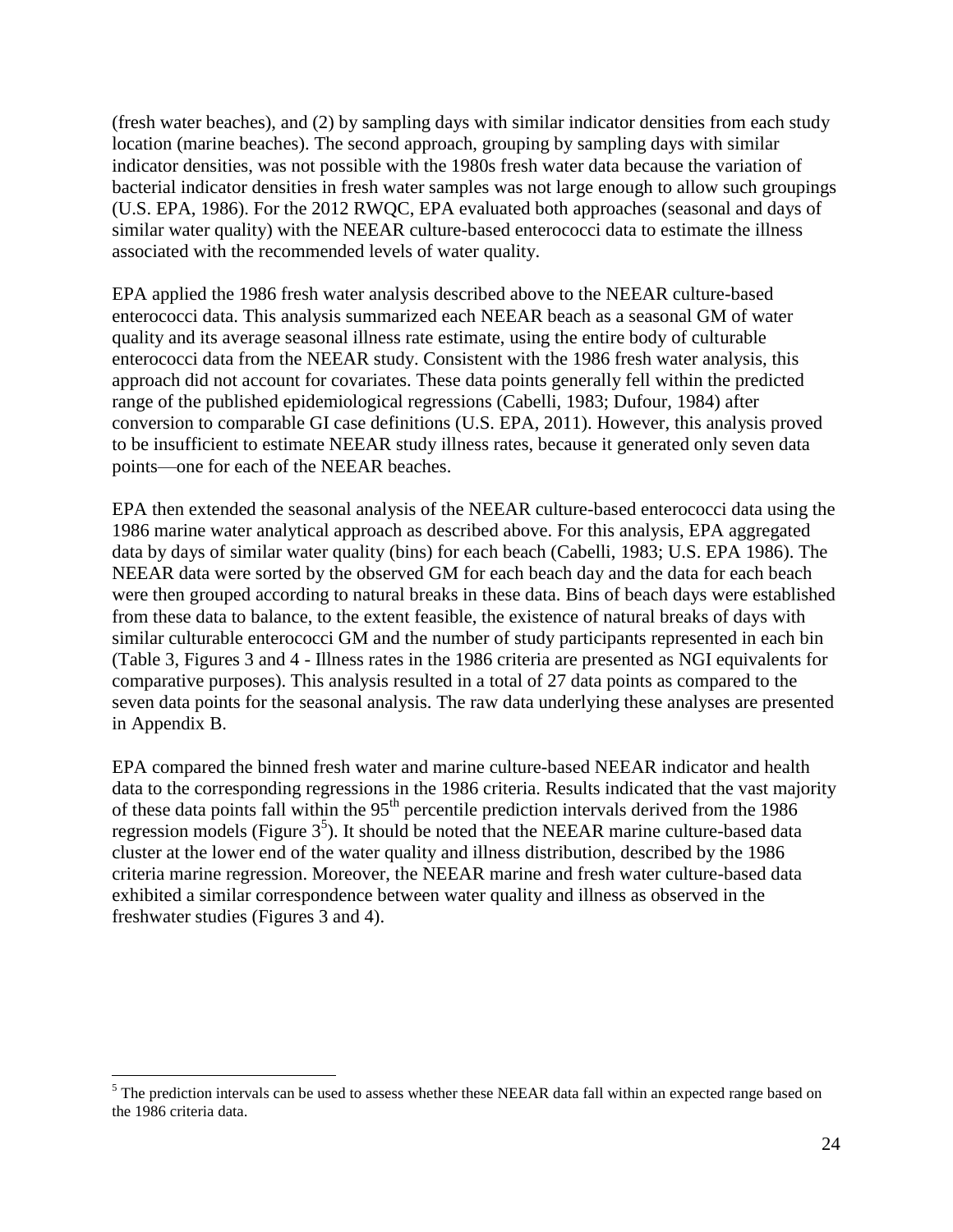| Table 3. NEEAR culture-based enterococci and illness rate data for each of the seven |  |
|--------------------------------------------------------------------------------------|--|
| beaches.                                                                             |  |

|                      |                     |              |               |               |                |                  | <b>Excess</b>   |
|----------------------|---------------------|--------------|---------------|---------------|----------------|------------------|-----------------|
|                      |                     |              |               |               |                |                  | illness (#      |
|                      | <b>Daily</b>        |              |               |               |                |                  | <b>NGI/1000</b> |
|                      | geometric           |              |               |               | <b>Number</b>  |                  | swimmers)       |
|                      | mean                |              | <b>Number</b> |               | <b>NGI</b>     |                  | above beach     |
|                      | <b>Enterococcus</b> | <b>Total</b> | reporting     | <b>Number</b> | cases          | <b>Number</b>    | average non-    |
|                      | density             | number       | no water      | reporting     | $\bf{no}$      | <b>NGI</b> cases | swimmer         |
| <b>Beach</b>         | (cfu/100 mL)        | interviewed  | contact       | immersion     | contact        | immersion        | illness rates   |
|                      | 1.6                 | 1122         | 360           | 556           | 21             | 60               | 58              |
|                      | 9.2                 | 726          | 144           | 468           | $\overline{2}$ | 39               | 33.4            |
| <b>West Beach</b>    | 25.1                | 463          | 101           | 299           | 8              | 28               | 43.7            |
| (fresh)              | 110.4               | 553          | 117           | 344           | 5              | 42               | 72.2            |
|                      | 4.7                 | 731          | 426           | 186           | 43             | 18               | 1.0             |
|                      | 9.2                 | 733          | 391           | 208           | 27             | 33               | 62.9            |
| Huntington           | 15.7                | 526          | 251           | 167           | 31             | 22               | 35.9            |
| <b>Beach (fresh)</b> | 81.1                | 850          | 467           | 196           | 46             | 28               | 47.1            |
|                      | 7.0                 | 864          | 220           | 490           | 16             | $\overline{37}$  | 19.8            |
|                      | 14.8                | 2203         | 603           | 1215          | 36             | 89               | 17.6            |
|                      | 25.8                | 3128         | 900           | 1720          | 54             | 138              | 24.5            |
| <b>Silver Beach</b>  | 51.3                | 2525         | 808           | 1281          | 46             | 98               | 20.8            |
| (fresh)              | 106.6               | 2152         | 843           | 945           | 36             | 68               | 16.3            |
|                      | 8.4                 | 722          | 198           | 398           | 15             | 30               | 12.6            |
| Washington           | 17.2                | 789          | 171           | 488           | 10             | 45               | 29.4            |
| <b>Park Beach</b>    | 27.9                | 1368         | 364           | 764           | 23             | 60               | 15.7            |
| (fresh)              | 44.6                | 1465         | 524           | 710           | 31             | 71               | 37.2            |
|                      | 2.3                 | 555          | 135           | 173           | 10             | 13               | $-9.1$          |
| Edgewater            | 10.0                | 239          | 66            | 77            | $\overline{7}$ | 10               | 45.7            |
| <b>Beach</b>         | 18.9                | 441          | 152           | 139           | 13             | 19               | 52.5            |
| (marine)             | 77.7                | 108          | 27            | 40            | $\overline{2}$ | 5                | 40.8            |
|                      | 5.5                 | 494          | 261           | 120           | 27             | 9                | $-11.8$         |
| Fairhope             | 12.7                | 541          | 200           | 186           | 19             | $\overline{20}$  | 20.7            |
| <b>Beach</b>         | 24.1                | 351          | 126           | 114           | 5              | 11               | 9.7             |
| (marine)             | 81                  | 629          | 266           | 225           | 23             | 22               | 11.0            |
|                      | 2.6                 | 2433         | 1322          | 596           | 58             | $\overline{33}$  | 9.3             |
| Goddard              | 18.8                | 535          | 262           | 183           | 15             | 15               | 35.9            |
| <b>Beach</b>         |                     |              |               |               |                |                  |                 |
| (marine)             |                     |              |               |               |                |                  |                 |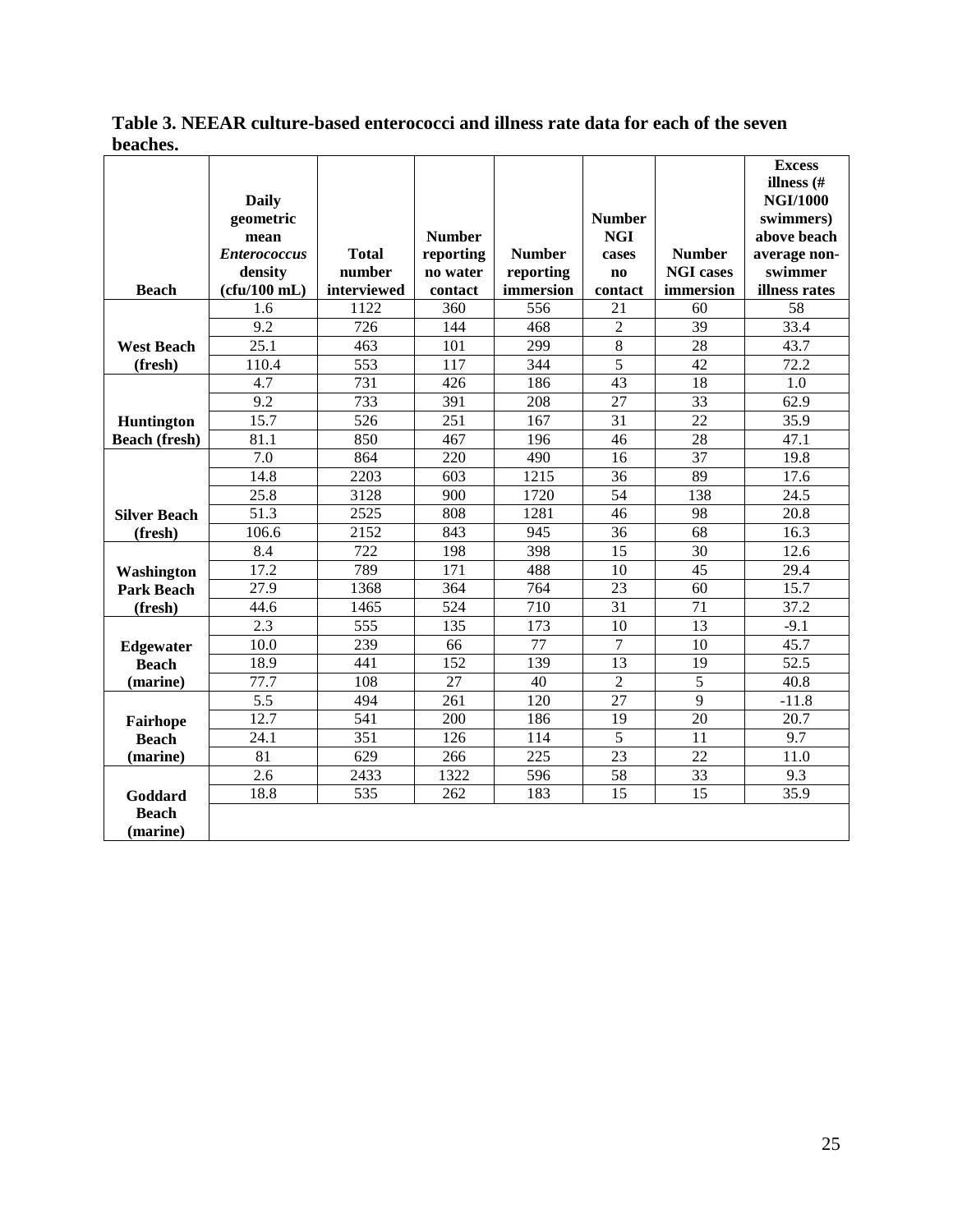

**Figure 3. NEEAR study culture data aggregated by similar water quality and 1986 criteria data for (a) fresh water beaches and (b) marine water beaches.** 

EPA used these analyses to 1) provide a linkage to illness estimates associated with the 1986 criteria and the historically accepted level of water quality for protecting the primary contact recreation use, and to 2) estimate the potential levels of illness associated with the water quality levels recommended in the 2012 RWQC for marine and fresh waters. Based on this analysis and results illustrating the consistency between the culturable NEEAR epidemiological data to the 1986 fresh water studies, the corresponding mean estimate of illness associated with the 2012 RWQC recommendations is approximately 27 to 36 cases of NGI per 1,000 primary contact recreators for both marine and fresh water (Figures 3 and 4). See section 3.2.2 for discussion of illness rate conversion.



**Figure 4. NEEAR marine and fresh water culture-based enterococci and illness rate data aggregated by days of similar water quality.** 

Approach 5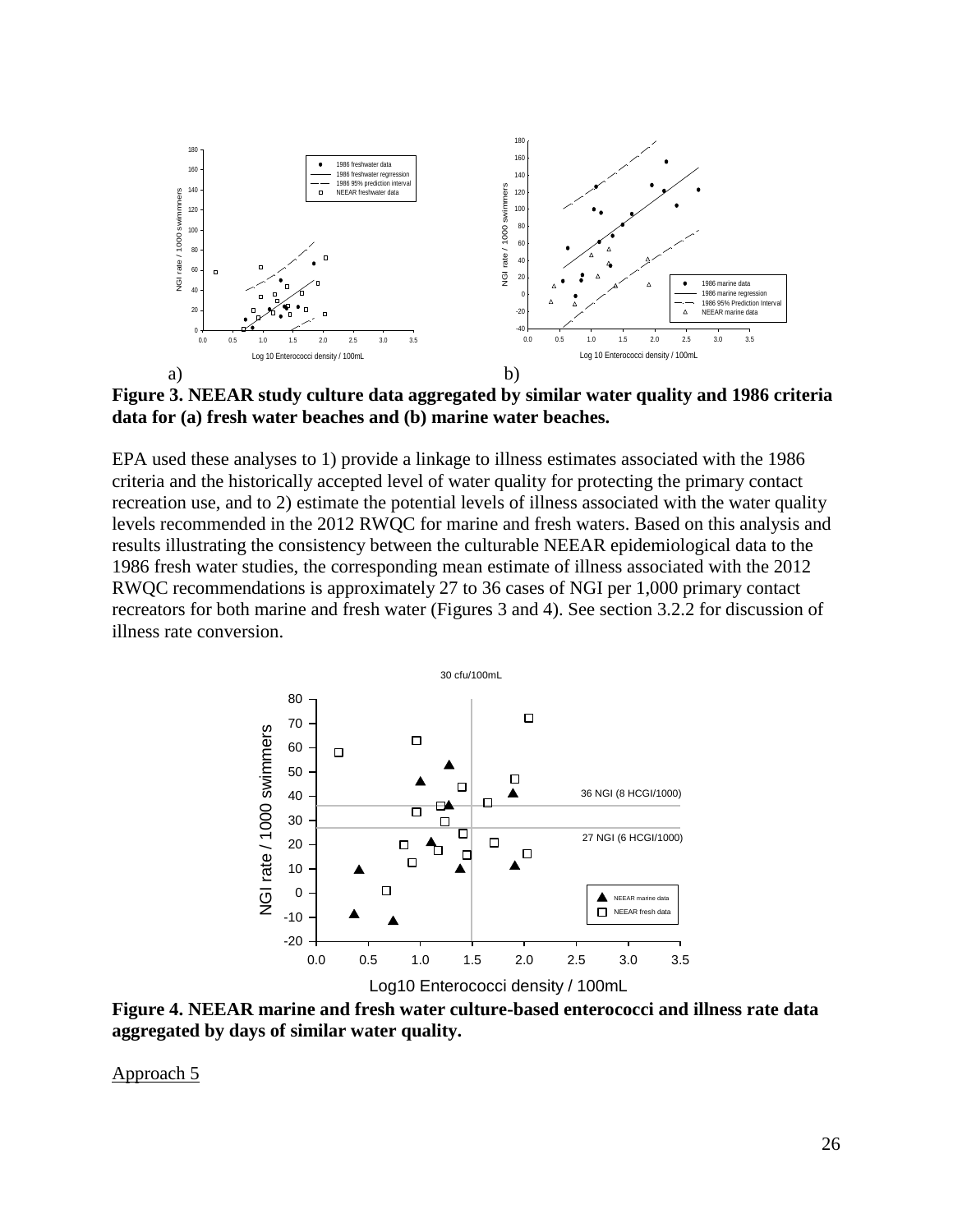Based on public comments received on the draft RWQC document, EPA conducted an additional analysis to determine if similar results to those found in Approach 2 would occur at lower (i.e. below 35 cfu per 100 mL) enterococci densities. To achieve this, EPA extended the published approaches by developing and conducting cut-point analyses, similar to those described by Wade et al. (2003, 2008, 2010) and Colford et al. (2012), at multiple enterococci densities.

In this approach, EPA considered the daily GM culture-based enterococci data from the seven NEEAR study sites by conducting cut-point analyses at multiple enterococci densities, ranging from 5 cfu per 100 mL to 35 cfu per 100 mL, in five cfu increments and an NGI health end point. Points above 35 cfu per 100 mL are not recommended because these values would be less protective than the 1986 criteria values.

Adjusted risk estimates were developed for each of the individual cut-points, comparing swimmers in the NEEAR study exposed above and below the selected enterococci cut-points. Figure 5 presents odds ratios (and the corresponding 95% confidence intervals [CI]) for the probabilities of GI illness for swimming in water with enterococci GM levels above each of the cut-points compared to swimming in waters with enterococci GM levels below that cut-point. These odds ratios were computed as the adjusted risk of NGI among swimmers above the cutpoint divided by the adjusted risk of NGI among swimmers below the cut-point. The adjusted odds ratios account for important covariates from the NEEAR epidemiological model and were calculated at the means of the covariate values (this approach is called the marginal average effects approach). The adjusted risk of NGI for non-swimmers was 56 cases per 1,000 primary contact recreators; the adjusted risk of NGI for swimmers was approximately 75-90 cases per 1,000 primary contact recreators depending on the level of water quality evaluated.



**Figure 5. Adjusted odds ratios of GI illness for swimming above specific cut-points in NEEAR marine and fresh water study sites.**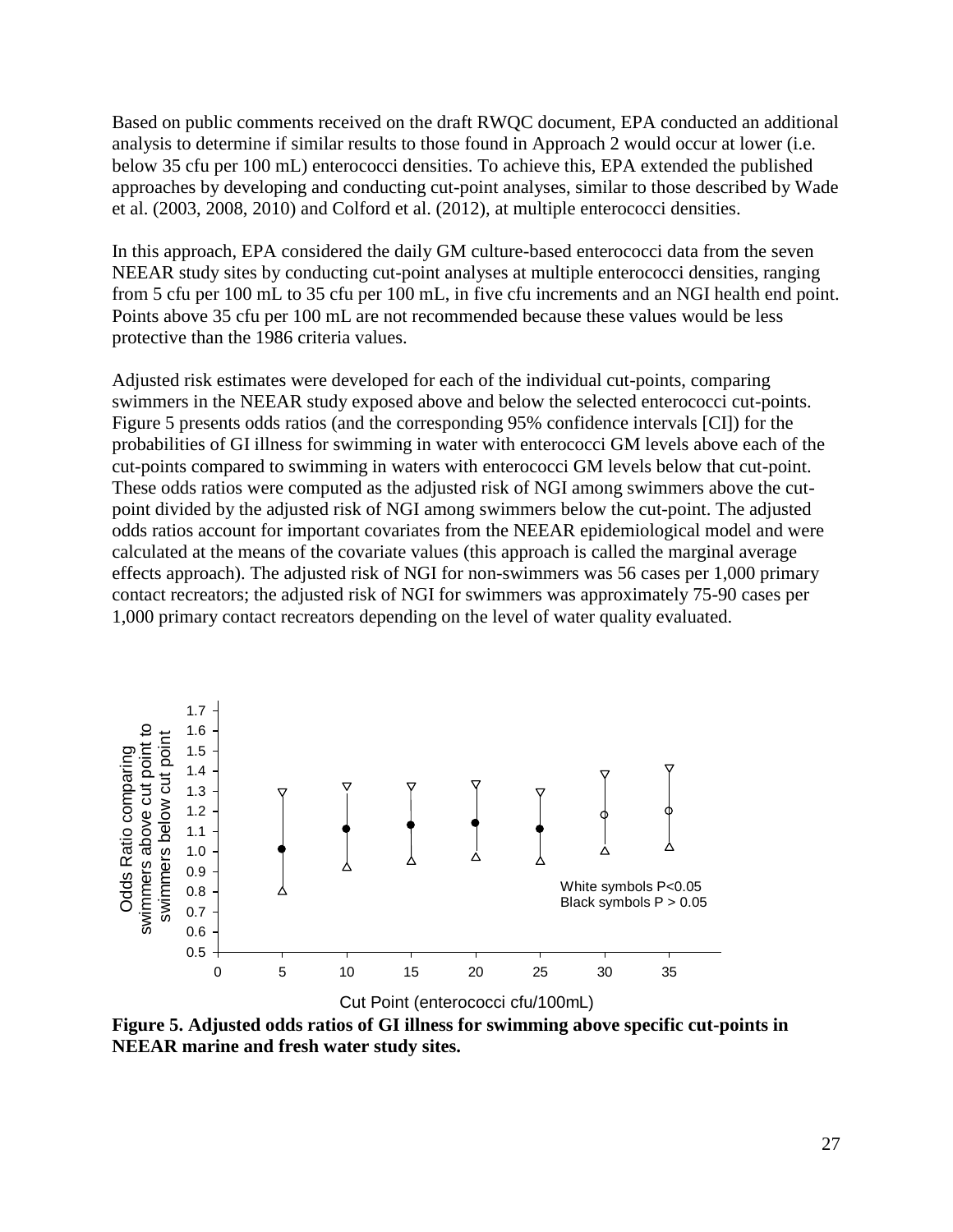The odds ratios for swimming-associated GI illness are statistically significant (that is,  $p \le 0.05$ ) at enterococci densities of 30 cfu per 100 mL and 35 cfu per 100 mL. None of the other individual cut-points exhibited odds ratios that were statistically significant (lower 95% CI values are less than one in all other cases). These results indicate that the illness rates for swimming in waters with GMs in the narrow range of 30 to 35 cfu per 100 mL were significantly greater than the illness rates for swimming in waters with GMs below those levels. Similar illness rate changes are not seen outside this range.

#### Culturable *Enterococcus* conclusion

Taken together, the set of approaches described above provide lines of evidence to support the recommendation of a GM criterion value of 30 or 35 cfu per 100 mL. These approaches also provide evidence that the recommended RWQC are similarly protective of the designated use of primary contact recreation in both marine and fresh water. EPA is presenting two sets of criteria (consisting of a GM and related STV) associated with two different illness rates. EPA recommends that states make a risk management decision to choose one or the other set.

#### Derivation of an equivalent *E. coli* value

Using the results from the culturable enterococci analyses described above, EPA derived criteria values for culturable *E. coli* that are comparable to the two recommended enterococci GM culture-based values. First, using the preceding approaches, 35 cfu per 100 mL culturable enterococci corresponds to 36 NGI per 1,000 primary contact recreators. From the 1986 fresh water relationship between swimming-associated illness (see equation below) and water quality, 36 NGI per 1,000 primary contact recreators (8 HCGI per 1,000 primary contact recreators) corresponds to an *E. coli* density of 126 cfu per 100 mL.

Swimming-associated HCGI illness =  $-11.74 + 9.397$  (mean  $log_{10} E$ . *coli* per 100 mL)

Similarly, EPA derived an *E. coli* density comparable to 30 cfu enterococci per 100 mL by solving the above equation at an illness rate of 7 HCGI per 1,000 primary contact recreators (translated from approximately 32 NGI per 1,000 primary contact recreators which was the estimated midpoint of the illness range derived in Approach 4) to yield an estimated *E. coli* density of 99 cfu per 100 mL. EPA rounded this estimated density to 100 *E. coli* cfu per 100 mL. EPA believes this rounding was appropriate, given the uncertainty surrounding the predicted illness range of the recommended 2012 RWQC enterococci culture-based value. This recommended criterion value (100 *E. coli* cfu per 100 mL) is consistent with the threshold suggested by Wiedenmann et al. (2006) based on an E.U. RCT epidemiological study using completely different data and statistical methods (as summarized in section 3.2.3).

#### Derivation of an equivalent qPCR value

EPA derived values for enterococci measured using EPA's *Enterococcus* spp. qPCR Method 1611 (U.S. EPA, 2012b) in a manner similar to the derivation for *E. coli* at 32 NGI per 1,000 primary contact recreators described above. The qPCR values were computed from the combined NEEAR epidemiological regression model (Figure 6) (see Appendix A; U.S. EPA, 2011). This model was preferred over separate models for marine and fresh waters because EPA's analysis indicated that there was little evidence for differences in illness rate estimates obtained from separate models from marine and fresh water beaches and because the beach-specific separate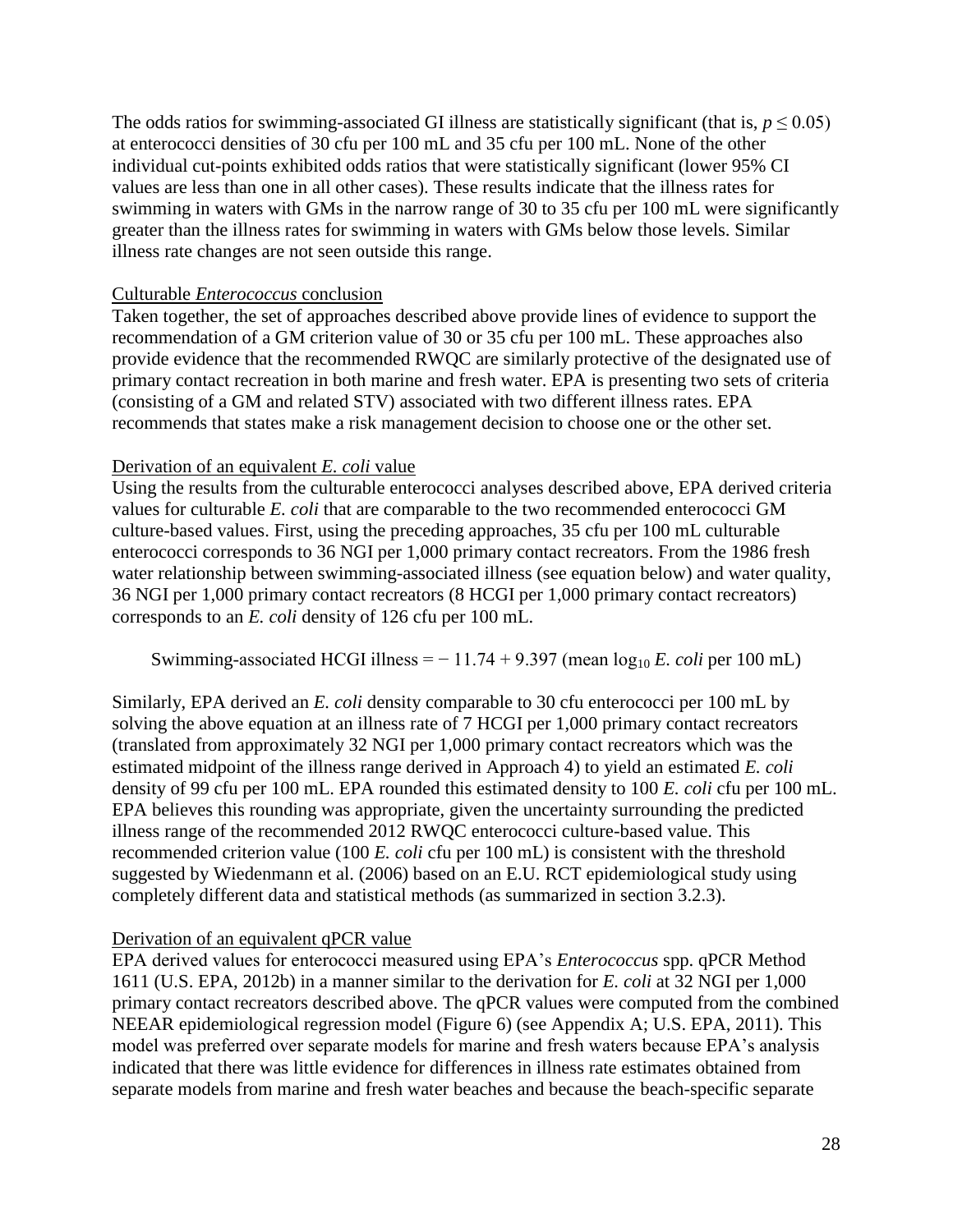models showed no statistical improvement over a single combined model (U.S. EPA, 2011). The statistically significant relationship between swimming-associated illness in terms of NGI per 1,000 primary contact recreators and water quality developed from the combined marine and fresh water data is defined as follows:

Swimming-associated NGI =  $-27.31 + 23.73$  (mean  $log_{10}$  qPCR cce per 100 mL)

Based on the regression model, the following equation was used to derive the qPCR value:

$$
qPCR Value = 10^{\frac{NGI + 27}{23.73}}
$$

27.31

where:

 $\overline{\phantom{a}}$ 

 $qPCR = qPCR$  value in units of cce per 100 mL  $NGI = \overline{NGI}$  rate<sup>6</sup> in illnesses per 1,000 primary contact recreators

 $<sup>6</sup>$  See U.S. EPA (2011) for translation information of HCGI illness rate into the NEEAR illness rate.</sup>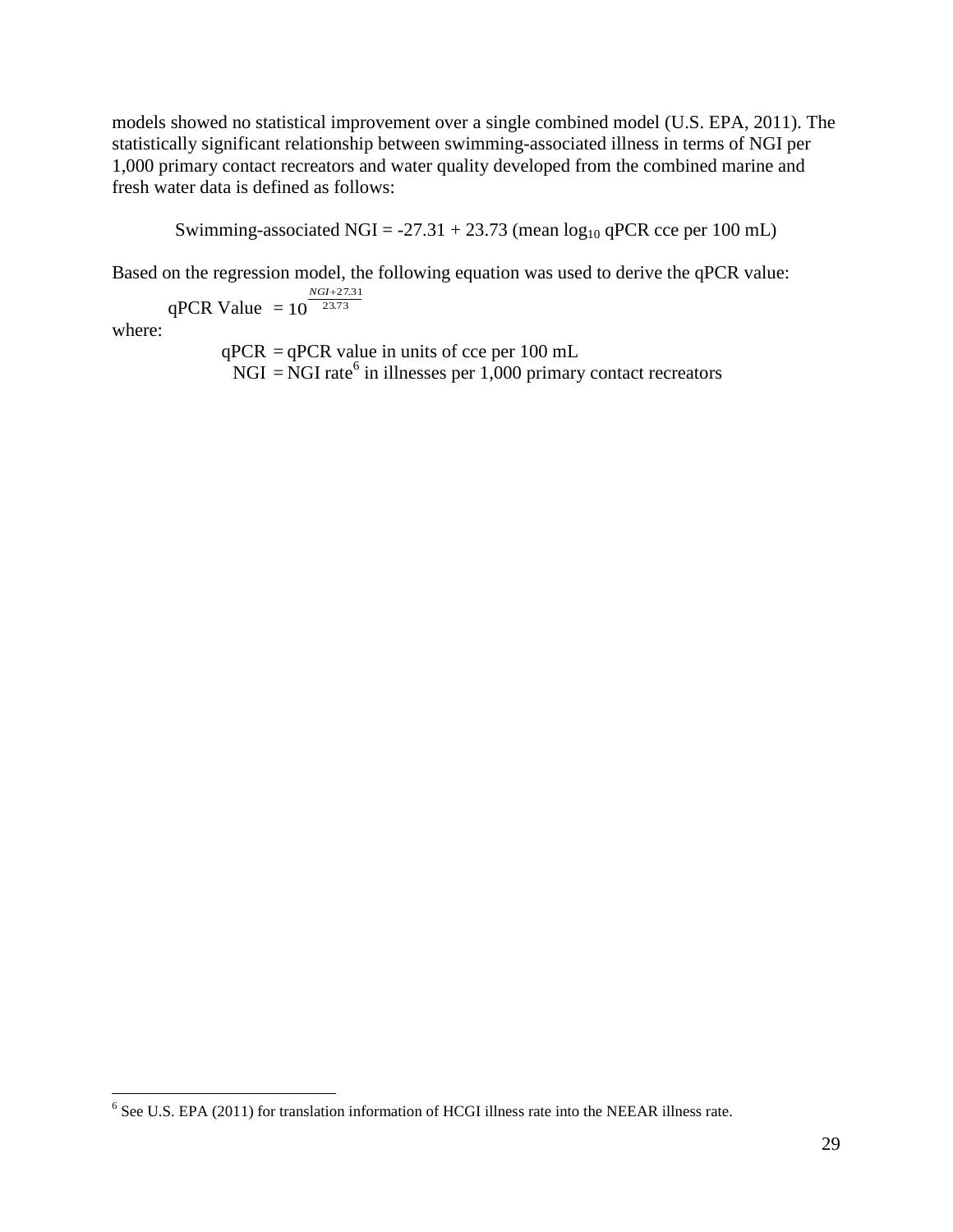

**Figure 6. Swimming-associated NGI and daily average** *Enterococcus* **spp. measured by qPCR (cce per 100 mL). All subjects, marine and fresh water beaches combined.**

Thus, qPCR-based GM values of 301 and 466 cce enterococci per 100 mL correspond to approximately 32 and 36 cases of NGI per 1,000 primary contact recreators, respectively. EPA rounded 301 to 300 cce per 100 mL, and 466 to 470 cce per 100 mL to obtain a comparable *Enterococcus* spp. measured by qPCR density to the enterococci measured by culture-based value described above.

#### <span id="page-35-0"></span>**3.3 Scope of Protected Population**

EPA's 1986 criteria recommendations are supported by epidemiological studies that were conducted in the late 1970s and early 1980s. Those studies enrolled participants according to the following criteria: "Whenever possible, family units were sought because information on multiple individuals could be obtained from one person, usually an adult member of a family. During this initial contact, the following information was obtained on each participant: sex, age, race and ethnicity" (Dufour, 1984). This enrollment strategy ensured that children were highly represented in those epidemiological studies. Thus, the illness rates corresponding to the 1986 criteria recommendations are based on the epidemiological relationship for the general population that is inclusive of children. EPA used a similar epidemiological approach for deriving illness rates for the 2012 RWQC.

As in the previous EPA epidemiological studies, children were well represented in EPA's NEEAR study population. The proportions of individuals in the under five-year and five to tenyear age categories that were enrolled in the epidemiological studies were greater than in the U.S. demographic. According to the U.S. Census data for 2009, children younger than ten years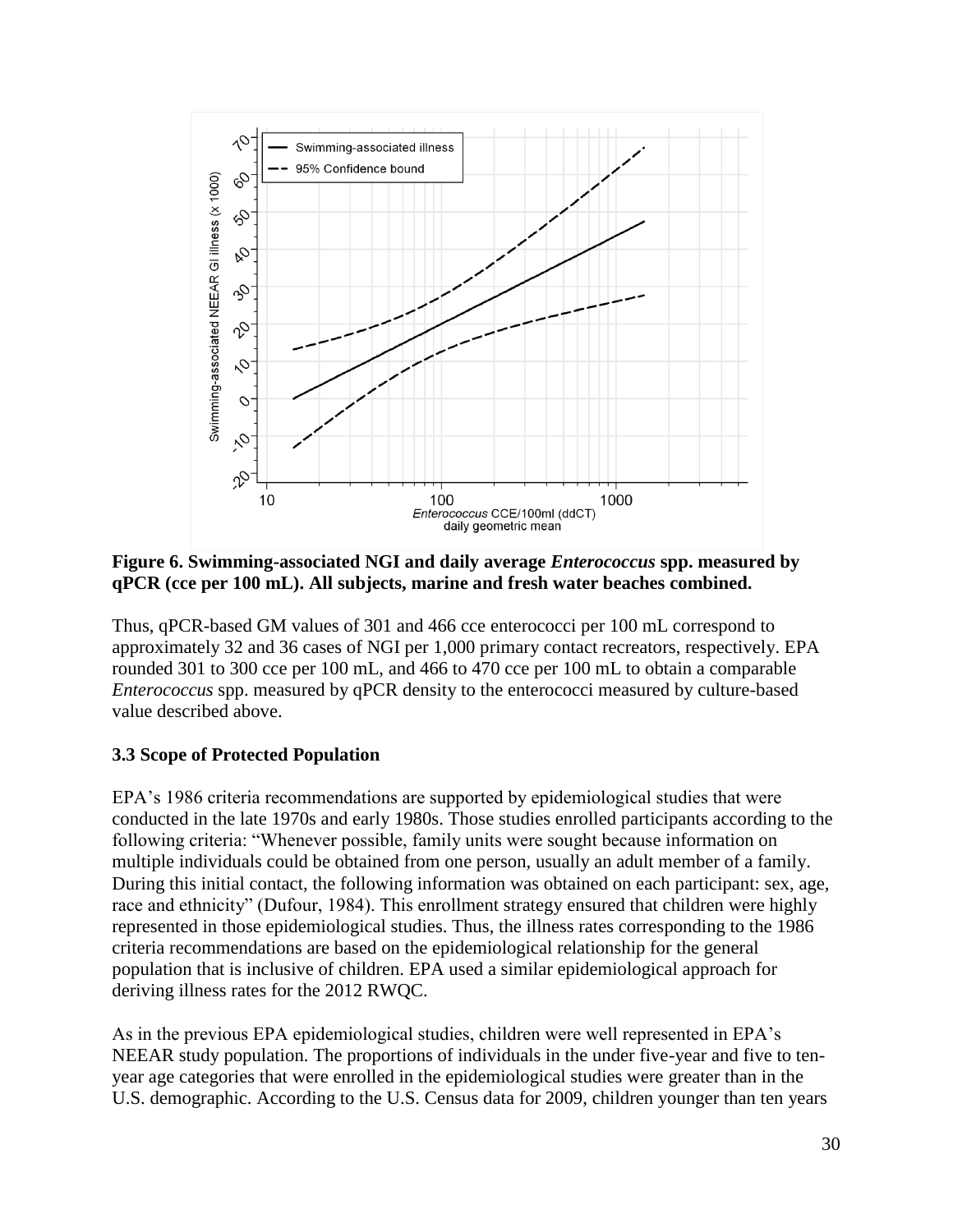of age make up approximately 14 percent of the U.S. population (Census, 2010). At West Beach, the proportion of children aged ten years and under made up 20 percent of the study sample. A similar over-representation of children compared to the U.S. population is true for studies at the other beaches, including Huntington (20 percent of the study sample), Washington Park (22 percent), Silver Beach (22 percent), Edgewater (17 percent), Fairhope (30 percent), and Goddard (20 percent).

EPA conducted statistical analyses of the data from each of EPA's epidemiological studies at fresh water, marine, and tropical beaches to evaluate whether children at these sites were at an increased risk of illness following exposure to recreational waters. The results for children were compared to adults and other age groups. The age groups used for comparison included the following: ten years and under, 11 to 55 years, and over 55 years of age. Other age groups for children were not separately analyzed due to small sample sizes. Data for children (i.e., ten years and under) were specifically analyzed to evaluate whether they exhibit different illness rates compared to the general population.

In the NEEAR marine epidemiological studies, the association between water quality as measured by qPCR and illness in children was not different from that observed for the general population, despite a higher proportion of children age five to ten years (75 percent) immersed their bodies or head in the water compared with adults over age 55 years (26 percent) (Wade et al., 2010). Elevated GI illness rates were, however, observed among swimmers of all age groups compared with non-swimmers on days that exceeded the enterococci GM value of 35 cfu per 100 mL (Wade et al., 2010). In the NEEAR fresh water epidemiological studies, the association between GI illness and water quality, as measured by EPA's *Enterococcus* spp. qPCR Method 1611 (U.S. EPA, 2012b), was stronger among children (age ten years and under) compared with the NEEAR general population, which also included children. The reason for the stronger association in children compared to the general population is not known. However, there are several possible explanations. Relative to body size, children breathe more air and ingest more food and water than adults (U.S. EPA, 2003). Children also exhibit behaviors that increase their exposure to environmental contaminants, including increased head and body immersion in recreational waters (U.S. EPA, 2010a; Wade et al., 2006, 2008) and hand-to-mouth contact (Xue et al., 2007). The immature immune systems of children can also leave them particularly vulnerable to the effects of environmental agents (Pond, 2005). Children also stay in the water longer than adults (Wade et al., 2006, 2008) and often times ingest more water (Dufour et al., 2006).

In data from the NEEAR fresh water study sites, there was considerable overlap in the CIs associated with the estimated mean illness responses between children and the general population. The CIs for the children's curve were wider than the CIs for the general population. When health effects were compared with water quality, as measured by culturable enterococci, differences between children (age ten years and under) and the general population were not observed (Wade et al., 2008). As indicated previously, swimmers exposed to water qualities above densities of 33 enterococci cfu per 100 mL had an elevated risk of developing GI illness compared with non-swimmers and swimmers exposed to water having densities less than 33 enterococci cfu per 100 mL. Both cohorts, including children (age ten years and under) and the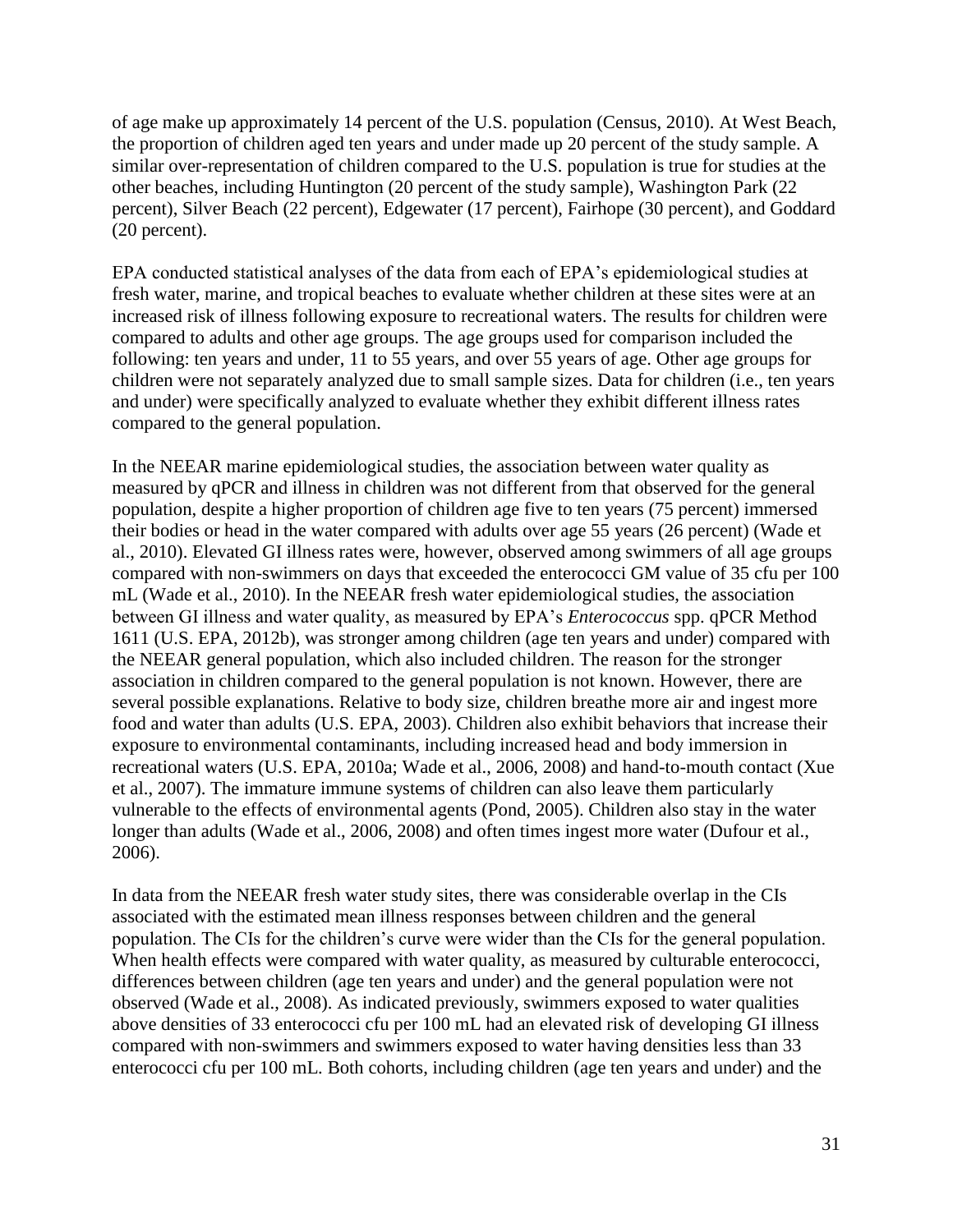general population, demonstrated similar responses to water having more than 33 enterococci cfu per 100 mL.

The epidemiological studies conducted by EPA in tropical regions (Boquerón Beach, Puerto Rico) and temperate marine water that were impacted by urban runoff (Surfside Beach, South Carolina) showed no evidence of increased illness in children or the general population associated with increasing levels of FIB in the recreational waters (U.S. EPA, 2010a).

EPA considered developing criteria based specifically on the results for children. The collective results of the NEEAR study, however, provide inconclusive evidence that children (age ten years and under) exhibited a significantly different illness response given the range of water qualities measured in these studies.

Participants over the age of 55 years were studied, but in numbers that were too low to be evaluated separately. For example, in the fresh water studies, this subgroup represented seven percent of the study population. This small sample size did not allow EPA to make any conclusions about risk in the subpopulation over 55 years old. Additionally, EPA's NEEAR study were not designed to evaluate the effects on groups with compromised immune systems or other vulnerable subpopulations.

EPA considered all the demographic data and results presented above and concluded that the robustness of the estimates for the general population data provide a significant advantage over the more uncertain and smaller sample set that consisted only of children. Importantly, the general population data are weighted to include children in a robust manner. Thus, the general population data provide an appropriate basis for deriving EPA's recommended values for the 2012 RWQC.

This RWQC document includes information regarding several additional ways to protect children at beaches through use of a lower value in beach notification programs (i.e., BAV), rapid indicator methods, and predictive modeling. The BAVs are values that correspond to the 75<sup>th</sup> percentile of a water quality distribution based on these criteria, and can be used by states to make precautionary beach management decisions before there is an excursion of the applicable WQS (see section 5.1). Rapid indicator detection methods, such as qPCR can allow beach managers to make real-time decisions to protect families and their children, in contrast to traditional culture methods, which provide estimates of water quality a day or two after the actual exposure. The qPCR method can be performed in 2–6 hours and has been shown to be successful when implementing same-day beach management decisions (Griffith and Weisberg, 2011). Predictive models can also be used for rapid notification of potential water quality problems. These models have been demonstrated to be useful tools for implementing beach notification programs in the Great Lakes (Francy, 2009; Frick et al., 2008; Ge and Frick, 2009). Because children may be more exposed and/or more sensitive to pathogens in recreational waters, it is imperative that effective risk communication and health outreach be done to effectively mitigate exposure to contaminated waters. Alerting families with children to the level of water quality on a given beach day, in real time, will allow for better protection of children.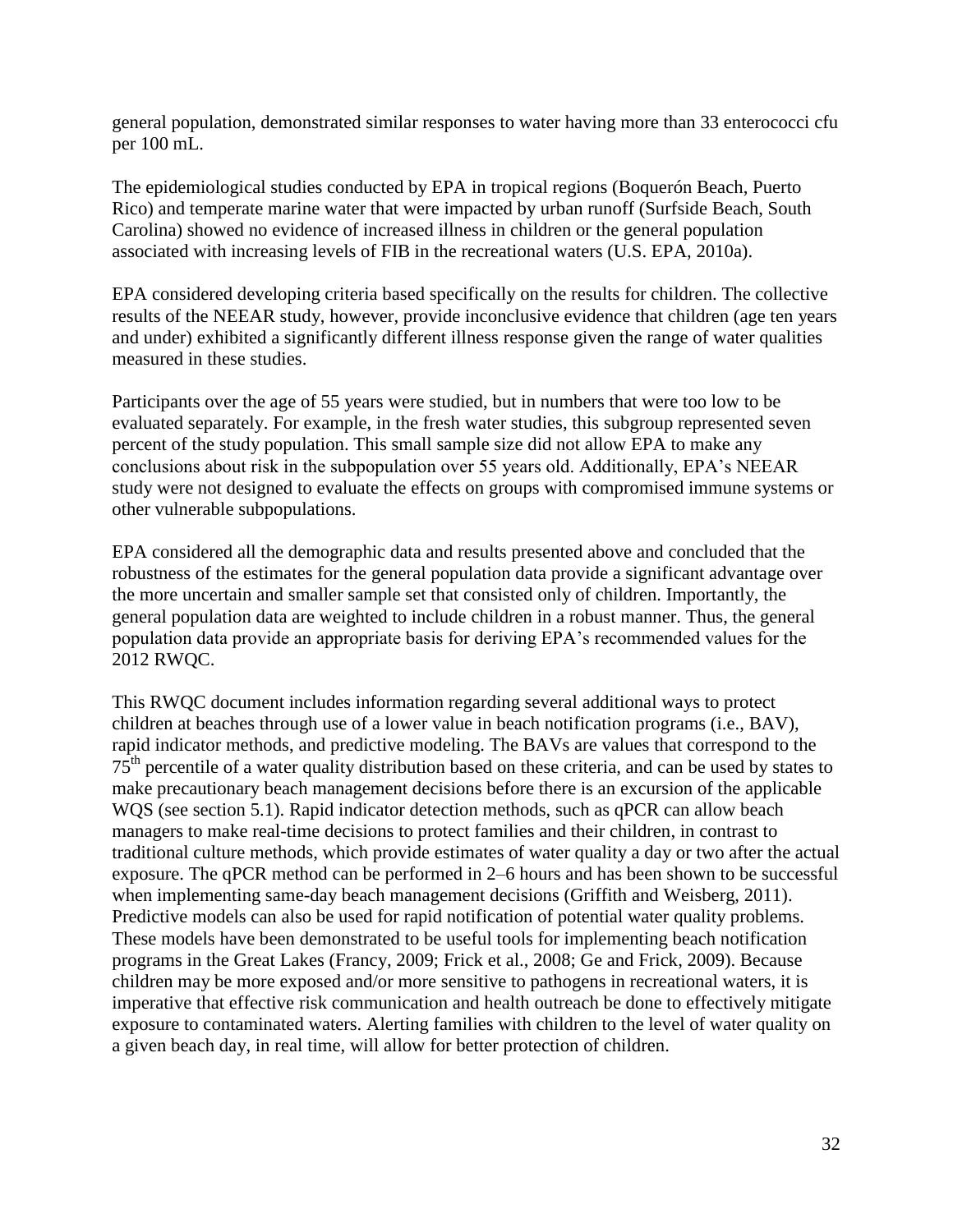## <span id="page-38-0"></span>**3.4 Waterbody Type**

EPA's 2012 RWQC recommendations are scientifically defensible for all surface waters of the U.S. designated by a state for primary contact recreation. Historically, the scientific evidence used to generate criteria recommendations has been based on data collected mostly from coastal, temperate and Great Lakes fresh waters. The stakeholder community asked EPA to consider whether EPA's criteria recommendations could be used to develop state WQS for other types of waters.

In response, EPA conducted a review of the available information comparing coastal (including Great Lakes and marine) and non-coastal (including flowing and non-flowing inland waters, such as streams, rivers, impoundments, and lakes) waters to evaluate whether EPA should include recommendations in the 2012 RWQC for all waterbody types (U.S. EPA, 2010f). Additionally, EPA considered the WERF Inland Water Workshop report (WERF, 2009) and subsequent meeting report publication (Dorevitch et al., 2010). These publications concluded that the inclusion of non-coastal waters in the 2012 criteria will result in public health protection, by preventing illnesses associated with exposure to non-coastal waters. Specifically, these studies found the distinction of non-coastal waters versus coastal waters is of less importance than more fundamental variables, such as the source of fecal contamination, scale of the body of water, and the effects of sediment, which translate into differences in the densities, transport, and fate of indicators and pathogens (Dorevitch et al., 2010). Further, epidemiological studies in noncoastal waters also support the inclusion of all waterbody types into the criteria. Outbreaks from recreational exposure to non-coastal waters indicate a need for public health protection in such settings. Historical use of culturable *Enterococcus* spp. and *E. coli*, paired by the recommended 1986 criteria, have been used to prevent the occurrence of outbreaks of severe illness as well as the sporadic cases of illness that occur among swimmers. The next two subsections describe the data that EPA considered in determining which waterbody types are covered by the 2012 RWQC. For additional information see the WERF Inland Water Workshop report (WERF, 2009).

#### Waterbody type and sources of fecal contamination.

EPA's literature review identified the source of fecal pollution as a factor when considering the potential differences between EPA epidemiological study sites and non-coastal waters (U.S. EPA, 2010f). More information specifically concerning the source of fecal contamination is found in section 3.5. Sources of fecal contamination are discussed in this section only insofar as they potentially impact FIB in coastal versus non-coastal settings.

All surface waters may potentially receive FIB from point sources, diffuse sources (which may consist of point source and non-point source pollution), direct deposition, and resuspension of FIB contained in sediments. FIB loadings in WWTP-impacted coastal and non-coastal waters are generally similar. WWTP discharges, which are known sources of human-derived pathogens and indicators from fecal pollution, are relatively steady. Differences exist in FIB loadings between waters that are WWTP-impacted and waters impacted by sources other than treated sewage effluent. Due to differences in the physical and biological characteristics, FIB survival compared to pathogen survival may differ between coastal and non-coastal waters. Some of the potential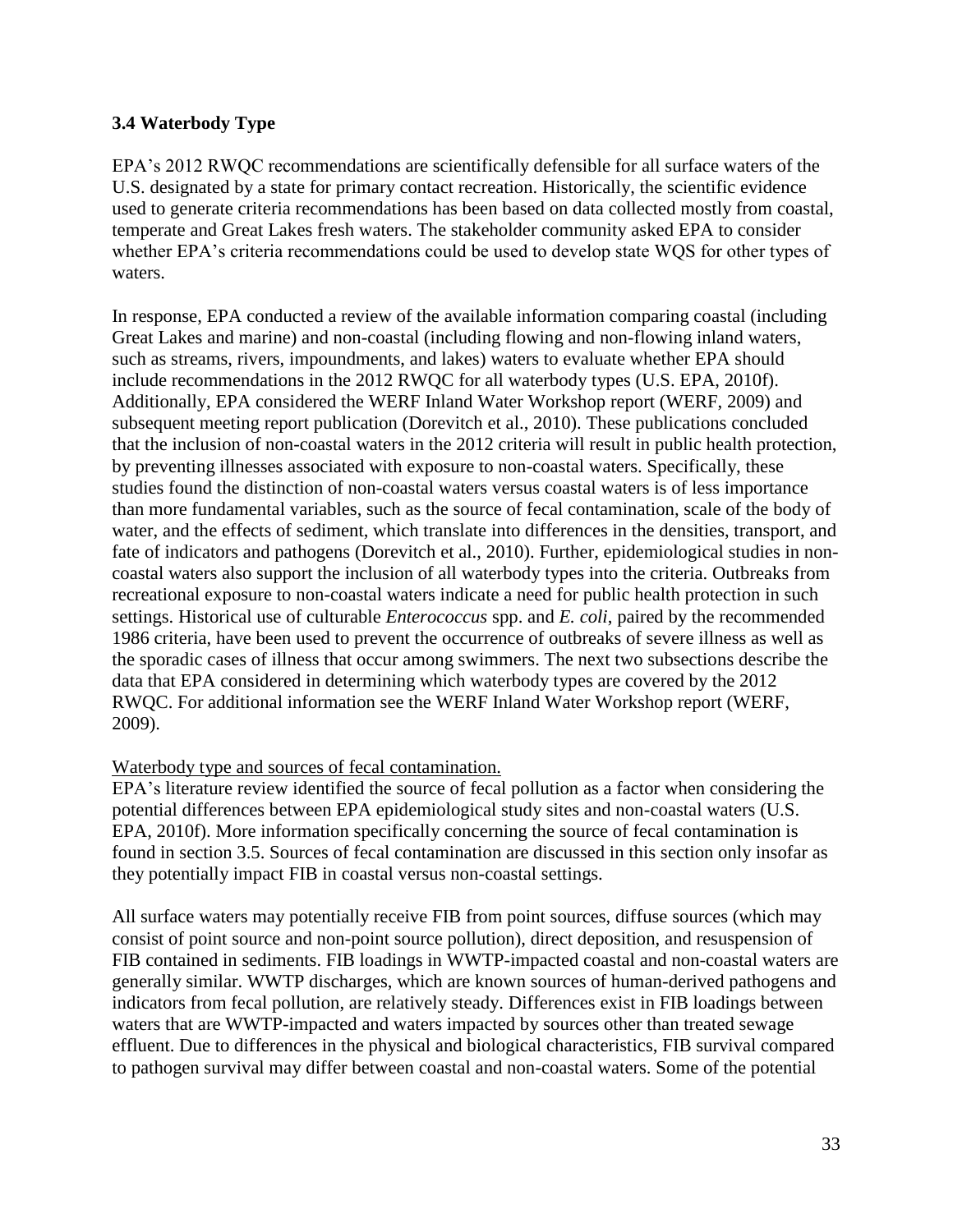differences between coastal and non-coastal waters that may impact survival include extent of shading, hydrodynamics, potential for sedimentation, and microbial ecology.

#### Epidemiological studies in non-coastal waters.

EPA also evaluated the available epidemiological evidence in non-coastal waters. Only a handful of studies have been conducted in small lakes and even fewer in inland flowing waters. Among those, one of the epidemiological sites for earlier EPA studies (Dufour, 1984) was a small inland lake in Oklahoma, which helped provide the basis for the 1986 criteria.

Ferley et al. (1989) conducted a retrospective study in the French Ardèche basin to determine the relationship between swimming-related morbidity and the bacteriological quality of the recreational water. Tourists ( $n = 5,737$ ) in eight holiday camps were questioned about the occurrence of illness and their bathing habits during the week preceding the interviews. GI illness was higher in swimmers than in non-swimmers. Fecal streptococci were best correlated to GI illness. Direct linear regression models and fecal coliforms did not predict risk as well. The concentration of fecal streptococci above which bathers exhibited higher illness rates than nonbathers was 20 fecal streptococci cfu per 100 mL.

A series of RCT epidemiological studies was conducted in Germany to establish the association of illness with recreational use of designated fresh recreational waters (four lakes and one river) (Wiedenmann et al., 2006). All study sites were in compliance with the European standards for total coliform and fecal coliform for at least the three previous bathing seasons. Sources of fecal contamination at the study sites included treated and untreated municipal sewage, non-point source agricultural runoff, and fecal contamination from water fowl. Based on the water quality measured as levels of *E. coli*, enterococci, somatic coliphages, or *Clostridium perfringens* and observed health effects, the authors recommended guideline values for each of these fecal indicator organisms. Their recommended guideline values for enterococci and *E. coli* are very similar to the 2012 RWQC recommendations.

Epibathe evaluated the health effects of swimming in E.U. fresh and Mediterranean marine waters (European Commission-Epibathe, 2009). Four riverine recreational sites were examined in Hungary in 2007, which were in compliance with the European standards specified in the E.U. bathing Water Directive (EP/CEU, 1976). For these fresh water studies, *E. coli* provided the best indicator-illness relationship between GI symptoms and water quality. These data support the use of *E. coli* as an effective fecal indicator for use in inland waters.

A PC study was recently conducted at a small inland lake in Ohio (Marion et al., 2010). The study was undertaken to examine the illness rates among inland recreational water users. It also evaluated the effectiveness of *E. coli* as an effective predictor of an increased GI illness rate among recreators. Human health data were collected during the 2009 swimming season at East Fork Lake, Ohio and adverse health outcomes were reported eight to nine days post-exposure. The authors concluded that *E. coli* was significantly associated with an elevated GI illness rate among swimmers compared to non-swimmers. The predicted illness rate increased among swimmers with increasing densities of *E. coli*.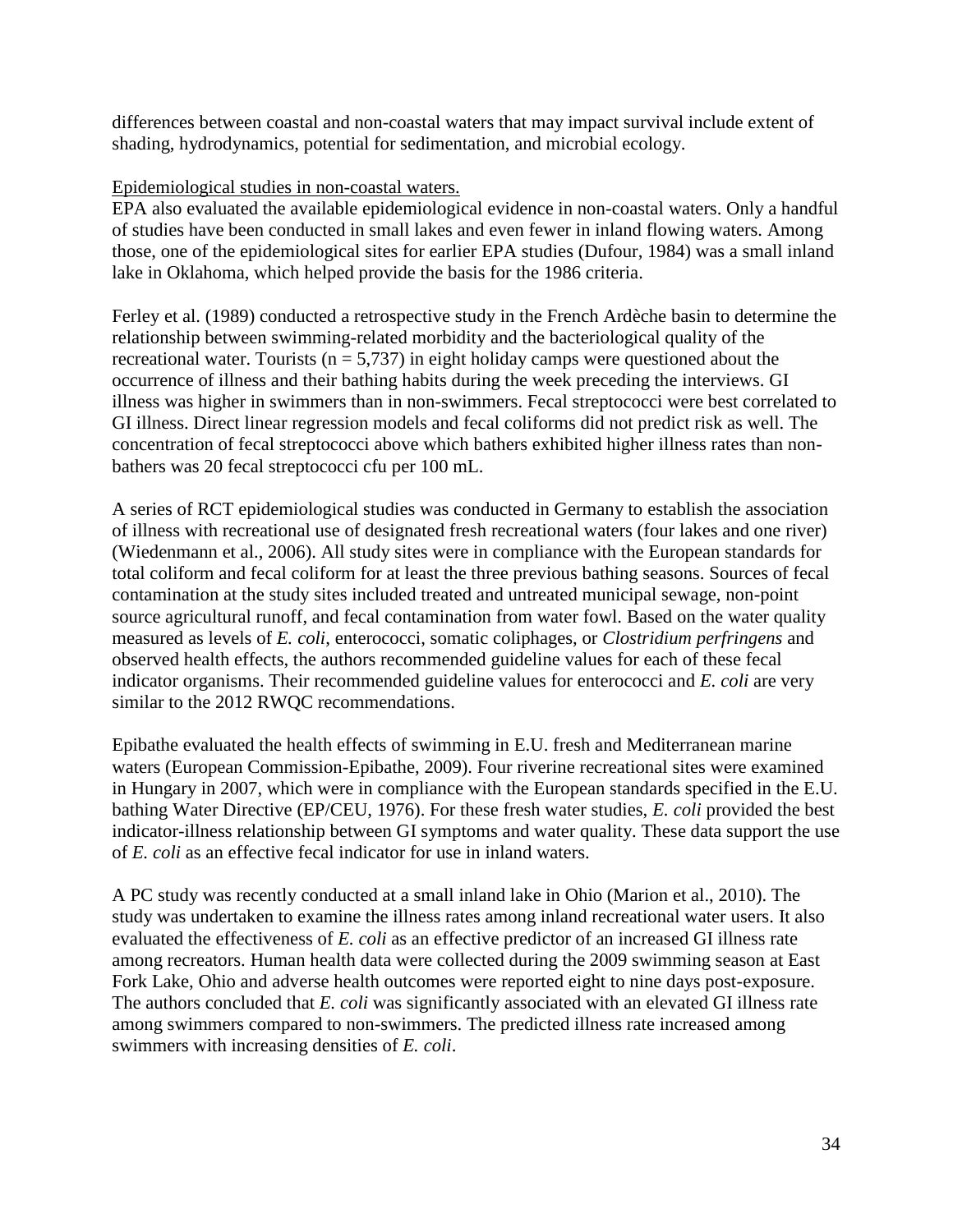Based on the information summarized above, EPA has determined that the 2012 RWQC recommendations are scientifically defensible and protective of the primary contact recreation use in both coastal and non-coastal waterbodies. Although some differences may exist between coastal and non-coastal waters, those differences were not significant enough to justify the development of different WQC recommendations for non-coastal waters. States wishing to address site-specific conditions or local waterbody characteristics in their WQS should refer to section 6 of this document for suggestions on approaches.

## <span id="page-40-0"></span>**3.5 Sources of Fecal Contamination**

In §on 303(i)(2)(A) of the CWA, EPA was required to promulgate criteria that are as protective of human health as EPA's 1986 criteria where states had failed to do so for their coastal and Great Lakes waters. When EPA promulgated WQS for those states based on the 1986 criteria in 2004, EPA evaluated the scientific understanding of the human health risks associated with nonhuman sources of fecal contamination and concluded that although "[the] EPA's scientific understanding of pathogens and pathogen indicators has evolved since 1986, data characterizing the public health risk associated with nonhuman sources is still too limited for the [EPA] to promulgate [WQS for states based on] another approach." Thus, the federally promulgated criteria values in the 2004 BEACH Act Rule applied regardless of origin, unless a sanitary survey shows that the sources of the indicator bacteria are nonhuman and an epidemiological study shows that the indicator densities are not indicative of a human health risk. In addition, in evaluating whether state standards were as protective of human health as EPA's 1986 criteria, EPA concluded that state WQS with exemptions for nonhuman sources were not as protective of human health as EPA's 1986 criteria (see 69 FR at 67228).

EPA has continued to examine the potential for illness from exposure to nonhuman fecal contamination compared to the potential for illness from exposure to human fecal contamination. One of the key topics discussed at the *Experts Scientific Workshop on Critical Research Needs for the Development of New or Revised Recreational Water Quality Criteria (U.S. EPA, 2007a)* was different sources of FIB, including human sources, and a variety of nonhuman sources (such as agricultural animals). EPA further investigated sources of fecal contamination in *Review of Published Studies to Characterize Relative Risks from Different Sources of Fecal Contamination in Recreational Waters* (U.S. EPA, 2009b) and *Review of Zoonotic Pathogens in Ambient Waters*  (U.S. EPA, 2009a). EPA recognizes the public health importance of waterborne pathogens that can affect both human and other species (zoonotic). However, the state of the science has only recently allowed for the characterization of the potential health impacts from recreational exposures to zoonotic pathogens relative to the risks associated with human sources of fecal contamination. Overall, the aforementioned reviews indicate that both human and animal feces in recreational waters do pose potential risks to human health, especially in immunocompromised persons and vulnerable individuals. EPA has conducted analyses to characterize the potential differences in magnitude of illness arising from different fecal sources. These analyses indicate that the human health risk associated with exposure to waters impacted by animal sources can vary substantially. In some cases these risks can be similar to exposure to human fecal contamination, and in other cases, the risk is substantially lower. The criteria recommendations do not address pollutants in sand, except to the degree that sand may serve as a source of FIB in recreational waters.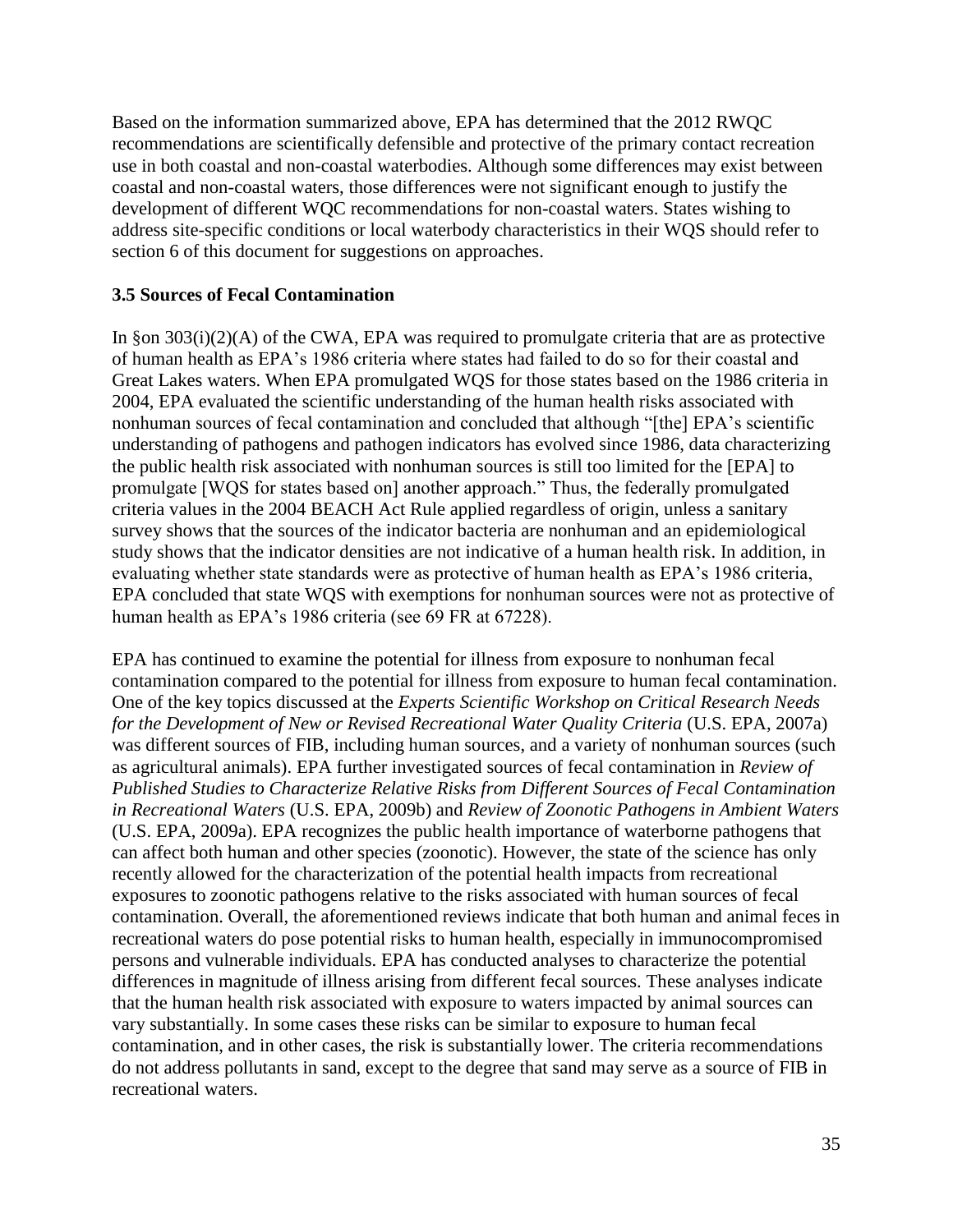#### <span id="page-41-0"></span>**3.5.1 Zoonotic Potential**

Zoonotic diseases are those that are communicable from animals to humans. Fecal contamination from nonhuman sources can transmit pathogens that can cause GI illnesses, such as those reported in EPA's NEEAR and other epidemiological studies.

Livestock and wildlife carry both human pathogens and FIB, and can transmit these microbes to surface waters and other bodies of water (CDC, 1993, 1996, 1998, 2000, 2002, 2004, 2006, 2008; USDA, 2000). Additionally, many documented outbreaks of potential zoonotic pathogens, such as *Salmonella, Giardia, Cryptosporidium,* and enterohemorrhagic *E. coli* O157:H7 could be of either human or animal origin, although providing proper source attribution for these outbreaks can be quite difficult. U.S. Centers for Disease Control and Prevention (CDC) reports have documented instances of *E. coli* O157:H7 infection resulting from exposure to surface waters, but the source of the contamination is not specified (CDC, 2000, 2002). Other studies have linked recreational water exposure to outbreaks caused by potentially zoonotic pathogens, but the sources of fecal contamination in these waters were not identified (Roy et al., 2004; U.S. EPA, 2009a; Valderrama et al., 2009). Although formal surveillance information is not comprehensive, Craun et al. (2005) estimated that 18 percent of the 259 recreational water outbreaks reported to the CDC from 1970 to 2000 were associated with animals.

One study documenting a 1999 outbreak of *E. coli* O157:H7 at a lake in Vancouver, Washington suggested that duck feces were the source of the pathogen causing the outbreak (Samadpour et al., 2002). More than 100 samples of water, soil, sand, sediment, and animal feces were collected in and around the lake and tested. *E. coli* O157:H7 was detected in both water and duck fecal samples. Genetic analyses of the *E. coli* isolates demonstrated similar results in the water, duck feces, and patient stool samples. Duck feces could not be confirmed as the primary source of the zoonotic pathogens, however, because the ducks could have been infected by the same source of contamination that was present in the lake. Other notable outbreaks are discussed in EPA's *Review of Published Studies to Characterize Relative Risks from Difference Sources of Fecal Contamination in Recreational Water* (U.S. EPA, 2009b).

#### <span id="page-41-1"></span>**3.5.2 Differential Health Risks from Human versus Nonhuman Sources**

EPA's research indicates that the source of contamination appears to be an important factor for understanding the human health risk associated with recreational waters and that the potential human health risks from human versus nonhuman fecal sources can vary (Schoen and Ashbolt, 2010; Soller et al., 2010b).

Researchers have documented human health impacts in numerous epidemiological studies in marine and fresh water primarily impacted by human sources of fecal contamination (see sections 3.2 and 3.4 for a discussion of these studies). The cause of many of the illnesses, particularly those resulting from exposure to WWTP effluent, is thought to be viral (Soller et al., 2010a; U.S. EPA, 1986; WERF, 2011). These human viruses are generally unlikely to occur in animal feces although pigs and birds may periodically carry zoonotic viruses.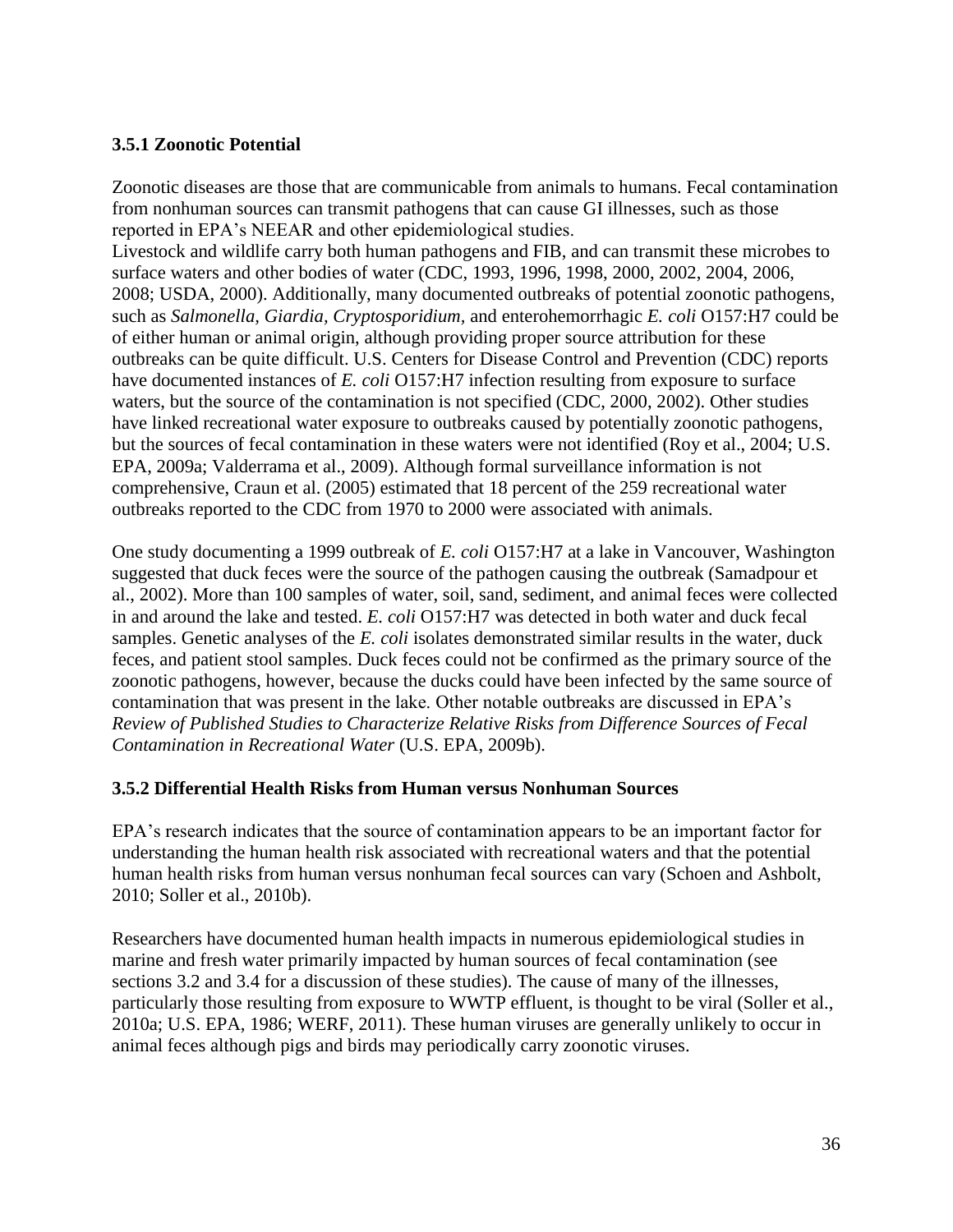Nonhuman sources of fecal contamination and the associated potential human health risks can vary from site-to-site depending on factors such as: the nature of the nonhuman source(s), the fecal load from the nonhuman source(s), and the fate and transport characteristics of the fecal contamination from deposition to the point of exposure. Nonhuman fecal sources can contaminate recreational bodies of water via direct fecal loading into the body of water, and indirect contamination can occur via runoff from the land. The fate and transport characteristics of the zoonotic pathogens and FIB present under these conditions can be different (such as, differences in attachment to particulates or differences in susceptibility to environmental parameters affecting survival) (U.S. EPA, 2011l). For more information on pathogenic risks from nonhuman sources, see *Review of Zoonotic Pathogens in Ambient Waters* (U.S. EPA, 2009a).

However, only a few epidemiological studies have been conducted in waters impacted by nonhuman sources of fecal contamination. The results of these studies are less clear than those conducted in waters impacted by human sources, particularly as related to conventionally enumerated FIB in those types of waters. For example, Calderon et al. (1991) found a lack of a statistical association between swimmers' illness risk and FIB levels in a rural fresh waterbody impacted by animal fecal contamination; however, other researchers have commented that this lack of statistical association may have been due to the small study size and not a lack of potential human health risks (McBride, 1993). Another epidemiological study conducted at a nonhuman, nonpoint source impacted beach at Mission Bay, California documented an increase in diarrhea and skin rash in swimmers versus non-swimmers, but the incidence of illness was not associated with any of the traditional FIB levels tested (Colford et al., 2007). On the other hand, McBride et al. (1998) conducted an analysis of the impact on human sources versus animal sources on New Zealand beach sites and concluded that the illness risks posed by animal versus human fecal material were not substantially different. These studies collectively suggest that waterbodies with substantial animal inputs may potentially result in human health risks that vary based upon the relative proportion of the human and nonhuman fecal input and the nature of the nonhuman source of infective agent(s).

Microbial risk assessment approaches are available to assist in characterizing potential human health risks from nonhuman sources of fecal contamination (Roser et al., 2006; Soller et al., 2010b; Schoen and Ashbolt, 2010; Till and McBride, 2004). For example, New Zealand, where roughly 80 percent of the total reported illnesses are zoonotic and potentially waterborne, recently updated its recreational fresh water guidelines based on a risk analysis of campylobacteriosis (accounting for over half of the reported total notifiable disease burden in that country) and using *E. coli* as a pathogen indicator (Till and McBride, 2004). Since those waters were highly impacted by fecal contamination, in this case from agricultural sources, a predictable relationship between the pathogen and the FIB could be developed. The correlation between the occurrence of *Campylobacter* and *E. coli* is unlikely to hold in all waters, but this relationship was demonstrated in parts of New Zealand, particularly in waters with high levels of *Campylobacter* and *E. coli*.

The risk presented by fecal contamination from nonhuman sources has been shown in some cases, to be potentially less than the risk presented by fecal contamination from human sources (Schoen and Ashbolt, 2010; Soller et al., 2010a, b; WERF, 2011). EPA's research also indicates that some nonhuman fecal sources (cattle in particular) may pose risks comparable to those risks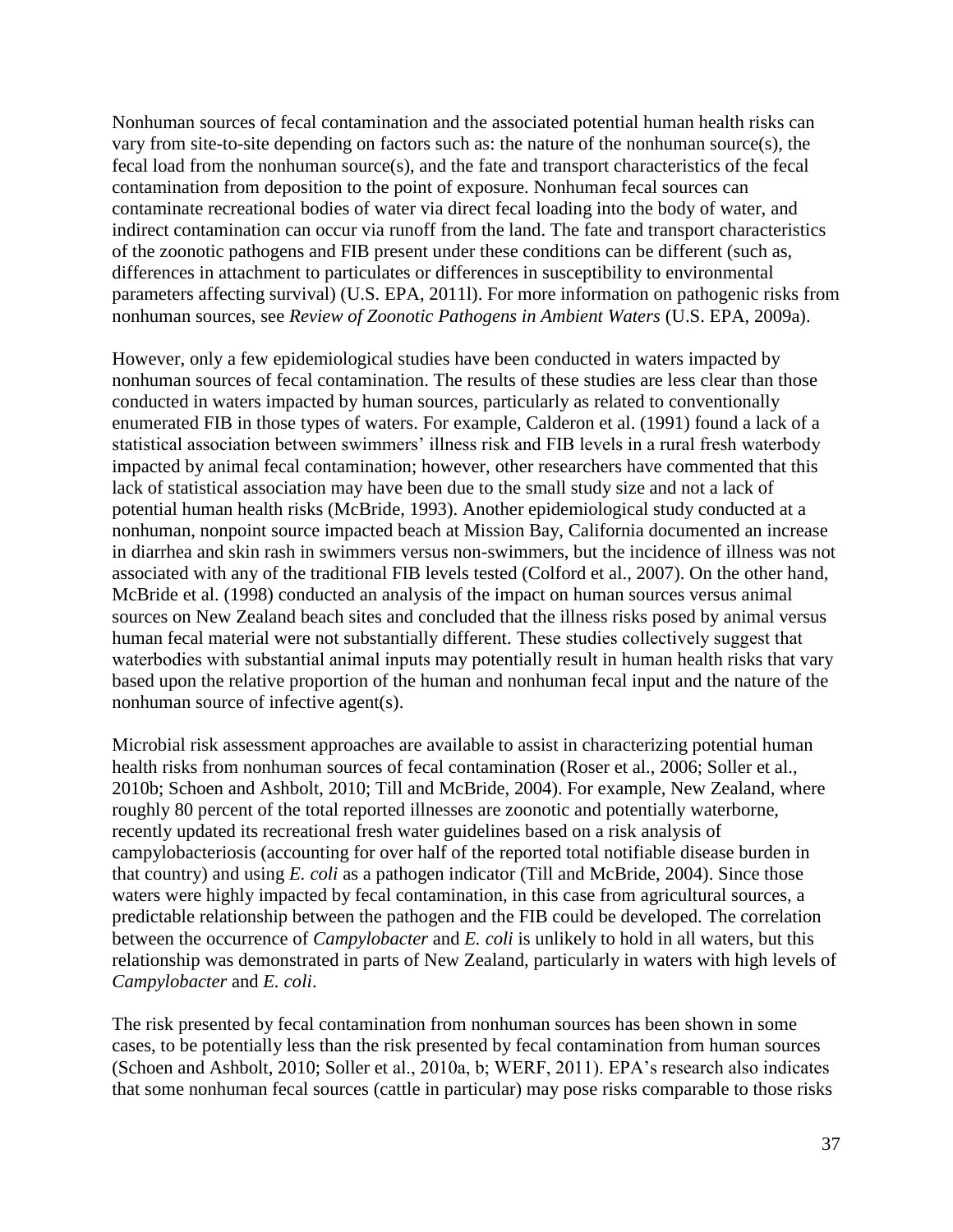from human sources (Soller et al., 2010a, b; U.S. EPA, 2010g). Human pathogens are present in animal fecal matter, and there is, therefore, a potential risk from recreational exposure to human pathogens in animal-impacted waters that must be accounted for in the 2012 RWQC. For waters dominated by nonhuman sources and in the absence of site-specific criteria, EPA recommends that the national criteria be used to develop WQS for all waters including those impacted by point and nonpoint sources.

Because there have been few epidemiological studies, with mixed findings, in waters impacted by nonhuman sources and QMRA shows that risks from some animals may be comparable to humans, EPA is not developing separate national criteria for nonhuman sources. However, since some studies have site-specifically shown less risk in waters impacted by nonhuman sources, states interested in addressing the potential human health risk differences from different sources of fecal contamination on a site-specific basis should refer to section 6.2.2 of this document for suggestions on approaches.

Naturally occurring environmental sources of traditional FIB, another nonhuman source, may exist, particularly under tropical conditions. Results of the EPA epidemiological beach study at Boquerón, Puerto Rico did not refine EPA's understanding of risk enough to justify a different criteria recommendation for tropical waters. In addition to the epidemiological study at Boquerón, Puerto Rico, EPA conducted a literature search and reported the results in the *Review of Fecal Indicator Organism Behavior in Ambient Waters and Alternative Indicators for Tropical Regions* (U.S. EPA, 2009c). The literature indicates that FIB, fecal coliforms, enterococci, and *E. coli* are endemic to tropical, subtropical, and temperate regions. Studies conducted in the tropics and subtropics show proliferation of *E. coli*, enterococci, and/or fecal coliforms (Boehm, 2007; Byappanahalli, 2012; U.S. EPA, 2009c). Changing environmental conditions in tidally-influenced sediments help support proliferation and elevated FIB in water (U.S. EPA, 2009c).

Overall, EPA believes that the state of the science is not developed sufficiently to distinguish environmental sources from other sources of FIB on a national basis. In some circumstances, the presence of FIB in water is not necessarily an indication of recent fecal contamination or potential health risk. Therefore, EPA has concluded that states adopting the 2012 RWQC would result in WQS protective of the designated use of primary contact recreation. States wishing to consider alternative indicators should refer to section 6.2 for information on how to develop alternative criteria.

# <span id="page-43-0"></span>**3.6 Expression of Criteria**

EPA identified a number of opportunities to improve clarity and to enhance implementation of the 2012 RWQC, which are discussed in the sections below.

#### <span id="page-43-1"></span>**3.6.1 EPA's 1986 Ambient Water Quality Criteria for Bacteria**

In 1986, EPA recommended criteria for enterococci and *E. coli* that contain two components: a GM and an SSM. EPA derived the 1986 criteria values from beach water quality datasets that were collected as part of EPA's epidemiological studies conducted during the late 1970s and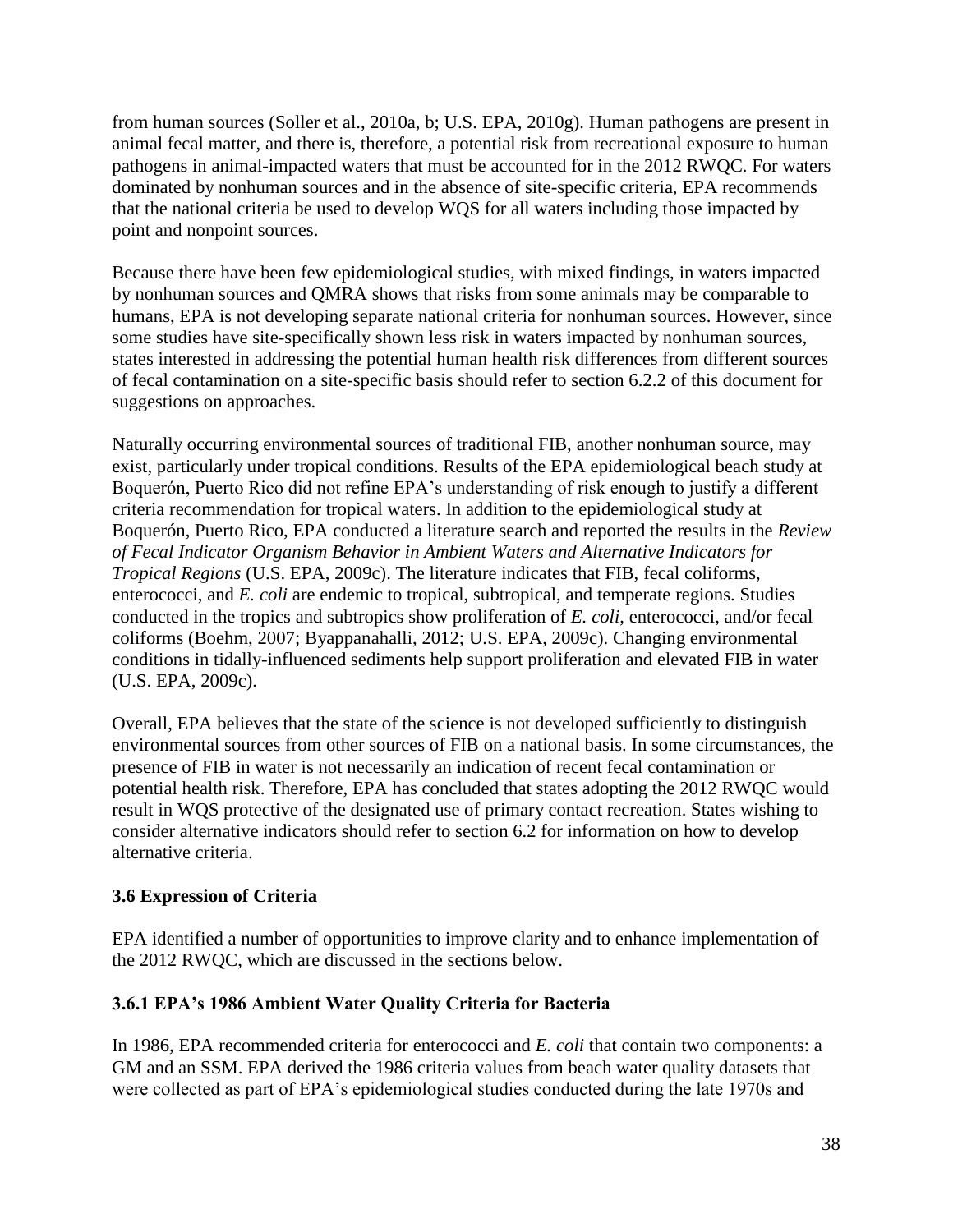early 1980s. The GM values were computed as described in section 3.2.1. The SSM values were derived from upper percentiles of the water quality distribution around the GM criteria values. Together, the 1986 criteria GM and SSM described a water quality distribution that would be protective of primary contact recreation, based on the epidemiological studies conducted during that period. Thus, the GM and SSM values in the 1986 criteria corresponded to the same illness rate because they are both derived from the same water quality distribution.

The 1986 criteria contained four different SSM values corresponding to the  $75<sup>th</sup>$ ,  $82<sup>nd</sup>$ ,  $90<sup>th</sup>$ , and 95<sup>th</sup> percentiles of the expected water quality sampling distribution at the GM criteria value. EPA recommended using different SSM values on the basis of the use intensity of the recreational water. However, treating the SSM as a never to be exceeded value for such an evaluation would impart a level of protection much more stringent than intended by the 1986 criteria GM value. For example, a marine beach that is in compliance with the 1986 GM criteria for enterococci  $(GM = 35 \text{ c}$ fu per 100 mL) would be expected to have 25% of the sample values above 104 cfu per 100 mL (the  $75<sup>th</sup>$  percentile of the expected water quality sample distribution) because of expected variability in individual water quality measurements. Expecting that beach to never exceed 104 cfu per 100 mL would require an actual GM much lower, associated with a lower illness rate, than the recommended GM criterion value.

# <span id="page-44-0"></span>**3.6.2 The 2012 RWQC**

In the 2012 RWQC, EPA is recommending the criteria magnitude be expressed as a GM value corresponding to the  $50<sup>th</sup>$  percentile and a STV corresponding to the  $90<sup>th</sup>$  percentile of the same water quality distribution, and thus associated with the same level of public health protection. EPA's criteria recommendations are both for a GM and STV (rather than just a GM or just an STV) because used together they would indicate whether the water quality is protective of the designated use of primary contact recreation.. Using the GM alone would not reflect spikes in water quality because the GM alone is not sensitive to them.

EPA is recommending that the GM of a waterbody be calculated in the same way as recommended in the 1986 criteria by taking the  $log_{10}$  of sample values,<sup>7</sup> averaging those values, and then raising that average to the power of 10. The STV is also derived in a manner similar to how the 1986 criteria SSM was derived by estimating the percentile of the expected water quality distribution around the GM criteria value.

EPA believes that the STV, used in conjunction with the GM, can help ensure the FIB densities in recreational waters correspond to a water quality level protective the designated use of primary contact recreation by constraining the number of high water quality values. The distribution of FIB in water is highly variable and can generally be represented as a  $log_{10}$  normal distribution (Bartram and Rees, 2000; Kay et al., 2004; Wyer et al., 1999). EPA derived the STV from the observed pooled variance of the FIB data reported in EPA's epidemiological studies. The computed pooled variances represent a wide range of weather and hydrological conditions because monitoring was conducted over the full course of the set of epidemiological studies. EPA stratified the epidemiological data by beach and water depth (14 subgroups) because FIB

 $\overline{\phantom{a}}$  $<sup>7</sup>$  For data points reported below detectable limits, the GM calculation should be based on the assumption that those</sup> observations were present at the detection limit.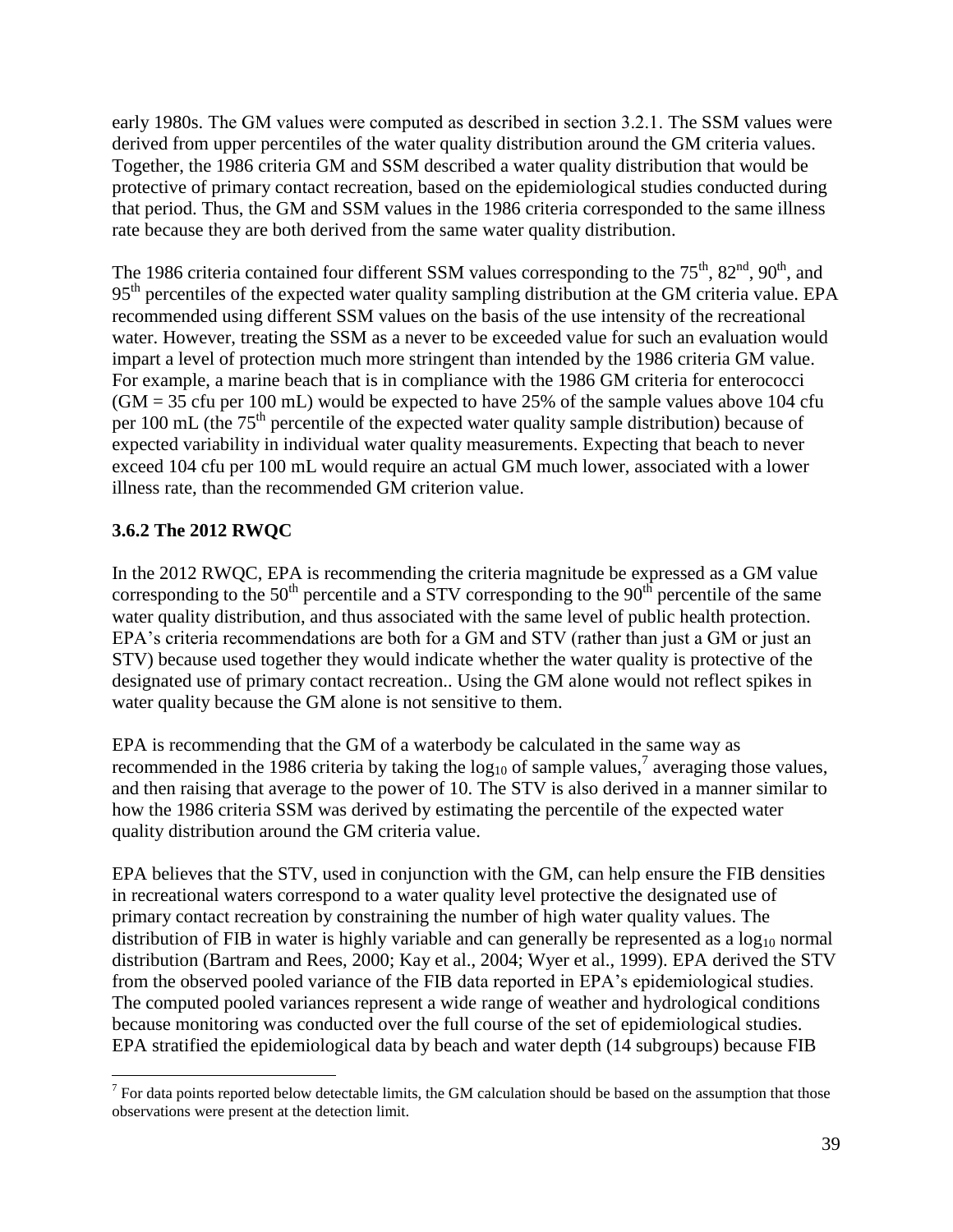distributions are known to differ systematically for these factors (Wade et al., 2008), and the pooled variance was then calculated. For EPA's *Enterococcus* spp. qPCR Method 1611, the pooled variance resulted in a log standard deviation (the standard deviation of the base 10 logarithms of the data) of 0.49. From the NEEAR study sites, the pooled variance estimates for culturable enterococci are 0.44 (the pooled variance for culturable *E. coli* was reported previously (U.S. EPA, 1986) as 0.40).

For the STV, EPA selected the estimated  $90<sup>th</sup>$  percentile of the water quality distribution to take into account the expected variability in water quality measurements, while limiting the number samples allowed to exceed the STV, before deciding water quality is impaired. In addition, the approach encourages monitoring because once an exceedance is observed, at least ten more samples need to be below the STV before water quality is considered unimpaired.

Further, EPA is no longer utilizing the concept of "use intensity" as a basis for recommending multiple SSM criteria. EPA's recommends instead that states adopt both the GM and STV into their WQS for all primary contact recreation waters.

EPA now specifically recommends a duration period over which the GM of samples should be calculated and over which the STV should be compared against a recommended limit on the frequency of excursions. EPA is recommending that states use a duration for the GM and STV of 30 days. The duration and frequency of excursion should be explicitly included in the state's WQS as it is a component of the WQS.

EPA understands that a longer duration would typically allow for more samples to be collected and that including more samples in calculation of the GM and STV improves the accuracy of the characterization of water quality. However, because the designated use protected by this criterion is primary contact recreation, EPA believes that a shorter duration (i.e., 30 days), used in a static or rolling manner, coupled with limited excursions above the STV, allows for the detection of transient fluctuations in water quality in a timely manner. In the development of their monitoring program, EPA recommends that states consider the number of samples evaluated in order to minimize the possibility of incorrect use attainment decisions (see section 3.6.4).

#### <span id="page-45-0"></span>**3.6.3 Criteria Magnitude, Duration, and Frequency for CWA Purposes**

EPA recommends that RWQC consist of a magnitude, duration and frequency. Magnitude is the numeric expression of the maximum amount of the pollutant that may be present in a waterbody that supports the designated use. Duration is the period of time over which the magnitude is calculated. Frequency of excursion describes the maximum number of times the pollutant may be present above the magnitude over the specified time period (duration). A criterion is set in a WQS such that the combination of magnitude, duration and frequency protect the designated use (such as primary contact recreation).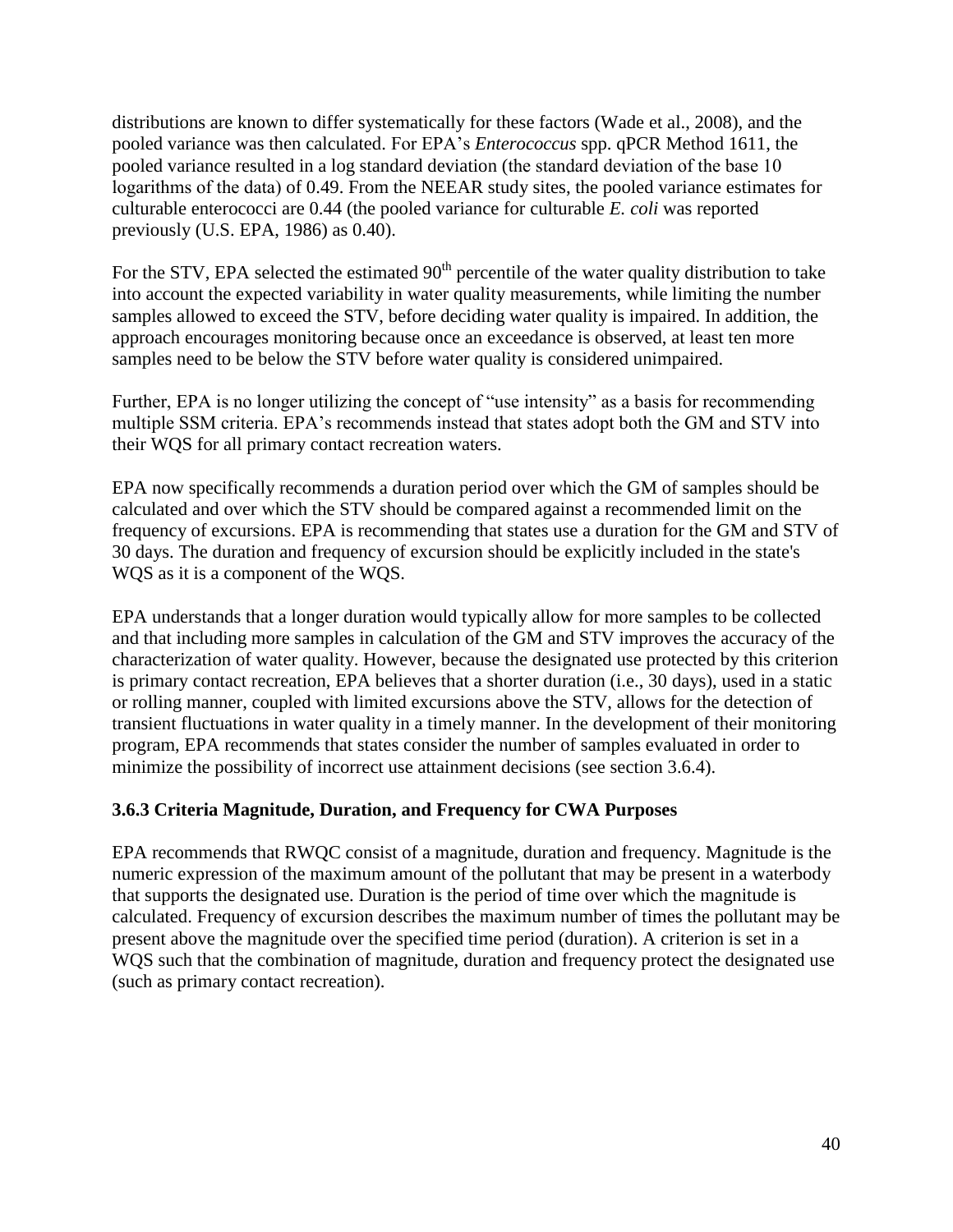EPA's 2012 RWQC recommendations to protect primary contact recreation consist of a magnitude, duration and frequency of exceedance.

- **Magnitude**: GM and the STV (regardless of the sample size).
- **Duration and Frequency**: The waterbody GM should not be greater than the selected GM magnitude in any 30-day interval. There should not be greater than a ten percent excursion frequency of the selected STV magnitude in the same 30-day interval.

## <span id="page-46-0"></span>**3.6.4 Application of State WQS based on EPA's 2012 RWQC for NPDES Permitting, 303(d) Listing, TMDL Development, and Beach Notification Programs**

WQC in state WQS are used: to derive water quality-based effluent limits (WQBELs) for National Pollutant Discharge Elimination System (NPDES) permits; to identify impaired and threatened waters for waterbody assessments; to develop waste load allocations and load allocations for TMDLs; and for beach notification programs under §406 of the CWA.

#### *NPDES permitting purposes*

The NPDES regulation at 40 CFR 122.44(d) requires the development of WQBELs as necessary to attain WQS. Under §122.45(d), permit limits for continuous dischargers must include both short- and long-term WQBELs unless there is a specific finding of "impracticability". EPA recommends that permitting authorities use an effluent limit derivation approach that considers both the GM and STV in the limit calculations, and which results in short- and long-term effluent limits that derive from and comply with all applicable criteria expressions. Once established, pathogen indicator-based limits for continuous dischargers are applied and enforced in a manner consistent with all other water quality parameters.

For non-continuous or episodic discharges, 40 CFR 122.45(e) requires WQBELs to reflect the frequency of discharge; total mass; maximum discharge rate; and prohibition or limitation of specified pollutants by mass, concentration, or other measure. Wet weather-related events influence episodic discharges such as combined sewer overflows (CSOs). The 1994 CSO Control Policy (reflected in §402(q) of the CWA) describes various approaches for addressing CSO discharges in NPDES permits and should be consulted when establishing WQBELs for intermittent dischargers. The CSO Policy also recommends WQS review and revision, as appropriate, to reflect the site-specific wet weather impacts of CSOs. In conjunction with an approved long-term CSO control plan, a WQS review could involve a use attainability analysis  $(40 \text{ CFR } 131.10(g))$  and subsequent modification of a designated use.

Detailed approaches for deriving WQBELs to meet WQS based on EPA's final 2012 RWQC will be further explained in upcoming TSM.

#### *Identification of Impaired and Threatened Waters*

Under [§303\(d\)](http://water.epa.gov/lawsregs/lawsguidance/cwa/tmdl/glossary.cfm#section303d) of the CWA and EPA's implementing regulation (40 CFR 130.7), states, territories, and authorized tribes (hereafter referred to as states) are required to develop lists of [impaired and threatened waters](http://water.epa.gov/lawsregs/lawsguidance/cwa/tmdl/glossary.cfm#303dthreatenedimpairedwaters) that require TMDLs. Impaired waters are those waters for which effluent limitations and other pollution control requirements are not stringent enough to implement any WQS applicable to the waterbody. EPA recommends that states consider as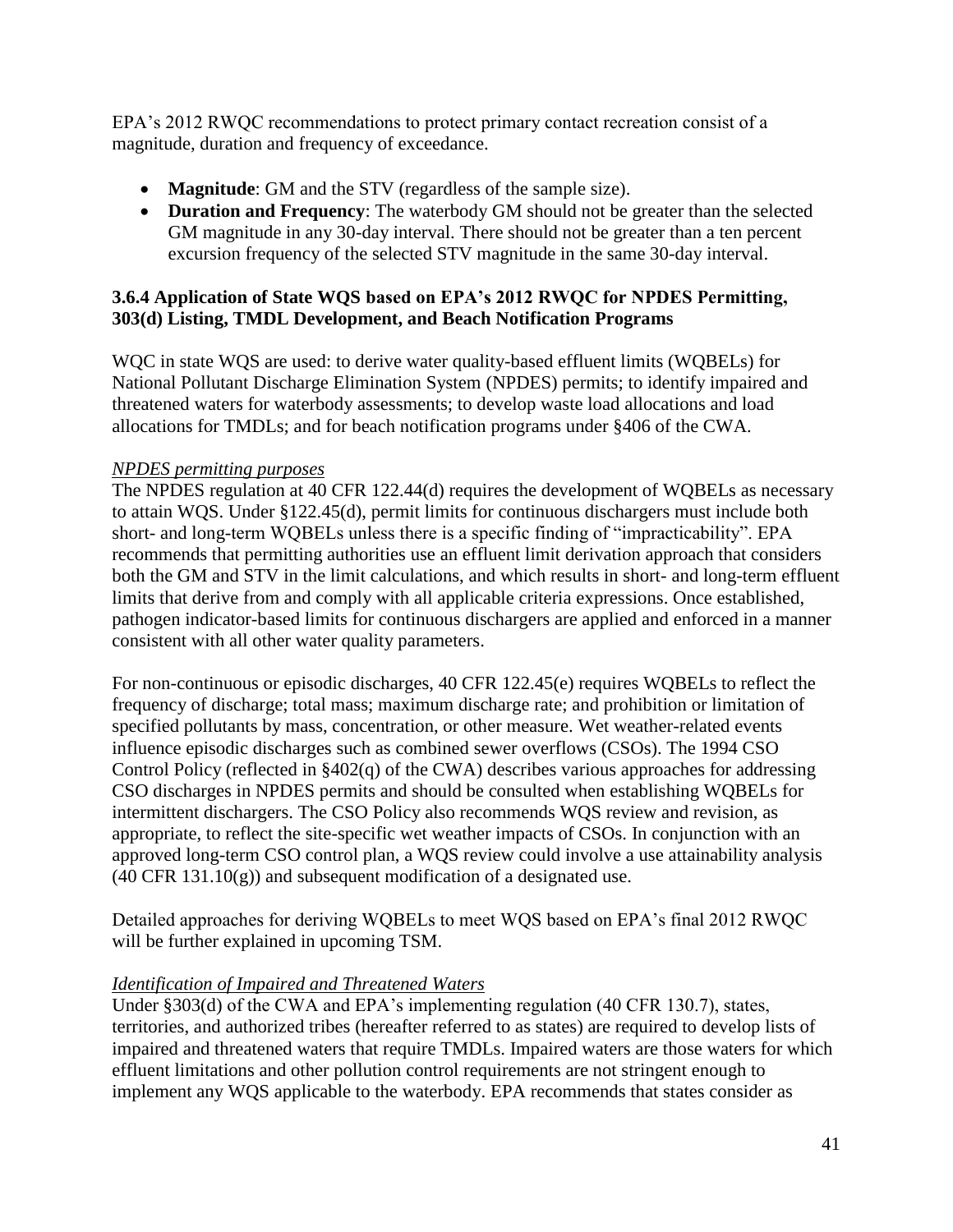threatened those waters that are currently attaining WQS, but which are expected not to meet WQS by the next listing cycle (every two years). Consistent with EPA recommendation, many states consolidate their §303(d) and §305(b) reporting requirement into one "integrated" report.

For making these water quality attainment determinations, a state that adopts WQS consistent with the 2012 RWQC would evaluate all readily available data and information to determine whether a waterbody meets the WQS (i.e., whether the waterbody is in attainment). Both the GM and the STV would be part of the WQS and therefore both targets would be used to determine whether a waterbody meets the WQS for primary contact recreation. The waterbody condition would need to be evaluated based on all existing and readily available data and information for the specified duration. EPA's regulation defines "all existing and readily available water quality related data and information" at 40 CFR 130.7(b)(5). EPA expects that water quality attainment determinations would include water quality monitoring data collected as part of a beach notification program, as well as information regarding beach closures and advisories.

#### *Beach Notification Programs*

WQC in state WQS are the applicable targets for EPA grant funded state beach notification programs under §406 of the CWA. The BAV is not a component of EPA's recommended criteria, but a tool that states may choose to use, without adopting it into their WQS as a "do not exceed value" for beach notification purposes (i.e., advisories). While the GM and STV would be the applicable WQS, a BAV could be used at the state's discretion as a more conservative, precautionary tool for beach management decisions. Similarly, states could also choose to use the STV as a "do not exceed value" for the purposes of their beach notification program, without adopting it as a "do not exceed value" in their WQS.

# <span id="page-47-0"></span>**3.6.5 Practical Considerations for Implementing State WQS based on the 2012 RWQC**

The number of samples, to be collected by a state in determining if WQS have been exceeded, is not an approvable element of a WQS package (Florida Public Interest Research Group vs. EPA, 2007). Therefore states should not include a minimum sample size as part of their criteria submission. When identifying sampling frequency as part of a state's monitoring plan, a state may consider that, typically, a larger dataset will more accurately characterize the water quality in a waterbody, which may result in more meaningful attainment determinations. Therefore, EPA is recommending that states conduct at least weekly sampling to evaluate the GM and STV over a 30-day period and encourages more frequent sampling at more densely populated beaches.

# <span id="page-47-1"></span>**4.0 Recreational Water Quality Criteria**

EPA evaluated the available information and the results of the analyses presented above (section 3.2.4) and determined that the primary contact recreation designated use would be protected if one of the following criteria sets consisting of a GM and an STV were adopted into a state's WQS and approved by EPA (see Table 4).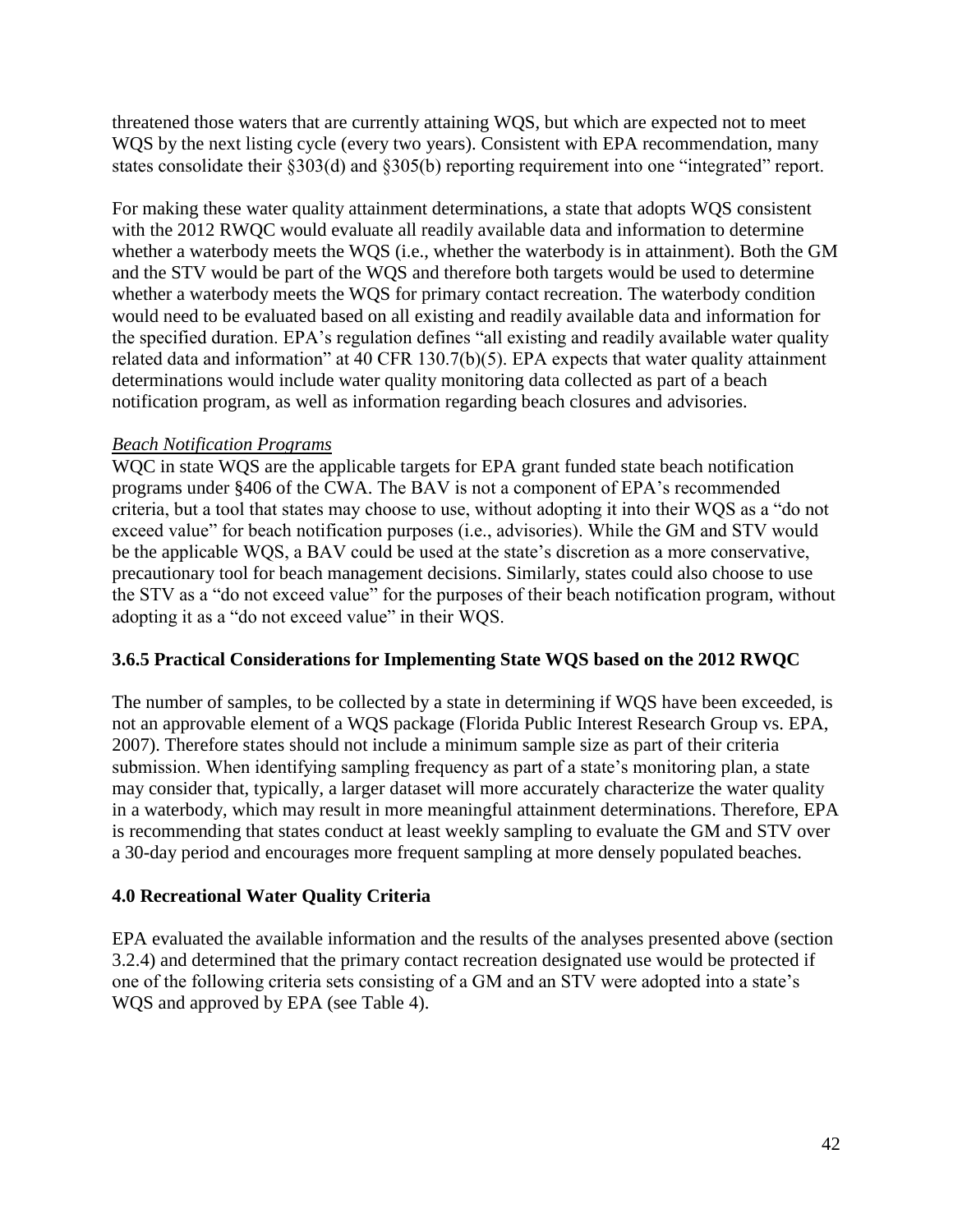| Criteria                                                                             | <b>Estimated Illness Rate (NGI):</b><br>36 per 1,000 primary contact<br>recreators |                  |           | <b>Estimated Illness Rate (NGI):</b><br>32 per 1,000 primary contact<br>recreators |                  |  |  |
|--------------------------------------------------------------------------------------|------------------------------------------------------------------------------------|------------------|-----------|------------------------------------------------------------------------------------|------------------|--|--|
| <b>Elements</b>                                                                      |                                                                                    | <b>Magnitude</b> |           | <b>Magnitude</b>                                                                   |                  |  |  |
|                                                                                      | <b>GM</b>                                                                          | <b>STV</b>       |           | <b>GM</b>                                                                          | <b>STV</b>       |  |  |
| Indicator                                                                            | $(c \text{fu}/100 \text{ mL})^{\text{a}}$                                          | $(cfu/100 mL)^a$ | <b>OR</b> | $(cfu/100 mL)^a$                                                                   | $(cfu/100 mL)^a$ |  |  |
| Enterococci                                                                          |                                                                                    |                  |           |                                                                                    |                  |  |  |
| – marine                                                                             |                                                                                    |                  |           |                                                                                    |                  |  |  |
| and fresh                                                                            | 35                                                                                 | 130              |           | 30<br>110                                                                          |                  |  |  |
| <b>OR</b>                                                                            |                                                                                    |                  |           |                                                                                    |                  |  |  |
| E. coli                                                                              |                                                                                    |                  |           |                                                                                    |                  |  |  |
| – fresh                                                                              | 126                                                                                | 410              |           | 100                                                                                | 320              |  |  |
| Departing and Freeman The moterly dr. CM should not be quester than the solarited CM |                                                                                    |                  |           |                                                                                    |                  |  |  |

#### **Table 4. Recommended 2012 RWQC.**

**Duration and Frequency**: The waterbody GM should not be greater than the selected GM magnitude in any 30-day interval. There should not be greater than a ten percent excursion frequency of the selected STV magnitude in the same 30-day interval.

**a** EPA recommends using EPA Method 1600 (U.S. EPA, 2002a) to measure culturable enterococci, or another equivalent method that measures culturable enterococci and using EPA Method 1603 (U.S. EPA, 2002b) to measure culturable *E. coli*, or any other equivalent method that measures culturable *E. coli.*

EPA believes both criteria sets outlined above are protective of the designated use of primary contact recreation. EPA recommends that states make a risk management decision regarding illness rate to determine which set of criteria values (both a GM and related STV) to adopt into their WQS and that this risk management decision should be applied statewide. In order to ensure downstream protection of estuarine and marine swimming waters, upstream inland waters should have WQS based on the same illness rate as those downstream waters. Note that either enterococci or *E. coli* can be selected for fresh waters, as adopting one of the indicators is sufficient and only enterococci can be selected for marine waters. Adopting criteria based on one illness rate for some waters and criteria based on the other illness rate for remaining waters is not recommended. The criteria that correspond to an illness rate of 36 NGI per 1,000 primary contact recreators correlate to water quality levels associated with the 1986 criteria. Accordingly, the illness rate has a history of acceptance by the public. The criteria that correspond to an illness rate of 32 NGI per 1,000 primary contact recreators would encourage an incremental improvement in water quality.

#### <span id="page-48-0"></span>**5.0 Supplemental Elements for Enhanced Protection of Recreational Waters**

In addition to the RWQC values described above, EPA is providing supplemental elements for states' consideration and possible use. These elements include the BAV and values for *Enterococcus* spp. as measured by qPCR. The BAV can be used as a precautionary tool for making beach notification decisions, and use enterococci measured using EPA's *Enterococcus* spp. qPCR Method 1611 (U.S. EPA, 2012b) qPCR is anticipated to provide increased public health protection by facilitating timely notification to swimmers from elevated levels of FIB. Details for these supplemental elements are described below.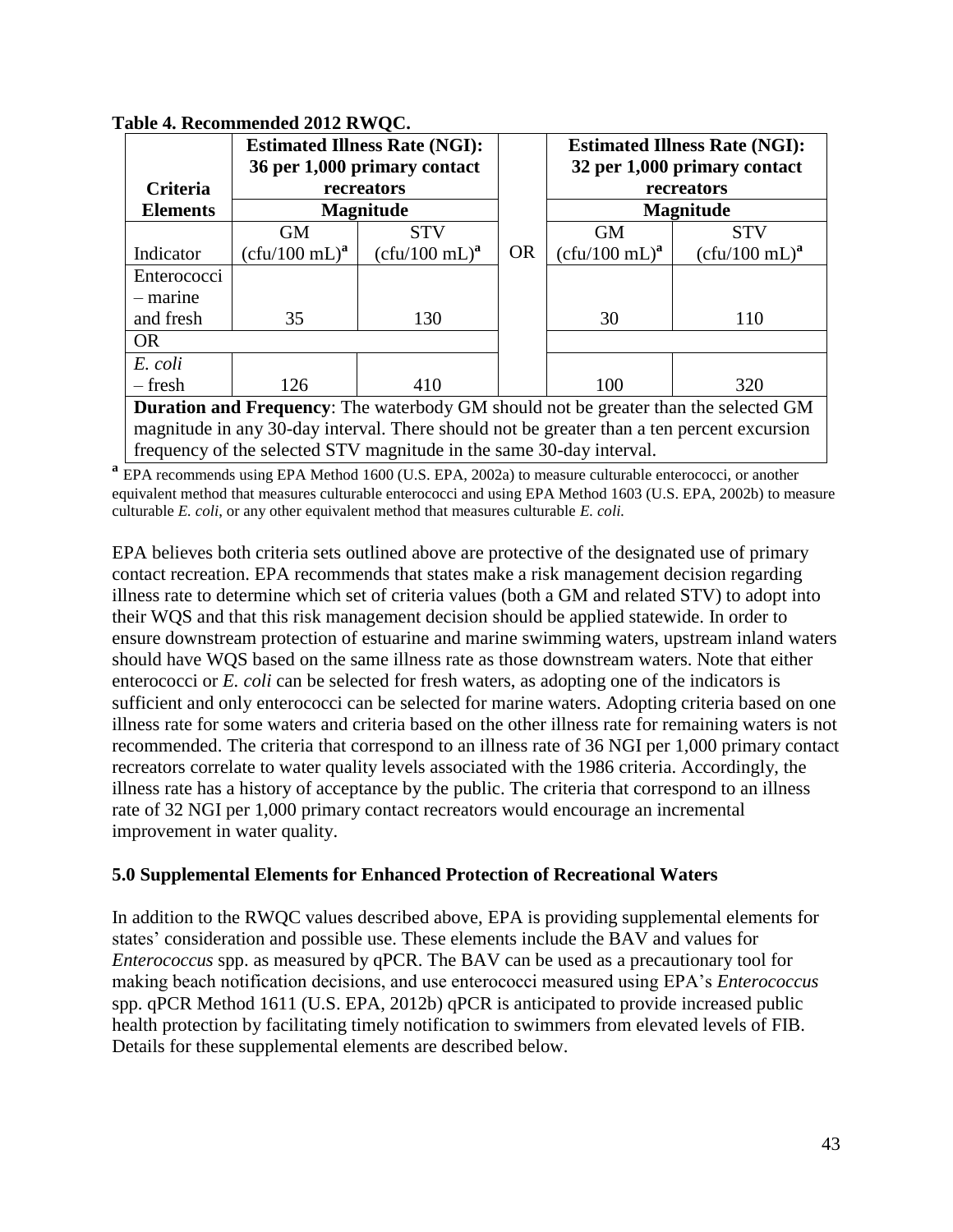#### <span id="page-49-0"></span>**5.1 Beach Action Value (BAV)**

EPA suggests that states use a BAV as a conservative, precautionary tool for making beach notification decisions. The BAV is not a component of EPA's recommended criteria, but a tool that states may choose to use, without adopting it into their WQS as a "do not exceed" value for beach notification purposes (such as advisories). The BAV was developed from the same water quality distribution (section 3.6.2) as the criteria values in section 4.0 and corresponds to the estimated 75<sup>th</sup> percentile of the enterococci and *E. coli* water quality distributions.

For states that choose to use a BAV (see Table 5), any single sample above the BAV could trigger a beach notification until another sample below the BAV is collected. While the GM and STV would be the applicable WQS, a BAV could be used at the state's discretion as a more conservative, precautionary tool for beach management decisions. This applies to all states, including those with grants under §406 of the CWA.

EPA suggests that the state's chosen criterion illness rate be used to determine the corresponding BAV. For states that do not use a BAV, EPA suggests using the criteria STV values (provided in Table 4) as "do not exceed" values for beach notification or retaining their current beach notification values in their WQS. Additionally, if a state is not sampling during or immediately after a rain event, the state should consider advising the public of the potential additional risk of primary contact recreation when sources such as urban runoff or CSOs may be impairing water quality.

| <b>Estimated Illness Rate</b><br>(NGI): 36 per 1,000<br>primary contact<br>recreators |                                  |           | <b>Estimated Illness Rate</b><br>(NGI): 32 per 1,000<br>primary contact<br>recreators |
|---------------------------------------------------------------------------------------|----------------------------------|-----------|---------------------------------------------------------------------------------------|
| <b>Indicator</b>                                                                      | <b>BAV</b><br>(Units per 100 mL) |           | <b>BAV</b><br>(Units per 100 mL)                                                      |
| Enterococci – culturable                                                              |                                  |           |                                                                                       |
| (fresh and marine) <sup>a</sup>                                                       | $70$ cfu                         |           | $60$ cfu                                                                              |
| $E.$ <i>coli</i> – culturable                                                         |                                  | <b>OR</b> |                                                                                       |
| $(fresh)^b$                                                                           | $235$ cfu                        |           | $190$ cfu                                                                             |
| $Enterococcus$ spp. $-$                                                               |                                  |           |                                                                                       |
| $qPCR$ (fresh and marine) <sup>c</sup>                                                | 1,000 cce                        |           | $640$ cce                                                                             |

**Table 5. Beach Action Values (BAVs).**

**a** Enterococci measured using EPA Method 1600 (U.S. EPA, 2002a), or another equivalent method that measures culturable enterococci.

**b** E. coli measured using EPA Method 1603 (U.S. EPA, 2002b), or any other equivalent method that measures culturable *E. coli.*

<span id="page-49-1"></span>**<sup>c</sup>**EPA *Enterococcus* spp. Method 1611 for qPCR (U.S. EPA, 2012b). See section 5.2.

#### **5.2 Rapid Method:** *Enterococcus* **spp. as measured by qPCR (EPA Method 1611)**

EPA has developed a qPCR method to detect and quantify enterococci more rapidly than the culture method for ambient waters. Introduction of EPA *Enterococcus* spp. qPCR Method 1611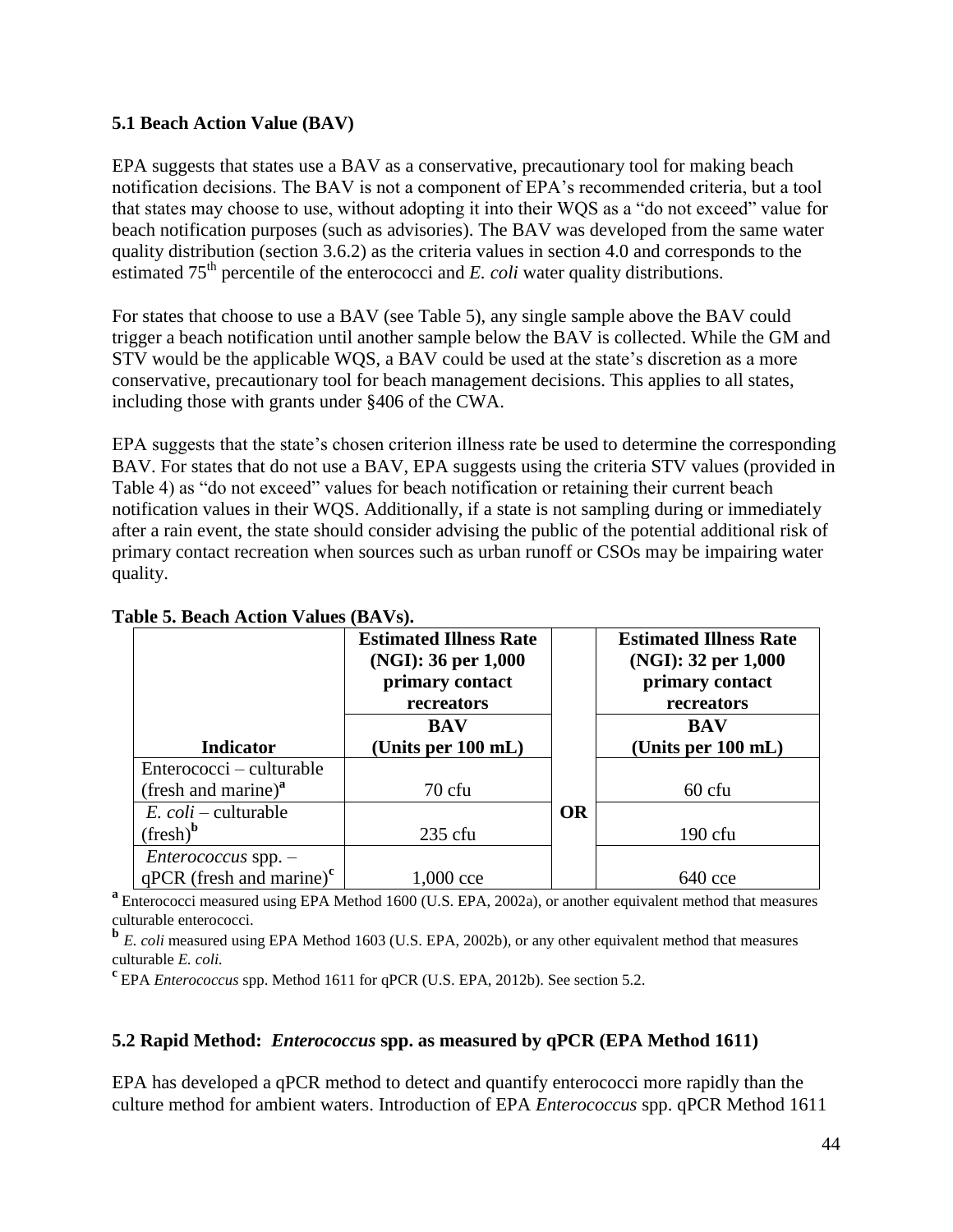is anticipated to provide increased public health protection by facilitating timely notification<sup>8</sup> to swimmers from elevated levels of FIB. Importantly, enterococci as measured by EPA *Enterococcus* spp. qPCR Method 1611 have shown a stronger relationship to GI illness in the recent EPA NEEAR epidemiological study compared to other methods tested (Wade et al., 2008; U.S. EPA, 2010a, 2012b).

While EPA *Enterococcus* spp. qPCR Method 1611 (U.S. EPA, 2012b) offers some advantages, EPA has limited experience with its performance across a broad range of environmental conditions. States should be aware of the potential for qPCR interference (see section 3.1.1) in various waterbodies, which may vary on a site-specific basis. Thus, EPA encourages a sitespecific analysis of the method's performance prior to use in a beach notification program or adoption of WQS based on the method. A "site" may be a beach, a waterbody, a particular watershed, or a larger area (such as a state) that is shown to have uniform water quality characteristics throughout. Considerations for determining how a qPCR-based WQS could be developed will be provided in additional TSM. EPA's *Enterococcus* spp. qPCR Method 1611 (U.S. EPA, 2012b) is not currently suggested for NPDES permitting or effluent-related monitoring purposes because this method may not reflect the efficacy of WWTP disinfection since it detects and enumerates both live and dead enterococci.

A state may adopt a WQS based on EPA's *Enterococcus* spp. qPCR Method 1611 (U.S. EPA, 2012b) if it would be scientifically defensible and protect the designated use. As noted above, prior to adoption EPA recommends a site-specific evaluation of the method's performance. For states interested in adopting a value for enterococci using EPA's *Enterococcus* spp. qPCR Method 1611 into their WQS, EPA is providing GM and STV values for use in marine and fresh waters based on its epidemiological study data as shown in Table 6. The state's chosen criterion illness rate would determine the suggested corresponding qPCR values to be used by the state. States may also choose a qPCR-based BAV for beach notification purposes (see Table 5).

This document includes only supplementary information about a WQS for *Enterococcus* spp. measured by EPA's *Enterococcus* spp. qPCR Method 1611 (U.S. EPA, 2012b) because of the concerns discussed in section 3.1.1 of this document.

<sup>&</sup>lt;sup>8</sup> See section 5.2.1 for a discussion on the use of predictive models as an additional approach for achieving timely notification.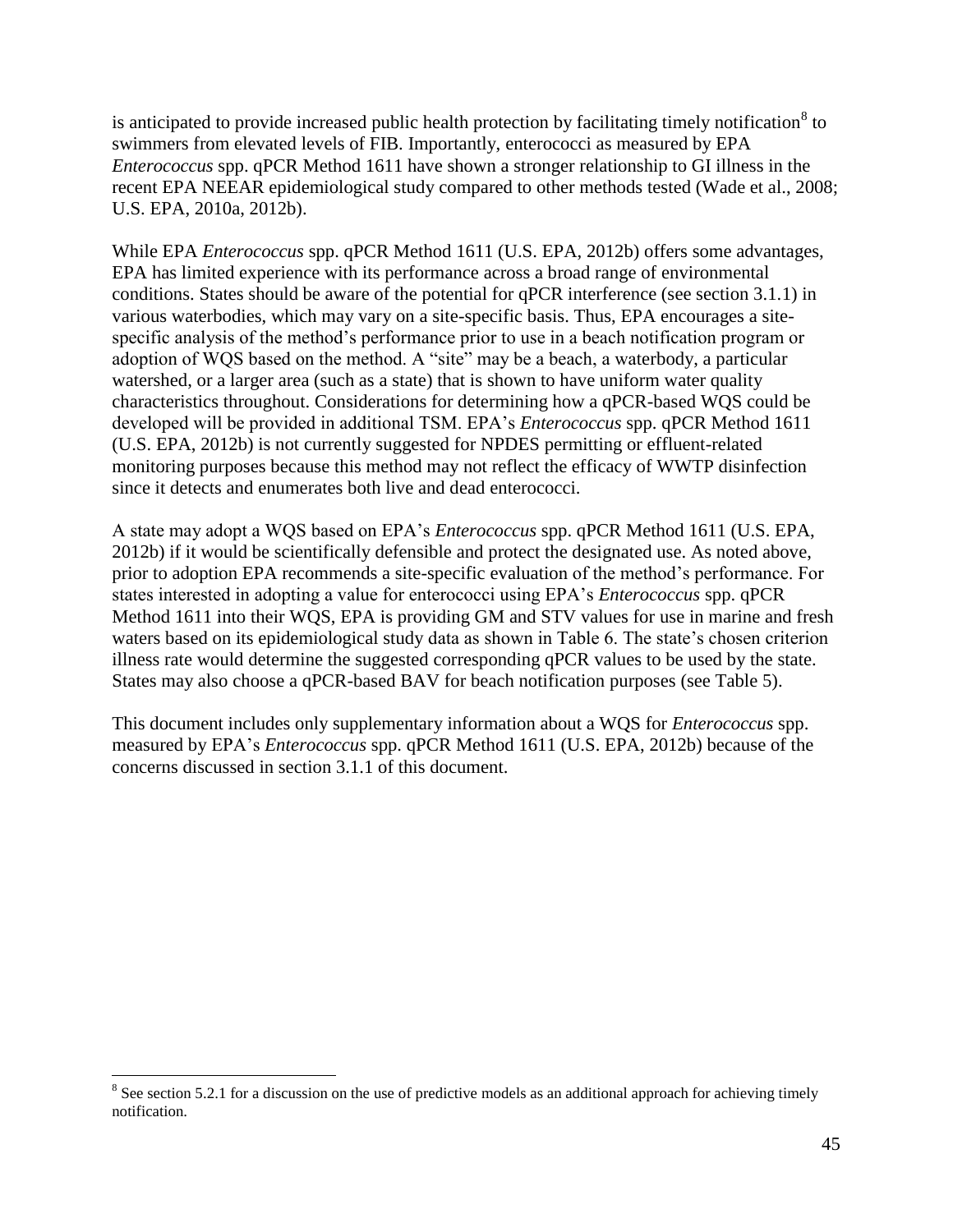|                                                                                                                                                                      | <b>Estimated Illness Rate</b><br>(NGI): 36/1,000 primary<br>contact recreators<br><b>Magnitude</b><br><b>STV</b><br><b>GM</b><br>(cce per<br>(cce per<br>$100$ mL)<br>$100$ mL) |       |           | <b>Estimated Illness Rate</b><br>(NGI): 32/1,000 primary<br>contact recreators<br><b>Magnitude</b> |            |  |
|----------------------------------------------------------------------------------------------------------------------------------------------------------------------|---------------------------------------------------------------------------------------------------------------------------------------------------------------------------------|-------|-----------|----------------------------------------------------------------------------------------------------|------------|--|
|                                                                                                                                                                      |                                                                                                                                                                                 |       | <b>OR</b> | <b>GM</b>                                                                                          | <b>STV</b> |  |
|                                                                                                                                                                      |                                                                                                                                                                                 |       |           | (cce per                                                                                           | (cce per   |  |
| <b>Element</b>                                                                                                                                                       |                                                                                                                                                                                 |       |           | $100$ mL)                                                                                          | $100$ mL)  |  |
| qPCR <sup>a</sup>                                                                                                                                                    | 470                                                                                                                                                                             | 2,000 | 300       |                                                                                                    | 1,280      |  |
| <b>Duration and Frequency:</b> The waterbody GM should not be greater than the selected                                                                              |                                                                                                                                                                                 |       |           |                                                                                                    |            |  |
| GM magnitude in any 30-day interval. There should not be greater than a 10 percent<br>excursion frequency of the selected STV magnitude in the same 30-day interval. |                                                                                                                                                                                 |       |           |                                                                                                    |            |  |

#### **Table 6. Values for qPCR in marine and fresh waters.**

**a** EPA *Enterococcus* spp. Method 1611 for qPCR (U.S. EPA, 2012b).

#### <span id="page-51-0"></span>**6.0 Tools to Support States and Tribes in Evaluating and Managing Recreational Waters and for Considering Alternative Water Quality Criteria**

EPA's implementing regulations for §303 of the CWA provide that "states must adopt those WQC that protect the designated use. Such criteria must be based on sound scientific rationale and must contain sufficient parameters or constituents to protect the designated use" (40 CFR  $\S 131.11(a)$ ). EPA's regulation stated in 40 CFR  $\S 131.11(b)(1)$  provides that "In establishing criteria, states should (i) Establish numerical values based on (i) 304(a) Guidance; or (ii) 304(a) Guidance modified to reflect site-specific conditions; or (iii) Other scientifically defensible methods." WQS can be established for waterbodies or a portion of a waterbody and therefore they could be established for a specific site. A "site" may be a beach, a waterbody, a particular watershed, or a larger area (such as a state) that is shown to have uniform water quality characteristics throughout. When EPA reviews state WQS for approval or disapproval under the CWA, EPA must ensure that the WQC in the standard (regardless of whether they are "sitespecific") are scientifically defensible and protective of the designated use.

The tools discussed in this section fall into two main categories: (1) tools that states can use to further evaluate and manage their waterbodies (see section 6.1); and (2) tools that can be used by states in the development of WQC that differ from EPA's recommended criteria ("alternative criteria") (see section 6.2). Alternative criteria could be developed on a site-specific basis, or they could be developed using different indicators and analytical methods. State WQS including alternative criteria would need to be scientifically defensible and protective of the use. Because some alternative criteria for primary contact recreation could be based in part on assumptions regarding the current state of a watershed such as current land uses, they should be revisited no less frequently than triennially to ensure the site-specific criteria remain protective of the primary contact recreation use. This section does not provide details on how to implement these tools. Rather, detailed information on these tools will be provided in upcoming TSM.

The tools discussed below (and the corresponding subsections) include: (1) sanitary surveys (section 6.1.1); (2) predictive models (section 6.1.2); (3) epidemiological studies (section 6.2.1); (4) QMRA (section 6.2.2); and (5) approaches for developing criteria using alternative fecal indicators and/or methods (section 6.2.3).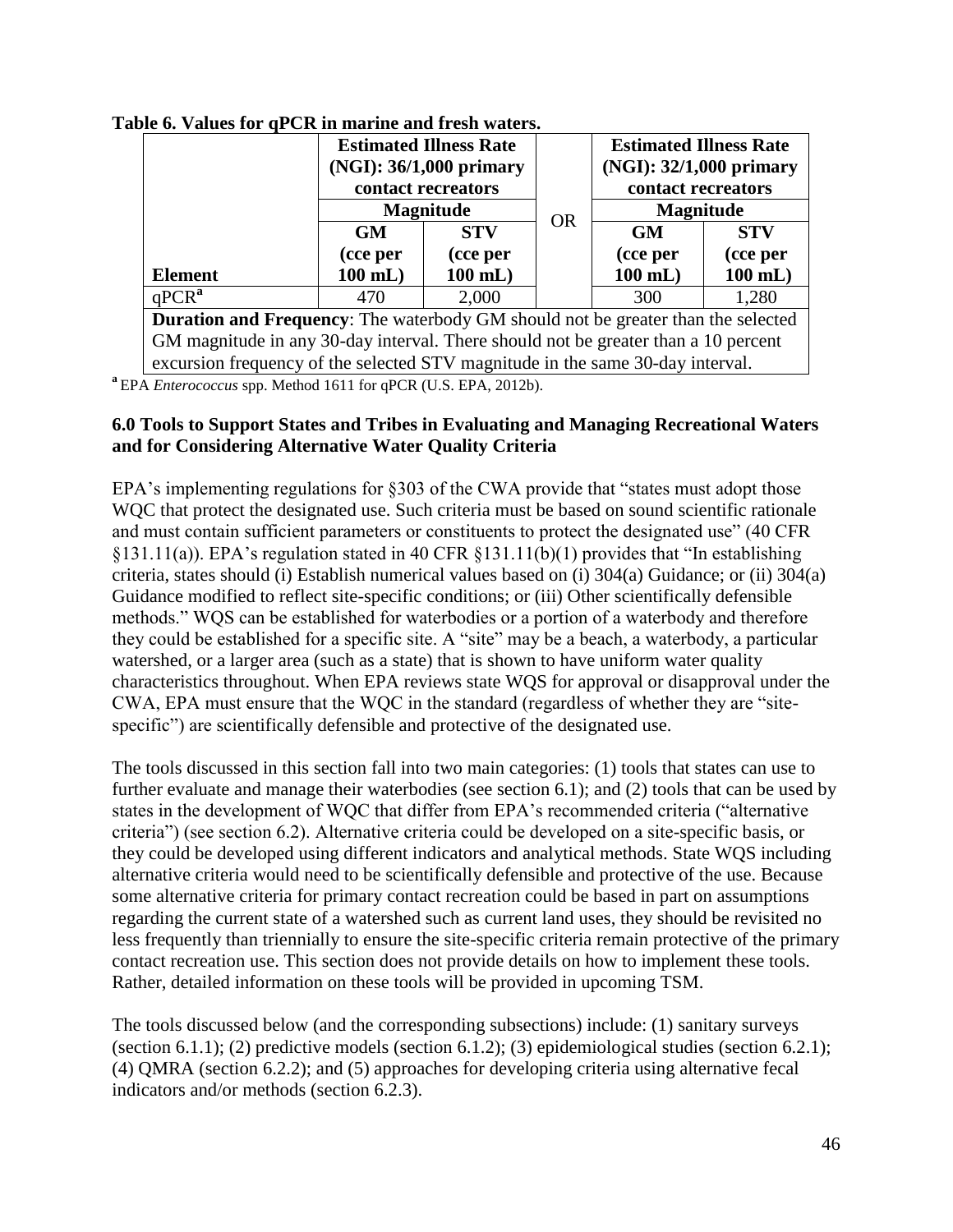#### <span id="page-52-0"></span>**6.1 Tools for Evaluating and Managing Recreational Waters**

EPA recognizes that advancements have been made since the publication of the 1986 criteria in the area of managing recreational waters. This section discusses tools that states can use to further evaluate and manage their waterbodies, which can aid in identifying days of poor water quality on a site-specific basis. Specifically, this section discusses the use of sanitary surveys as a tool for identifying sources of fecal contamination and the use of predictive models for timely beach notification. EPA encourages the use of sanitary surveys by beach managers to better understand and potentially control sources of fecal contamination and pathogens. EPA also encourages the use of predictive models to supplement a sound beach notification program. Predictive modeling has the potential to identify days of poor water quality in time to inform the public of the potential risks. Together, the tools for evaluating and managing waters in this section could be used by a state or locality to assess and communicate the risks associated with fecally contaminated recreational waters. These tools would not be part of the adopted WQS and do not result in different numerical criteria values.

#### <span id="page-52-1"></span>**6.1.1 Sanitary Survey**

Water quality managers often use sanitary surveys to evaluate waters for fecal contamination potential and to prioritize clean-up and remediation efforts. Sanitary surveys involve collecting information about the surrounding watershed for the purpose of cataloging physical conditions that may influence water quality in a watershed or at a beach. A sanitary survey is a detailed process that compiles information on pollution sources (such as streams or stormwater outfalls), physical features on or near a site, land use in adjacent areas and in the watershed that drains to the site, and other information that could regularly influence water quality. Additional observations may include the presence or absence of sanitary facilities or the nature of existing management activities (such as beach cleaning). Molecular source tracking tools may also be useful in verifying the results of the sanitary survey by confirming the presumed sources of fecal contamination in the watershed.

A sanitary survey collects information that relates to the specific conditions at a site at a particular time. Sanitary surveys are a snapshot of the conditions in a waterbody, which can change due to factors including those listed above. Sanitary surveys help state and local water quality managers and public health officials identify sources of fecal contamination, assess the magnitude of the contamination, and designate priority locations for water testing. Observations taken daily or at the time of water quality sampling can not only assist managers in evaluating water quality conditions (such as, turbid water conditions, rainfall, source flow), but sanitary survey data and measured FIB densities can be used to develop models to predict water quality. Other information such as molecular source tracking and watershed information may be needed to effectively delineate sources within the watershed.

Information on EPA's sanitary survey approach is available at: http://water.epa.gov/type/oceb/beaches/sanitarysurvey\_index.cfm. EPA plans to include additional information on developing and using sanitary surveys in TSM.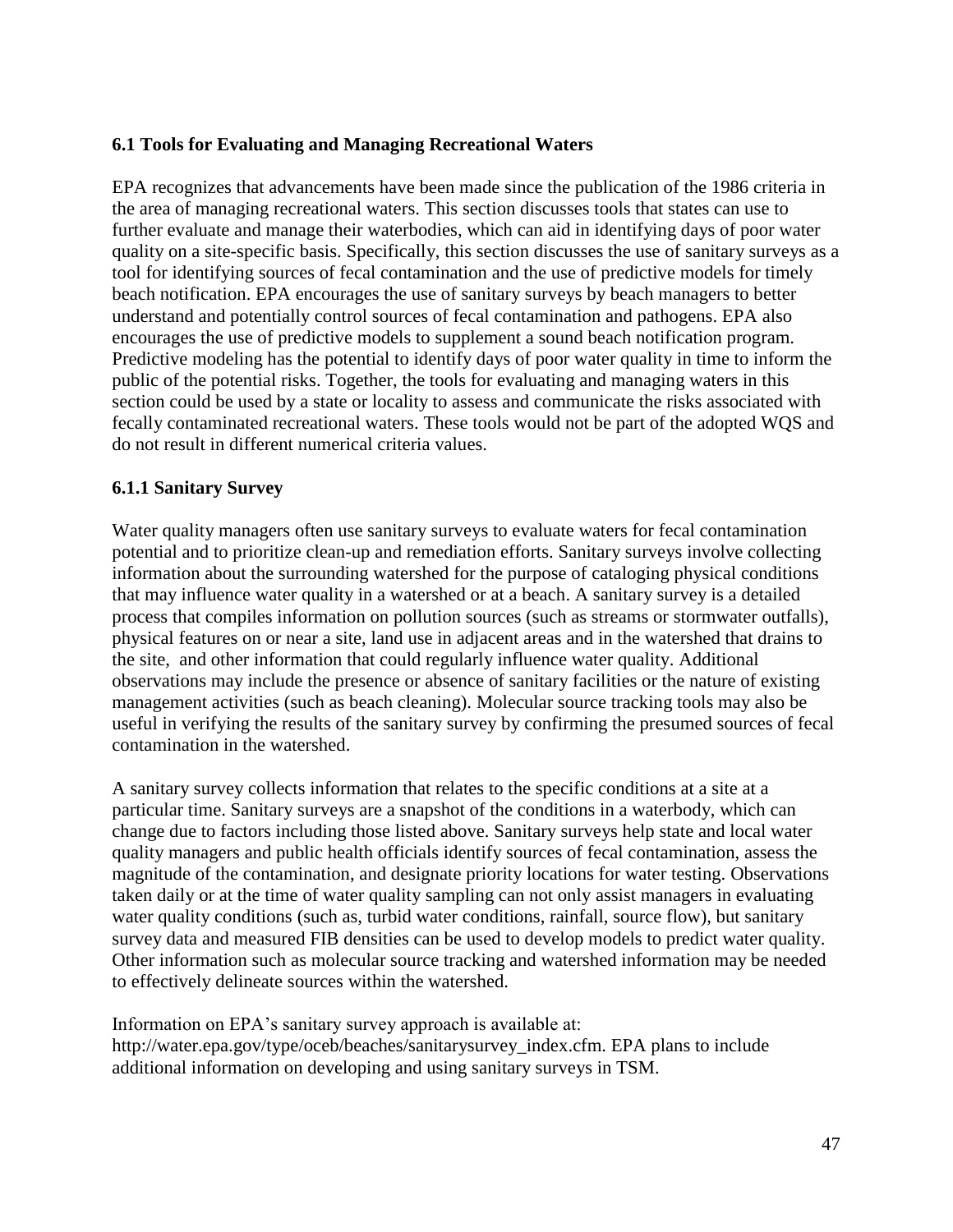## <span id="page-53-0"></span>**6.1.2 Predictive Models**

EPA recognizes that, at some locations and under some conditions, use of culturable or molecular enumeration methods, such as qPCR, are not feasible or are unlikely to provide timely information for making a same-day beach notification decision (i.e., in locations where water samples cannot be transported to laboratories for analysis in a timely manner). This section describes predictive modeling, an approach that may supplement water quality monitoring results to allow for timely beach notification decisions. Typically, states would use site-specific predictive models, such as statistical models, rainfall threshold levels, or notification protocols (U.S. EPA, 2010h, 2010i), to supplement monitoring using culture-based methods.

Predictive models are currently used in areas such as the Great Lakes and have proven to be an effective means of implementing beach notification programs. These models draw on existing culture-based monitoring data, are inexpensive to use, and allow for rapid water quality management decisions (U.S. EPA, 2010h, 2010i).

Predictive modeling tools fall into the following categories: statistical regression models, rainfall-based notifications, decision trees or notification protocols, deterministic models, and combinations of tools. There are various considerations for developing and selecting predictive models, and each has its own set of challenges (Boehm et al., 2007). To be effective, these models should reflect site-specific conditions (i.e., inter-seasonal variations). Development of predictive models typically requires monitoring data for establishing and maintaining statistical relevance.

EPA conducted research and published a two-volume report to advance the use of predictive models (U.S. EPA, 2010h, 2010i). Volume I summarizes the basic concepts for developing predictive tools for coastal and non-coastal waters (U.S. EPA, 2010h). Volume II provides the results of EPA's research on the development of statistical models at research sites. It also presents Virtual Beach, a software package designed to build statistical multivariate linear regression predictive models (U.S. EPA, 2010i). EPA is expanding the Virtual Beach tool to include other statistical approaches. Beyond these Virtual Beach improvements, other efforts, such as linking watershed and statistical models, Cyterski's temporal synchronization approach to incorporate time lags, and process-based transformations are being pursued to improve predictive modeling efforts. More information on developing and using predictive models for water quality management purposes will be provided in upcoming TSM.

# <span id="page-53-1"></span>**6.2 Tools for Developing Alternative Criteria**

States could adopt site-specific alternative criteria to reflect local environmental conditions and human exposure patterns. An alternative WQS may involve the adoption of different numerical value(s) that are based on: (1) an alternative health relationship derived using epidemiology with or without QMRA; (2) QMRA results to determine water quality values associated with a specific illness rate; or (3) a different indicator/method combination. EPA recommends that these alternative criteria reflect the same risk management decision regarding illness rate, as discussed in section 4.0. Such alternative criteria may be adopted into a state WQS provided that the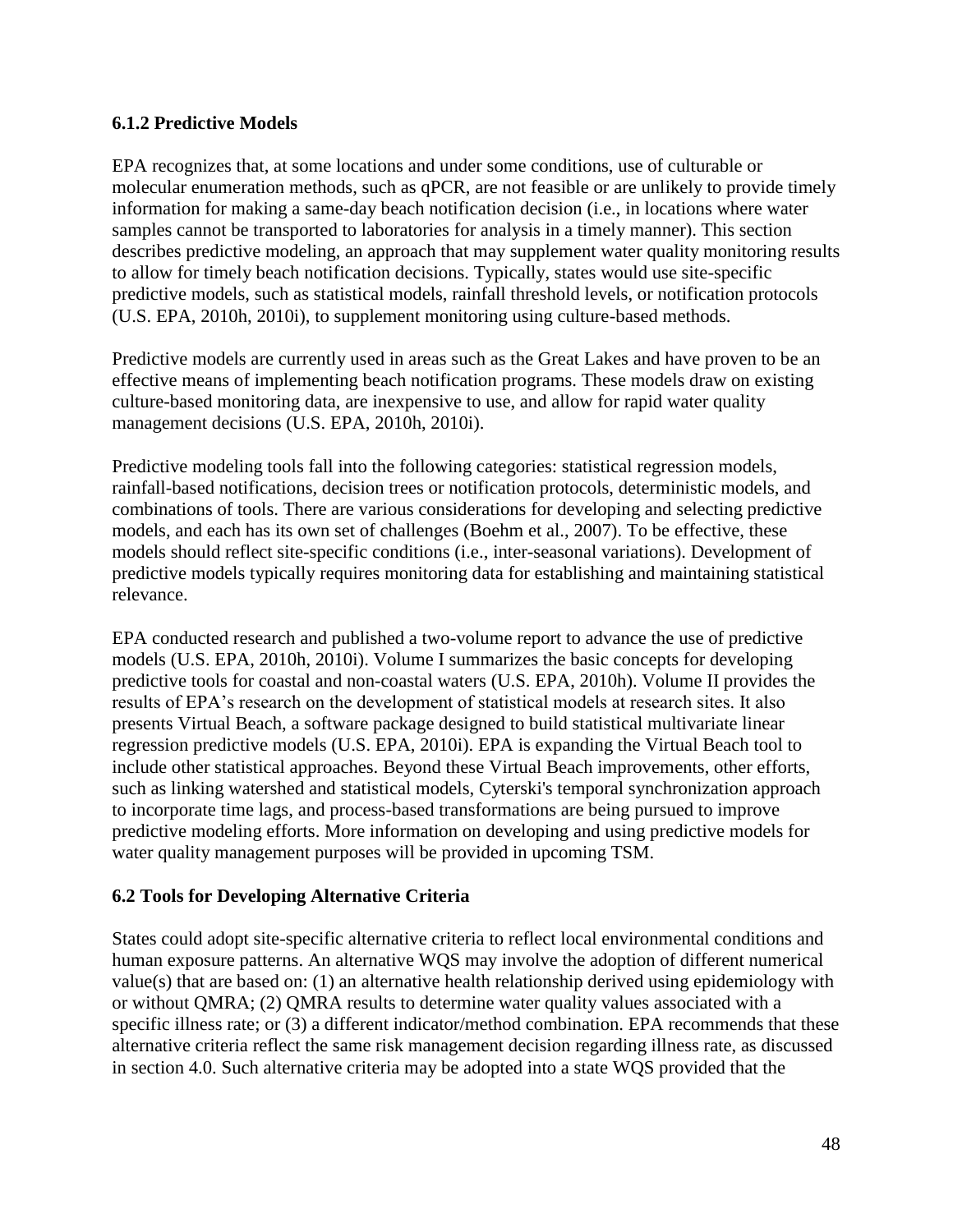resulting site-specific WQS are scientifically defensible, protective of the use, and reviewed and approved by EPA under CWA §303(c).

## <span id="page-54-0"></span>**6.2.1 Epidemiological Studies**

Recreational water epidemiological studies describe the risks associated with exposure to fecal contamination as measured by FIB. Epidemiological studies with or without QMRA could be used to develop an alternative health relationship for a waterbody. This alternative health relationship could be used to develop site-specific alternative criteria.

EPA's NEEAR epidemiological study were conducted in water primarily impacted human fecal contamination, with the exception of one site that was impacted by urban runoff (U.S. EPA, 2010a; Wade et al., 2006, 2008, 2010). Statistically significant associations between water quality, as determined using EPA's *Enterococcus* spp. qPCR Method 1611 (U.S. EPA, 2012b), and reported GI illness were observed in the temperate marine water and fresh water WWTPimpacted beaches. Other agencies have also conducted recreational water epidemiological studies. For example, epidemiological studies of recreational water exposures have been conducted recently in Southern California (Colford et al., 2012), Southern Florida (Fleming, 2006; Sinigalliano, 2010), and Ohio (Marion et al., 2010).

Several factors can influence the potential epidemiological relationship between indicator density and relative human health risk. Some of the potentially important factors include the source of fecal contamination, age of the fecal contamination, solar radiation, water salinity, turbidity, dissolved organic matter, water temperature, and nutrient content. Additionally, numerous factors also affect the occurrence and distribution of FIB and pathogens, including but not limited to: predation of bacteria by other organisms; differential interactions between microbes and sediment, including the release and resuspension of bacteria from sediments in the water column; and differential environmental effects on indicator organisms versus pathogens (U.S. EPA, 2010a; WERF, 2009).

States or local agencies may choose to conduct epidemiological studies in their waterbodies and use the results from those studies to derive alternative criteria, site-specifically. To derive scientifically defensible alternative WQC for adoption into state standards, ideally the epidemiological studies should be rigorous, comparable to those used to support the 2012 RWQC, and peer-reviewed. However, smaller scale epidemiological studies may also provide a scientifically defensible foundation for alternative criteria. Additionally, QMRA (see section 6.2.2) has been identified as potentially useful for developing alternative criteria by enhancing the interpretation and application of new or existing epidemiological data (Boehm et al., 2009; Dorevitch et al., 2011). QMRA can supplement new or existing epidemiological results by characterizing various exposure scenarios, interpreting potential etiological drivers for the observed epidemiological results, and accounting for differences in risks posed by various types of FIB sources.

Epidemiological studies are resource intensive and logistically difficult, although the results can provide the data necessary for a scientifically defensible basis to allow the adoption of WQS based on fecal indicator/methods that are not part of EPA's national §304(a) recommendations. Such studies may also support the development and adoption of alternative criteria based on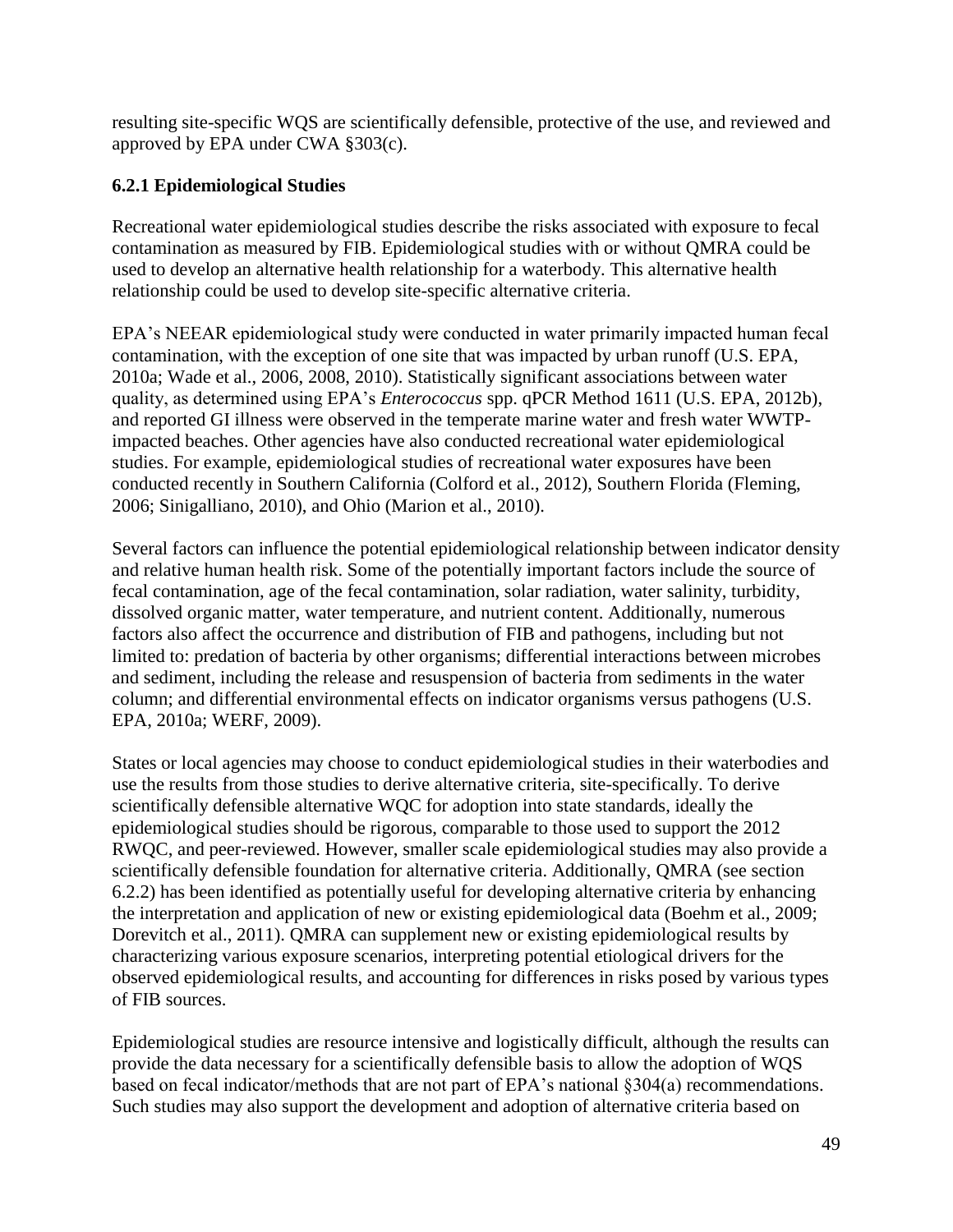different health endpoints, such as respiratory illnesses, than EPA has used in its current recommendations (i.e., GI illnesses). When the studies demonstrate a statistically significant correlation between levels of water quality measured using particular FIB(s) and adverse health outcomes, they may be scientifically defensible and, as such, could be used to develop and adopt alternative criteria.

The epidemiological information underlying the recommended 2012 RWQC used a PC study design. If a state wishes to develop alternative criteria using their own epidemiological studies, EPA advises that the studies also be of the PC design to facilitate the interpretation of the alternative health relationship and potential resulting alternative criteria. EPA will provide additional information on the use of epidemiological studies in development of alternative criteria in upcoming TSM.

# <span id="page-55-0"></span>**6.2.2 Quantitative Microbial Risk Assessment**

QMRA is a formal process, analogous to chemical risk assessment, of estimating human health risks due to exposures to selected infectious pathogens (Haas et al., 1999; NRC, 1983). To the greatest possible extent, the QMRA process should include the evaluation and consideration of quantitative information; however, qualitative information is also used when appropriate (WHO, 1999). In general, QMRA can be initiated for a variety of reasons, including but not limited to, the following:

- To assess the potential for human risk associated with exposure to a known pathogen;
- To determine critical points for control, such as watershed protection measures;
- to evaluate specific treatment processes to reduce, remove, or inactivate various pathogens;
- To predict the consequences of various management options for reducing risk;
- to determine appropriate criteria (regulatory) levels that will protect individuals and/or populations to a specified risk level or range;
- To identify and prioritize research needs; and
- To assist in interpretation of epidemiological investigations.

QMRA methodologies have been applied to evaluate and manage pathogen risks for a range of scenarios, including those from food, sludge/biosolids, drinking water, recycled water, and recreational waters. Moreover, chemical risk assessment in general has been used extensively by EPA for decades to establish human health criteria for a wide range of pollutants in water and other media, and QMRA specifically has been used to inform EPA's policy making for microbiological pollutants in drinking water and biosolids, and by other U.S. and international governmental agencies (such as, U.S. Department of Agriculture, U.S. Food and Drug Administration, and WHO) to protect public health from exposure to microbial pollutants in food and water.

Although EPA believes the 2012 RWQC are appropriate for waterbodies impacted by all sources, QMRA can be used to develop alternative site-specific criteria, where sources are characterized predominantly as nonhuman or nonfecal (U.S. EPA, 2009b). EPA's research indicates that understanding the predominant source of fecal contamination could help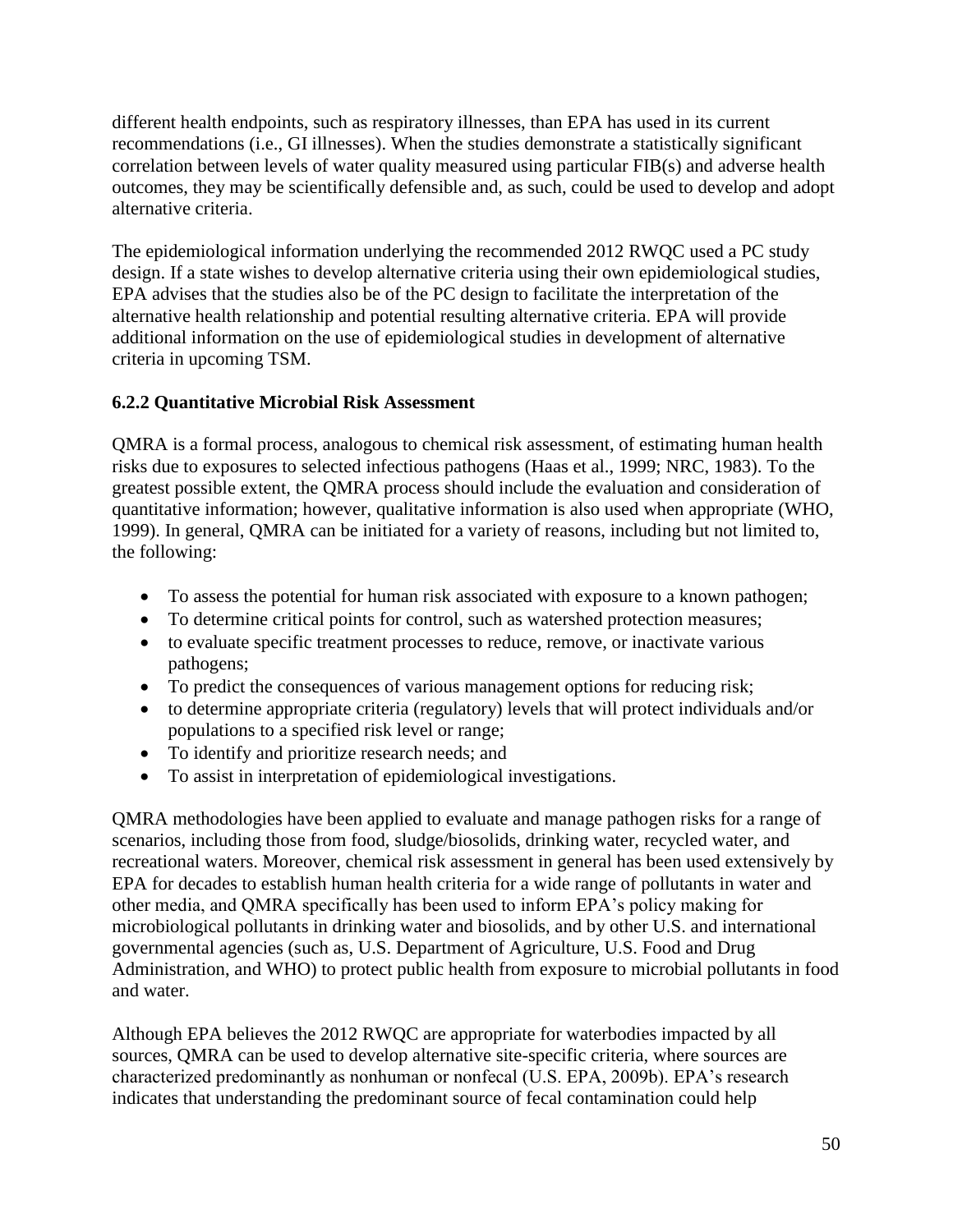characterize the human health risks associated with recreational water exposure. Various epidemiological investigations, including EPA's have documented human health effects in waters impacted by human fecal contamination. QMRA studies have demonstrated that the potential human health risks from human and nonhuman fecal sources could be different due to the nature of the source, the type and number of pathogens from any given source, as well as variations in the co-occurrence of pathogens and fecal indicators associated with different sources (Roser et al., 2006; Schoen and Ashbolt, 2010; Soller et al., 2010b; Till and McBride, 2004; WERF, 2011). Additional information and case studies of QMRA for recreational waters will be provided in upcoming TSM.

Further, research demonstrates that swimming-associated illnesses are caused by different pathogens, which depend on the source of fecal contamination. For example, in human-impacted recreational waters, human enteric viruses appear to cause a large proportion of illnesses (Soller et al., 2010a). In recreational waters impacted by gulls and agricultural animals such as cattle, pigs, and chickens, bacteria and protozoa are the etiologic agents of concern (Roser et al., 2006; Schoen and Ashbolt, 2010; Soller et al., 2010b). The relative level of predicted human illness in recreational waters impacted by nonhuman sources can also vary depending on whether the contamination is direct or via runoff due to a storm event (U.S. EPA, 2010g). EPA is developing TSM for QMRA to assist states in developing site-specific criteria to account for local scale, nonhuman sources that are protective of the designated use of primary contact recreation.

To derive site-specific criteria that are considered scientifically defensible and protective of the designated use, QMRA studies should be well documented, follow accepted practices, and rely on scientifically defensible data. A sanitary characterization can provide detailed information on the source(s) of fecal contamination in a waterbody to determine whether the predominant source is human or nonhuman. EPA developed a QMRA-specific sanitary survey application, which could be included in a sanitary characterization, to capture information directly applicable to a QMRA. This sanitary characterization process will be described in upcoming QMRA TSM.

EPA's QMRA framework can also be useful for informing human health relationships with alternative FIBs (MFE, 2003; Viau et al., 2011) and may help to clarify epidemiological results in scenarios where waterbodies are impacted by nonhuman sources or the epidemiological results are inconclusive (see section 6.2.1).

#### <span id="page-56-0"></span>**6.2.3 Alternative Indicators or Methods**

EPA anticipates that scientific advancements will provide new technologies for enumerating fecal pathogens or FIB. New technologies may provide alternative ways to address methodological considerations, such as rapidity, sensitivity, specificity, and method performance. As new or alternative indicator and/or enumeration method combinations are developed, states may want to consider using them to develop alternative criteria for adoption in WQS.

Previously, EPA has used the evaluation of multiple indicators and enumeration methods to describe a common level of water quality. For example, the derivation of the 1986 criteria values was fundamentally based on the comparison of multiple indicators: fecal coliform, enterococci,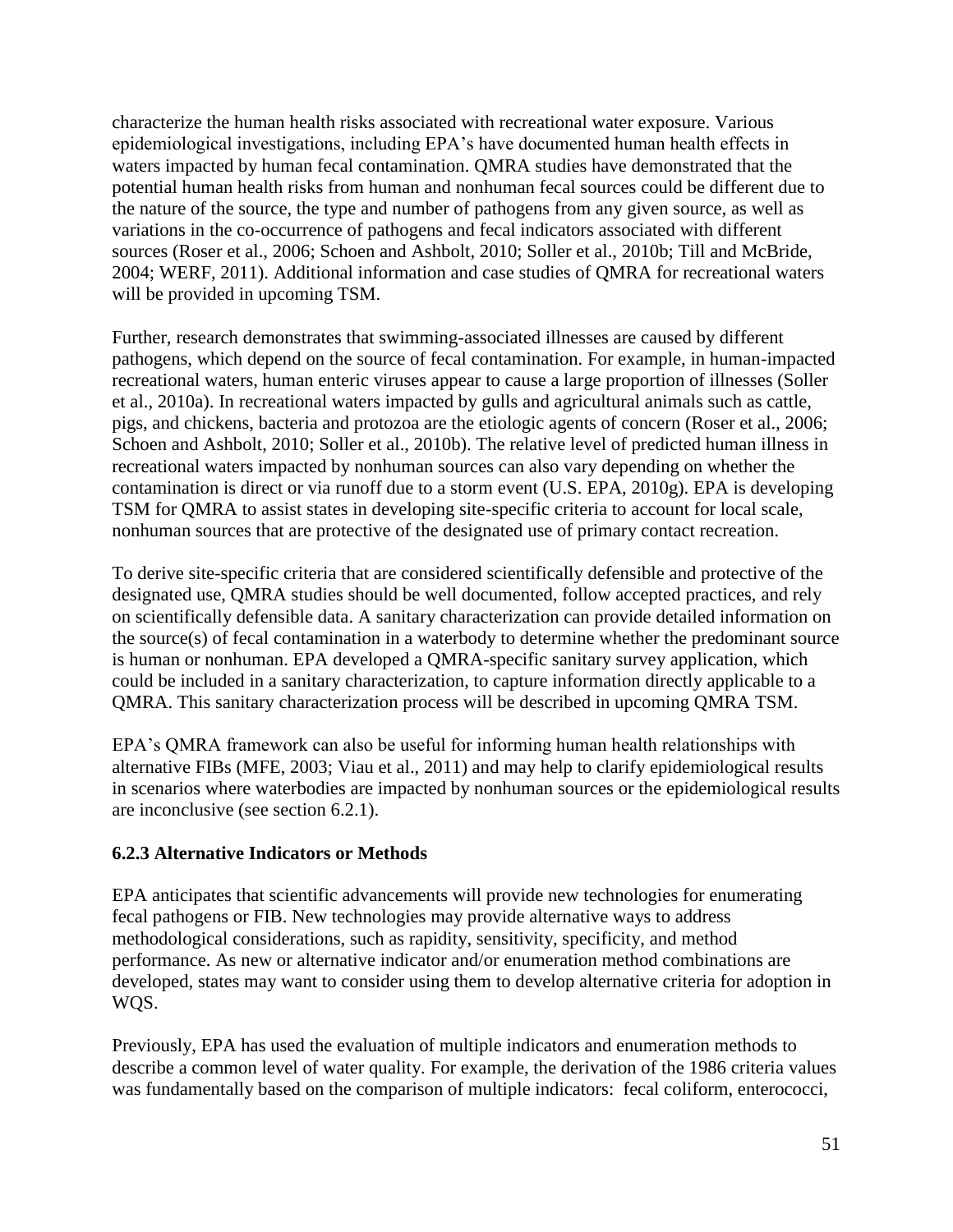and *E. coli*. In those specific cases, comparisons were made among membrane filtration methods specific to each target organism. Another example of this occurred when EPA approved the use of the IDEXX-based methods for the detection of enterococci and *E. coli*. In this comparison, results from a membrane-filtration method were compared to another method that relied on substrate-utilization and MPN enumeration. Rapid methods, such as *E. coli* enumerated by qPCR*,* have already been evaluated against culturable methods and demonstrated utility on a site-specific basis (Lavender and Kinzelman, 2009).

Some examples of new enumeration methods for FIB include: immunomagnetic separation/adenosine triphosphate (IMS/ATP), propidium monoazide (PMA) qPCR, reverse transcriptase (RT) qPCR, covalently linked immunomagnetic separation/adenosine triphosphate (COV-IMS-ATP), and transcription mediated amplification (TMA-RNA). New methods and additional improvements to currently available methods, platforms and chemistries may also be developed in the future.

Examples of possible alternative indicators include, but are not limited to: *Bacteroidales*, *Clostridium perfringens*, human enteric viruses, and coliphages. These possible alternative indicator organisms could be used with new methodologies or methodologies similar to those recommended by the 2012 RWQC. For example, in one case, *Bacteroidales* measured by qPCR were highly correlated with *Enterococcus* spp. and *E. coli* when either culture-based methods or qPCR methods were used (WERF, 2011). The pathogens norovirus GI and GII have also been shown to be predictors of the presence of other pathogens such as adenovirus measured by qPCR (WERF, 2011).

If a state adopts WQS using alternative indicator/method combinations, EPA will review those standards, including any technical information submitted to determine whether such standards are scientifically defensible and protective of the primary contact recreation use. To facilitate consideration of such standards, states may gather water quality data over one or more recreational seasons for the indicator/method recommended in the 2012 RWQC and the proposed alternative indicator/method combination. A robust relationship need not be established between EPA's recommendation and alternative indicator(s) for the whole range of indicator densities (U.S. EPA, 2010e). It is, however, important that a consistent and predictable relationship exist between the enumeration methods and an established indicator/health relationship in the range of the recommended criteria. EPA will provide information on demonstrating the relationship between two indicator/method combinations in upcoming TSM.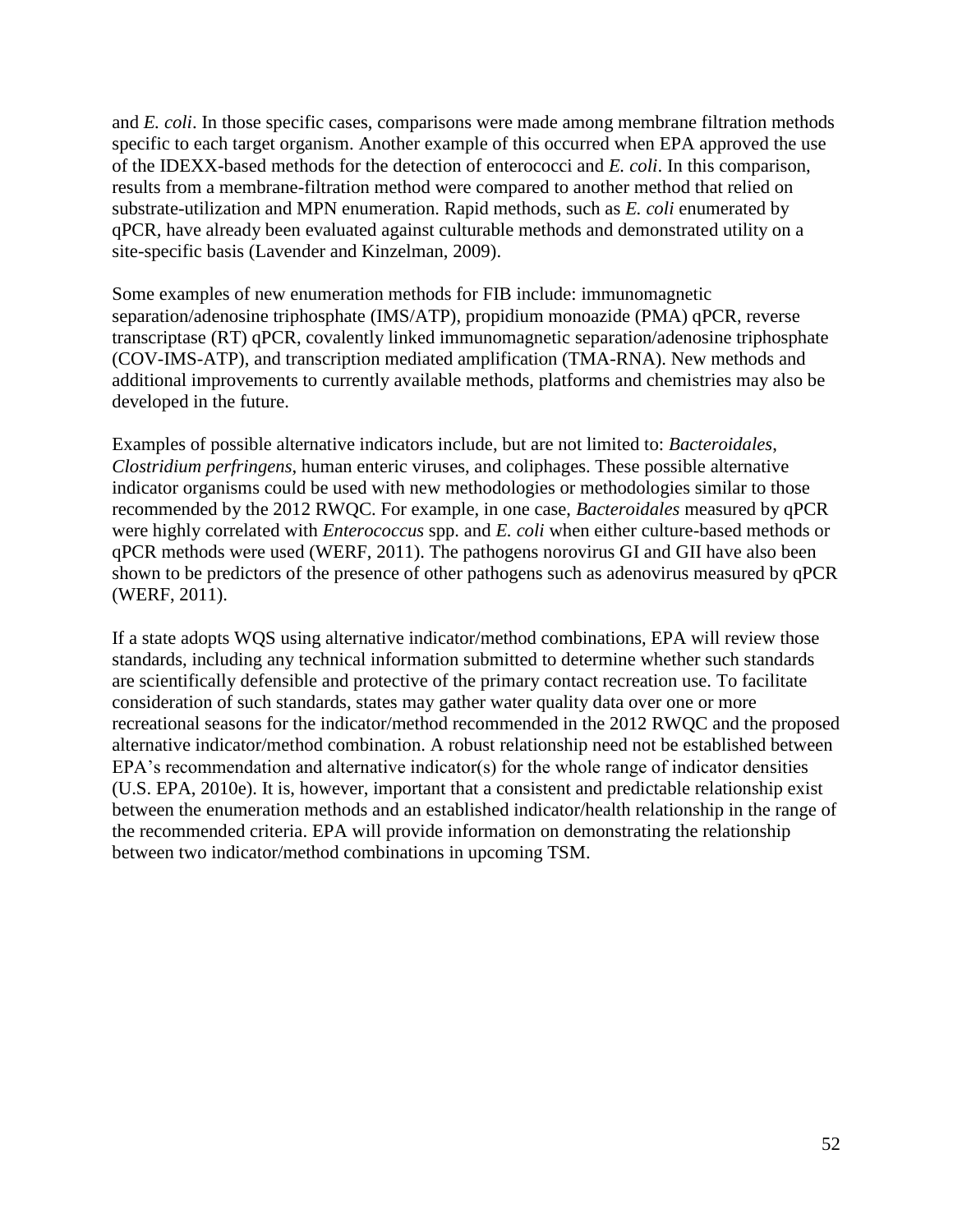#### <span id="page-58-0"></span>**References**

ASTM International (formerly known as American Society for Testing and Materials (ASTM)). 2012. Standard Practice for Determining Microbial Colony Counts from Waters Analyzed by Plating Methods. Designation: D5465 – 93 (Reapproved 2012).

Bartram, J., Rees, G., editors. 2000. Monitoring bathing waters. Lopdon: E & F N Spon. http://www.who.int/water\_sanitation\_health/bathing/monbathwat.pdf

Boehm, A.B. 2007. Enterococci concentrations in diverse coastal environments exhibit extreme variability. Environ. Sci. Technol., 41: 8227-8232.

Boehm, A.B., Whitman, R.L., Nevers, M.B., Hou, D. Weisberg, S.B. 2007. Nowcasting Recreational Water Quality, in Statistical Framework for Recreational Water Quality Criteria and Monitoring (ed L. J. Wymer), John Wiley and Sons, Ltd, Chichester, UK.

Boehm, A.B., Ashbolt, N., Colford, J., Dunbar, L., Fleming, L., Gold, M., Hansel, J., Hunter, P.R., Ichida, A., McGee, C., Soller, J.A., Weisberg, S.B. 2009. A Sea Change Ahead for Recreational Water Quality Criteria. Journal of Water and Health 7(1): 9-20.

Byappanahalli, M.N., Roll, B.M., Fujioka, R.S. 2012. Evidence for Occurrence, Persistence, and Growth Potential of *Escherichia coli* and Enterococci in Hawaii's Soil Environments. Microbes and Environments, 27(2): 164-170.

Cabelli, V.J., Dufour, A.P., McCabe, L.J., Levin, M.A. 1982. Swimming Associated Gastroenteritis and Water Quality. American Journal of Epidemiology 115: 606-616.

Cabelli, V.J. 1983. Health Effects Criteria for Marine Recreational Waters, Technical Report. U.S. Environmental Protection Agency, Health Effects Research Laboratory: Research Triangle Park, NC. EPA 600/1-80-031.

Calderon, R.L., Mood, E.W., Dufour, A.P. 1991. Health effects of swimmers and nonpoint sources of contaminated water. International Journal of Environmental Health Research 1: 21-31.

Census 2010. Table 1. Annual Estimates of the Resident Population by Sex and Five-Year Age Groups for the United States: April 1, 2000 to July 1, 2009 (NC-EST2009-01) Source: U.S. Census Bureau, Population Division. Release Date: June 2010.

CDC 1993. Moore, A.C., Herwaldt, B.L., Craun, G.F., Calderon, R.L., Highsmith, A.K., Jurankek, D.D. Surveillance for Waterborne Disease Outbreaks - United States, 1991-1992. Morbidity and Mortality Weekly Report 42: 1-22.

CDC 1996. Kramer, M.H., Herwaldt, B.L., Craun, G.F., Calderon, R.L., Juranek, D.D. Surveillance for Waterborne-Disease Outbreaks - United States, 1993-1994. Morbidity and Mortality Weekly Report 45: 1-33.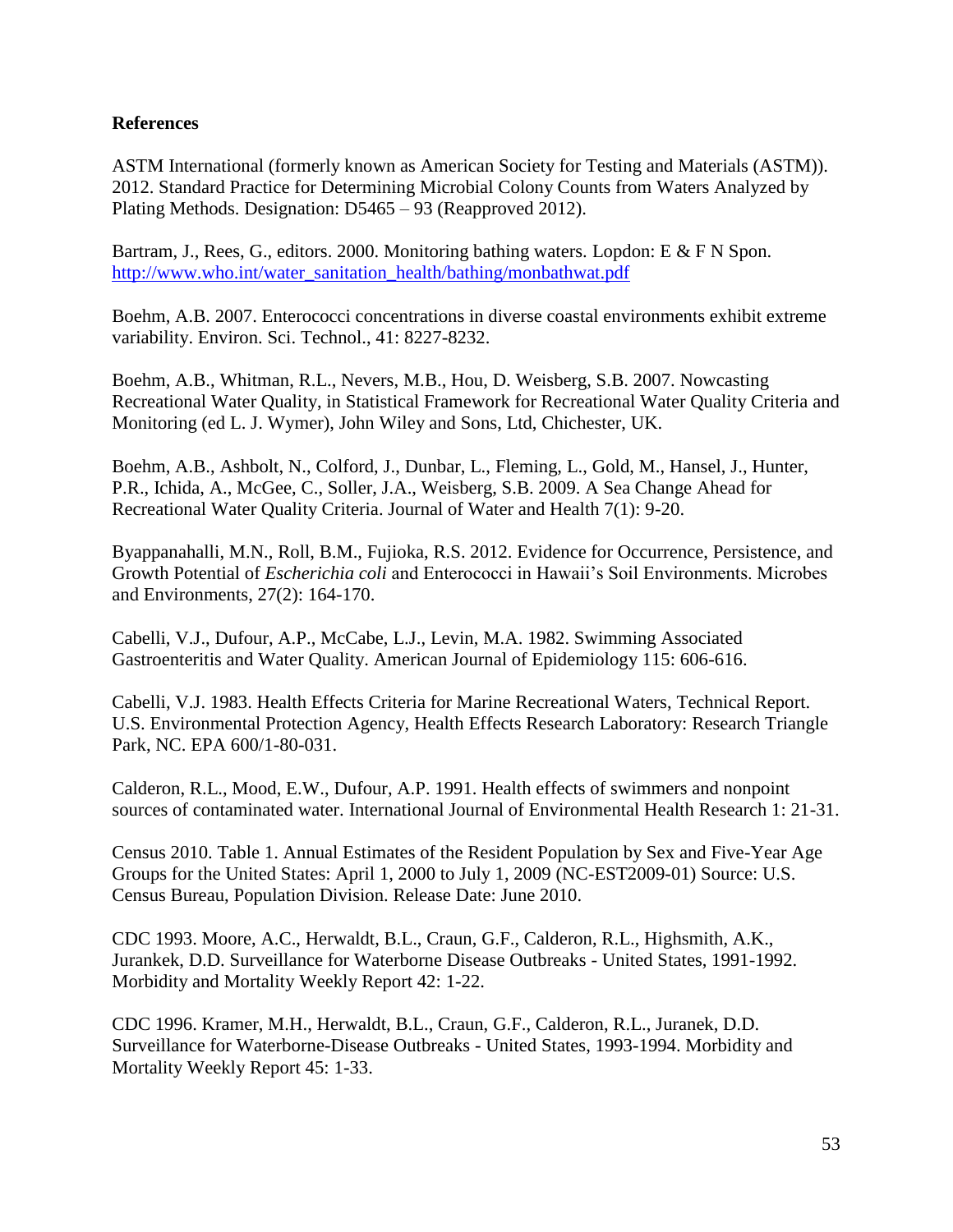CDC 1998. Levy, D.A., Bens, M.S., Craun, G.F., Calderon, R.L., aHerwaldt, B.L. Surveillance for Waterborne-Disease Outbreaks - United States, 1995-1996. Morbidity and Mortality Weekly Report 47: 1-33.

CDC 2000. Barwick, R.S., Levy, D.A., Craun, G.F., Beach, M.J., Calderon, R.L. Surveillance for Waterborne Disease Outbreaks - United States, 1997-1998. Morbidity and Mortality Weekly Report 49: 1-35.

CDC 2002. Lee, S.H., Levy, D.A., Craun, G.F., Beach, M.J., Calderon, R.L. Surveillance for Waterborne-Disease Outbreaks - United States, 1999-2000. Morbidity and Mortality Weekly Report 51: 1-48.

CDC 2004. Yoder, J.S., Blackburn, B.G., Craun, G.F., Hill, V., Levy, D.A., Chen, N., Lee, S.H., Calderon, R.L., Beach, M.J. Surveillance for Waterborne-Disease Outbreaks Associated with Recreational Water - United States, 2001-2002. Morbidity and Mortality Weekly Report 53: 1- 22.

CDC 2006. Dziuban, E.J., Liang, J.L., Craun, G.F., Hill, V., Yu, P.A., Painter, J., Moore, M.R., Calderon, R.L., Roy, S.L., Beach, M.J. Surveillance for Waterborne Disease and Outbreaks Associated with Recreational Water - United States, 2003-2004. Morbidity and Mortality Weekly Report 55: 1-30.

CDC 2008. Yoder, J.S., Hlavsa, M.C., Craun, G.F., Hill, V., Roberts, V., Yu, P.A., Hicks, L.A., Alexander, N.T., Calderon, R.L., Roy, S.L., Beach, M.J. Surveillance for Waterborne Disease and Outbreaks Associated with Recreational Water Use and Other Aquatic Facility-Associated Health Events - United States, 2005-2006. Morbidity and Mortality Weekly Report 57: 1-38. 57: 1-38.

Cheung, W.H.S., Chang, K.C.K., Hung, R.P.S., Kleevens, J.W.L. 1990. Health Effects of Beach Water Pollution in Hong Kong. Epidemiology and Infection 105(1): 139-162.

Colford, J.M., Jr., Rees, J.R., Wade, T.J., Khalakdina, A., Hilton, J.F., Ergas, I.J., Burns, S., Benker, A., Ma, C., Bowen, C., Mills, D.C., Vugia, D.J., Juranek, D.D., Levy, D.A. 2002. Participant Blinding and Gastrointestinal Illness in a Randomized, Controlled Trial of an In-Home Drinking Water Intervention. Emerging Infectious Diseases 8(1): 29-36.

Colford, J.M., Jr., Wade, T.J., Schift, K.C., Wright, C., Griffith, J.F., Sandhu, S.K., Weisberg, S.B. 2005. Recreational Water Contact and Illness in Mission Bay, California. Southern California Coastal Water Research Project, Technical Report 449.

Colford, J.M., Jr., Wade, T.J., Schiff, K.C., Wright, C.C., Griffith, J.F., Sandhu, S.K., Burns, S., Sobsey, M., Lovelace, G., and Weisberg, S.B., 2007. Water Quality Indicators and the Risk of Illness at Beaches with Nonpoint Sources of Fecal Contamination. Epidemiology 18(1): 27-35.

Colford, J., Schiff, K.C., Griffith, J.F., Yau, V., Arnold, B.F., Wright, C.C., Gruber, J.S., Wade, T.J., Burns, S., Hayes, J., McGee, C., Gold, M., Cao, Y., Noble, R.T., Haugland, R., Weisberg,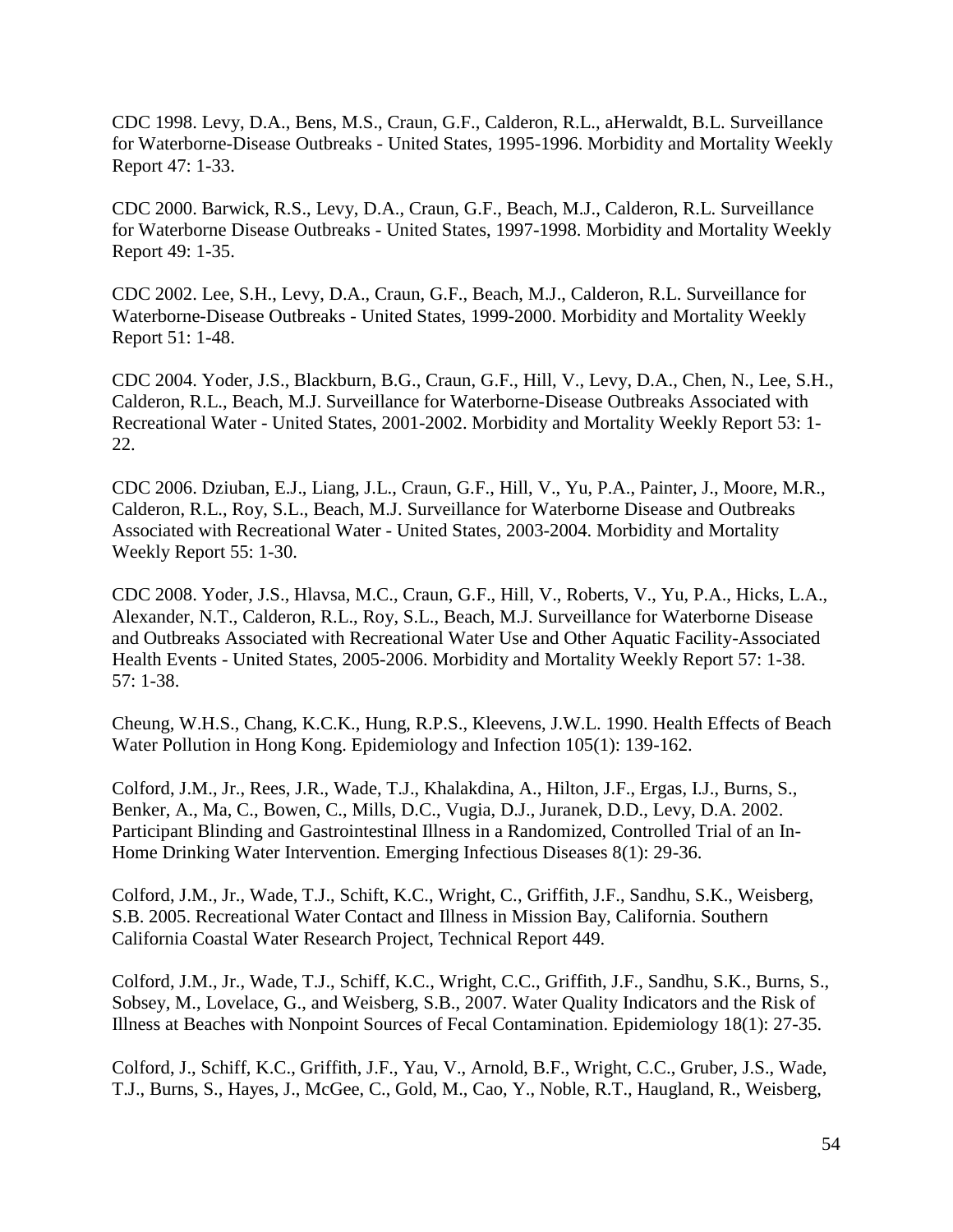S.B. 2012. Using rapid indicators for *Enterococcus* to assess the risk of illness after exposure to urban runoff contaminated marine water. Water Research, 46: 2176-2186.

Corbett, S.J., Rubin, G.L., Curry, G.K., Kleinbaum, D.G. and the Sydney Beach Users Study Advisory Group 1993. The Health Effects of Swimming at Sydney Beaches. American Journal of Public Health 83(12): 1701-1706.

Craig, D.L., Fallowfield, H.J., Cromar, N.J. 2003. Effectiveness of guideline faecal indicator organism values in estimation of exposure risk at recreational coastal sites. Water Science and Technology 47(3): 191-198.

Craun, G.F., Calderon, R.L., Craun, M.F. 2005. Outbreaks associated with recreational water in the United States. International Journal of environmental Health Research. 15(4): 243-262.

Davies, C.M., Long, J.A.H., Donald, M., Ashbolt, N.J. 1995. Survival of fecal microorganisms in marine and fresh water sediments. Applied and Environmental Microbiology, 61(5): 1888- 1896.

Dorevitch, S., Ashbolt, N.J., Ferguson, C.M., Fujioka, R., McGee, C.D., Soller, J.A., Whitman, R.L. 2010. Meeting Report: Knowledge and Gaps in Developing Microbial Criteria for Inland Recreational Waters. Environmental Health Perspectives 118(6): 871-876.

Dorevitch, S., Doi, M., Hsu, F.C., Lin, K.T., Roberts, J.D., Liu, L.C., Gladding, R., Vannoy, E., Li, H., Javor, M., Scheff, P.A. 2011. A comparison of rapid and conventional measures of indicator bacteria as predictors of waterborne protozoan pathogen presence and density. Journal of Environmental Monitoring Aug 8.

Dufour, A.P. 1984. Health Effects Criteria for Fresh Recreational Waters. EPA 600/1-84-004.

Dufour, A.P., Evans, O., Behymer, T., and Cantu, R. 2006. Water ingestion during swimming activities in a pool: a pilot study. J Water Health 4(4): 425-430.

Dufour, A.P., Schaub, S. 2007. The Evolution of Water Quality Criteria in the United States 1922-2003, in Statistical Framework for Recreational Water Quality Criteria and Monitoring (ed L. J. Wymer), John Wiley and Sons, Ltd, Chichester, UK.

EP/CEU (European Parliament/Council of the European Union) 1976. Directive 76/100/EEC of the European Parliament and of the Council of 8 December 1975 concerning the quality of bathing water. Available at: [http://eur](http://eur-lex.europa.eu/LexUriServ/LexUriServ.do?uri=CELEX:31976L0160:EN:NOT)[lex.europa.eu/LexUriServ/LexUriServ.do?uri=CELEX:31976L0160:EN:NOT](http://eur-lex.europa.eu/LexUriServ/LexUriServ.do?uri=CELEX:31976L0160:EN:NOT)

EP/CEU 2006. Directive 2006/7/EC of the European Parliament and of the Council of 15 February 2006 Concerning the Management of Bathing Water Quality and Repealing Directive 76/160/EEC. Official Journal of the European Union L64: 31-51. Available at: [http://europa.eu.int/eurlex/lex/LexUriServ/site/en/oj/2006/l\\_064/l\\_06420060304en00370051.pdf](http://europa.eu.int/eurlex/lex/LexUriServ/site/en/oj/2006/l_064/l_06420060304en00370051.pdf)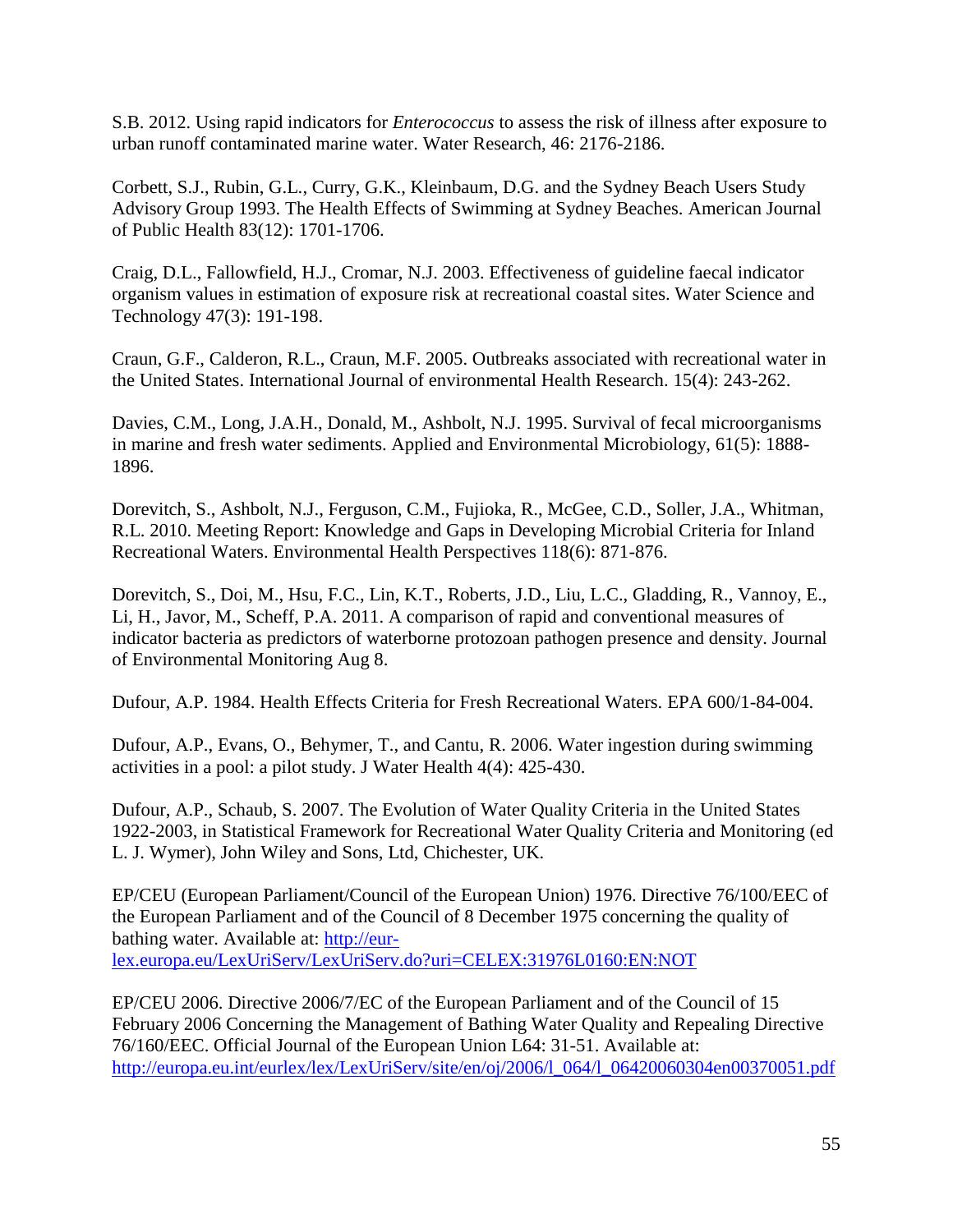European Commission-Epibathe, 2009. EpiBathe Report.

Ferley, J.P., Zmirou, D., Balducci, F., Baleux, B., Fera, P., Larbaigt, G., Jacq, E., Moissonnier, B., Blineau, A., and Boudot, J. 1989. Epidemiological Significance of Microbiological Pollution Criteria for River Recreational Waters. International Journal of Epidemiology 18(1): 198-205.

FL PIRG vs. EPA 2007. Florida Public Interest Research Group Citizen Lobby, Inc., et al. v. U.S. EPA, et al., No. 4:02-cv-00408-WS-WCS (N.D. Fla. Feb 15, 2007) (Order Granting EPA's Motion for Summary Judgment based on EPA's July 6, 2005 Determination on Referral Regarding Florida Administrative Code Chapter 62-303, Identification of Impaired Surface Waters).

Fleisher, J.M., Jones, F., Kay, D., Stanwell-Smith, R., Wyer, M., Morano, R. 1993. Water and non-water-related risk factors for gastroenteritis among bathers exposed to sewage-contaminated marine waters. International Journal of Epidemiology 22(4): 698-708.

Fleisher, J.M., Kay, D., Wyer, M.D., Godfree, A.F. 1998. Estimates of the Severity of Illnesses Associated with Bathing in Marine Recreational Waters Contaminated with Domestic Sewage. International Journal of Epidemiology 27(4): 722-726.

Fleming, L.E., Solo-Gabriele, H.M., Fleisher, J.M., Goodwin, K., Backer, L., Elmir, S., Wang, J. 2006. The Pilot Epidemiologic Assessment of Microbial Indicators for Monitoring Recreational Water Quality in Marine Sub/Tropical Environments.

Fleming, L.E., Solo-Gabriele, H., Fleisher, J.M., Elmir, S., Sinigalliano, C., Plano, L., and Wang, J. 2008. Final Report on the Pilot Epidemiologic Assessment of Microbial Indicators for Monitoring Recreational Water Quality in Marine Sub/Tropical Environments. The NSF NIEHS Oceans and Human Health Center, University of Miami.

Francy, D.S. 2009. Use of predictive models and rapid methods to Nowcast bacteria levels at coastal beaches. Aquatic Ecosystem Health and Management 12(2): 177-182.

Frick, W.E., Z. Ge, Zepp, R.G. 2008. Nowcasting and Forecasting Concentrations of Biological Contaminants at Beaches: A Feasibility and Case Study. Environmental Science and Technology 42(13): 4818-4824.

Ge, Z. Frick, W.E. 2009. Time-Frequency Analysis of Beach Bacteria Variations and its Implication for Recreational Water Quality Modeling. Environmental Science and Technology 43(4): 1128-1133.

Griffith, J.F., Weisberg, S.B. 2011. Challenges in Implementing New Technology for Beach Water Quality Monitoring: Lessons from a California Demonstration Project. Marine Technology Society Journal 45: 65-73.

Haas, C.N., Rose, J., Gerba, C.P. 1999. Quantitative Microbial Risk Assessment. John Wiley and Sons, Ltd, New York, NY.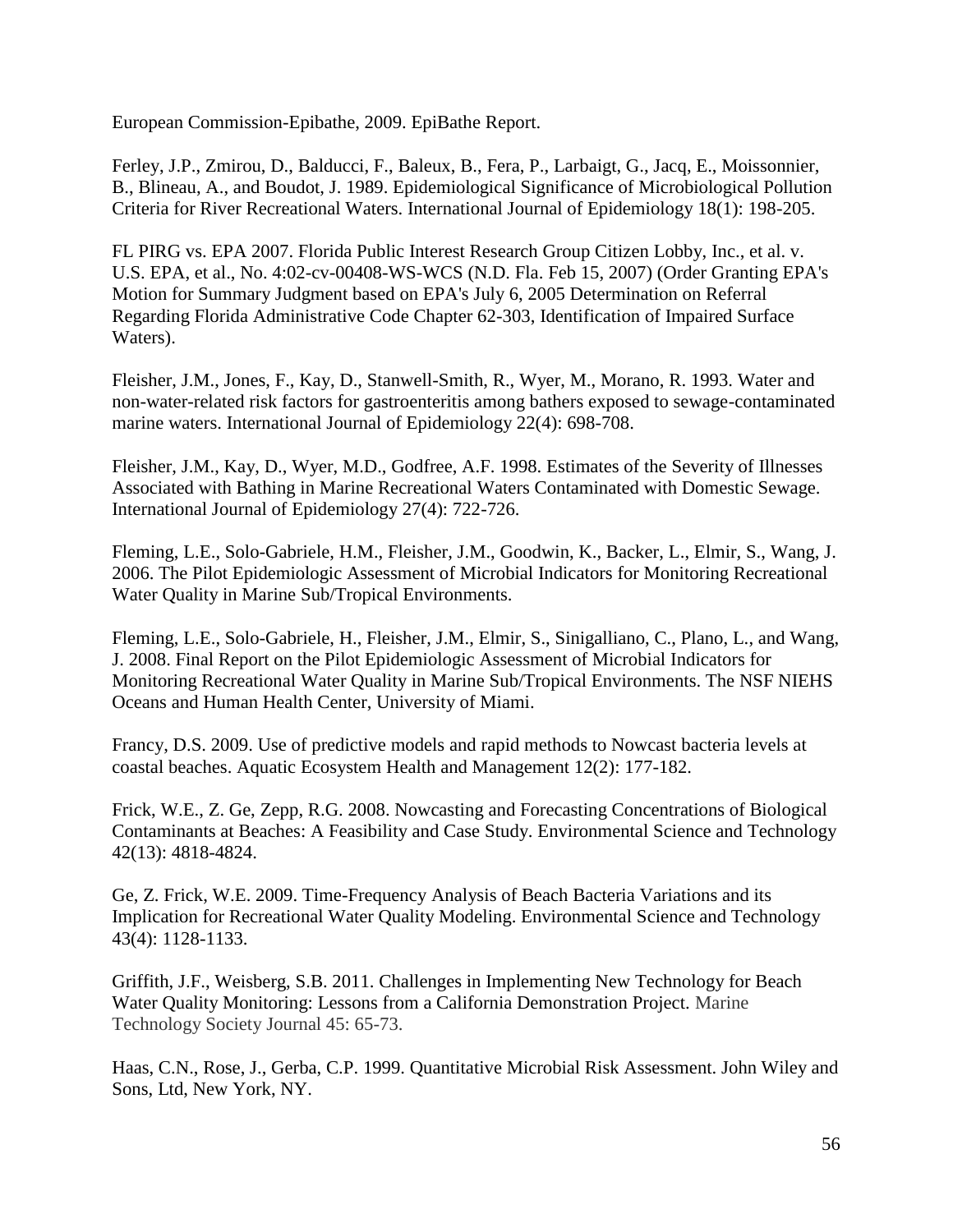Haile, R.W., Witte, J.S., Gold, M., Cressey, R., McGee, C., Millikan, R.C., Glasser, A., Harawa, N, Ervin, C., Harmon, P., Harper, J., Dermand, J., Alamillo, J., Barrett, K., Nides, M., Wang, G.Y. 1999. The Health Effects of Swimming in Ocean Water Contaminated by Storm Drain Runoff. Epidemiology 10(4): 355-363.

Harrington J, Wilcox D, Giles P, Ashbolt N, Evans J, Kirton C. 1993. The health of Sydney surfers: an epidemiological study. Water Science Technology 27(3-4): 175-182.

Haugland, R.A., Siefring, S.C., Wymer, L.J., Brenner, K.P., Durfour, A. 2005. Comparison of *Enterococcus* measurements in fresh water at two recreational beaches by quantitative polymerase chain reaction and membrane filter culture analysis. Water Research 39: 559-568.

Haugland, R.A., Siefring, S., Lavender, J., Varma, M. 2012. Influences of sample interference and interference controls on quantification of enterococci fecal indicator bacteria in surface water by the qPCR method. Water Research http://dx.doi.org/10.1016/j.watres.2012.08.017.

Kay, D., Fleisher, J.M., Salmon, R.L., Jones, F., Wyer, M.D., Godfree, A.F., Zelenauch-Jacquotte, Z., Shore, R. 1994. Predicting Likelihood of Gastroenteritis from Sea Bathing: Results from Randomised Exposure. Lancet 344(8927): 905-909.

Kay, D., Bartram, J., Prüss, A., Ashbolt, N., D. Wyer, M.D., Fleisher, J.M., Fewtrell, L., Rogers, A., Rees, G. 2004. Derivation of numerical values for the World Health Organization guidelines for recreational waters, Water Research38(5): 1296-1304.

Kinzelman, J.L., Bushon, R.N., Dorevitch, S., Noble, R.T. 2011. Comparative evaluation of molecular and culture methods for fecal indicator bacteria for use in inland recreational waters. WERF PATH7R09.

Lavender, J. S., Kinzelman, J.L. 2009. A cross comparison of qPCR to agar-based or defined substrate test methods for the determination of *Escherichia coli* and enterococci in municipal water quality monitoring programs. Water Research 43: 4967-4979.

Marion, J.W., Lee, J., Lemeshow, S., Buckley, T.J. 2010. Association of Gastrointestinal Illness and Recreational Water Exposure at an Inland U.S. Beach. Water Research 44(16): 4796-4804.

McBride, G.B., Salmond, C.E., Bandaranayake, D.R., Turner, S.J., Lewis, G.D., Till, D.G. 1998. Health effects of marine bathing in New Zealand. International Journal of Environmental Health Research 8(3): 173-189.

MFE (Ministry for the Environment, New Zealand) 2003. Microbiological Water Quality Guidelines for Marine and Fresh water Recreational Areas. Available at[:http://www.mfe.govt.nz/publications/water/microbiological-quality-jun03/microbiological](http://www.mfe.govt.nz/publications/water/microbiological-quality-jun03/microbiological-quality-jun03.pdf)[quality-jun03.pdf](http://www.mfe.govt.nz/publications/water/microbiological-quality-jun03/microbiological-quality-jun03.pdf)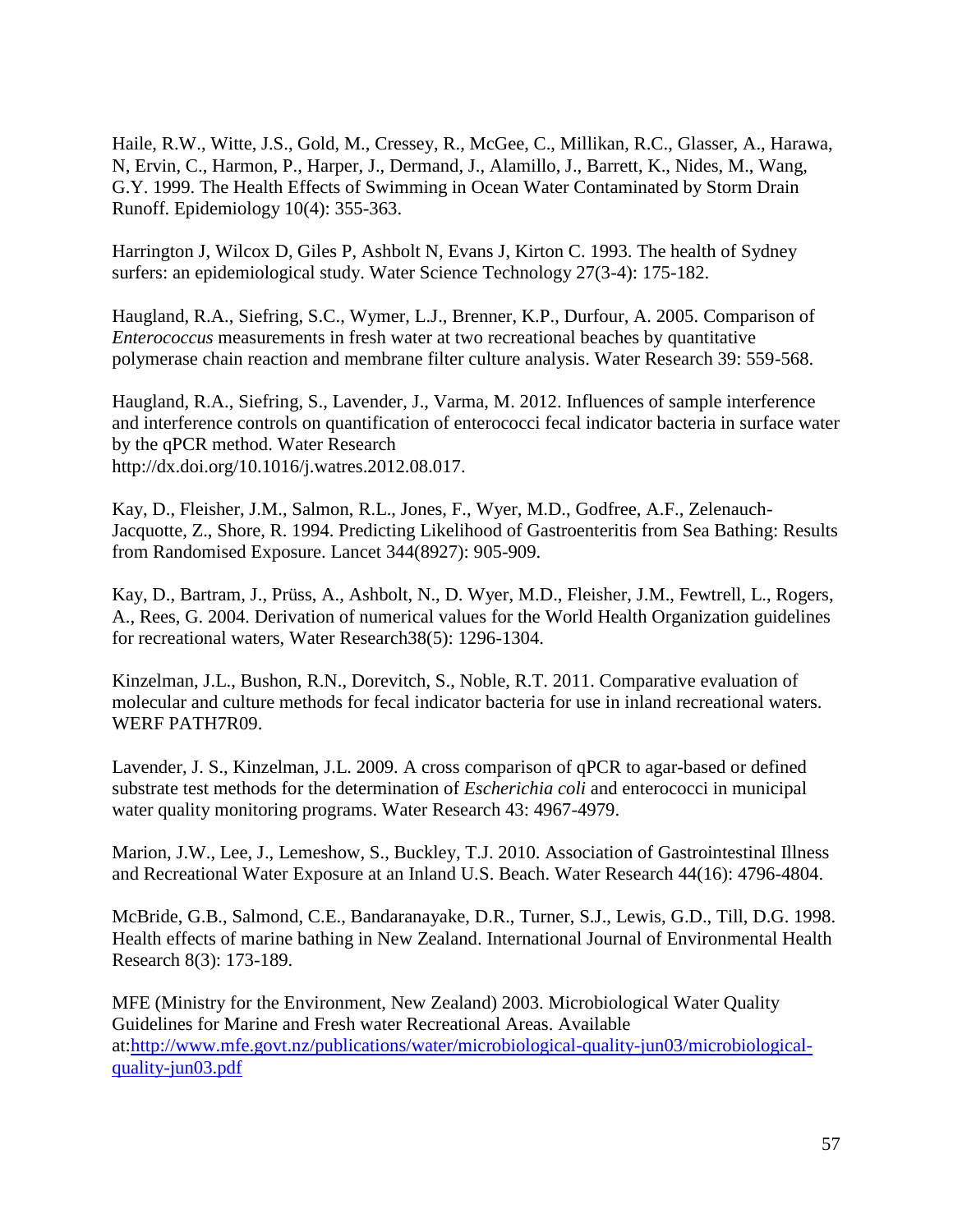MNHW (Minister of National Health and Welfare) 1992. Guidelines for Canadian Drinking Water Quality. Fifth Edition. Canadian Government Publishing Center: Ottawa, Canada.

NRC (National Research Council) 1983. Risk Assessment in the Federal Government: Managing the Process. National Research Council of the National Academies. National Academy Press: Washington, DC.

Noble, R.T., Lee, I.M., Schiff, K.C. 2004. Inactivation of indicator micro-organisms from various sources of faecal contamination in seawater and fresh water. Journal of Applied Microbiology 96: 464-472.

Noble, R.T., Blackwood, A.D., Griffith, J.F., McGee, C.D., and Weisberg, S.B., 2010. Comparison of Rapid Quantitative PCR-Based and Conventional Culture-Based Methods for Enumeration of *Enterococcus* spp. and *Escherichia coli* in Recreational Waters. Applied and Environmental Microbiology 76(22): 7437-7443.

Payment, P., Richardson, L., Siemiatycki, J., Dewar, R., Edrawrdes, M., Franco, E. 1991. A Randomized Trial to Evaluate the Risk of Gastrointestinal Disease due to Consumption of Drinking Water Meeting Current Microbiological Standards. American Journal of Public Health 81(6): 703-708.

Payment, P., Siemiatycki, J., Richardson, L., Renaud, G., Franco, E., Prévost, M. 1997. A Prospective Epidemiological Study of Gastrointestinal Health Effects Due to the Consumption of Drinking Water. International Journal of Environmental Health Research 7: 5-31.

Pond, K. 2005. Water Recreation and Disease Report: Plausibility of Associated Infections: Acute Effects, Sequelae and Mortality. World Health Organization: Geneva, Switzerland.

Prieto, M.D., Lopez, B., Juanes, J.A., Revilla, J.A., Llorca, J., Delgado-Rodriguez, M., 2001. Recreating in coastal waters: health risks associated with bathing in sea water. Journal of Epidemiology and Community Health 5: 442-447.

Prüss, A. 1998. Review of Epidemiological Studies on Health Effects from Exposure to Recreational Water. International Journal of Epidemiology 27(1): 1-9.

Roser, D. and N. Ashbolt. 2006. Microbial exposure assessment of an urban recreational lake: a case study of the application of new risk-based guidelines. Water Science and Technology. 54:245-252.

Roy, S.L., DeLong, S.M., Stenzel, S.A., Shiferaw, B., Roberts, J.M., Khalakdina, A., Marcus, R., Segler, S.D., Shah, D.D., Thomas, S., Vugia, D.L., Zansky, S.M., Dietz, V., Beach, M.J., the Emerging Infections Program FoodNet Working Group 2004. Risk Factors for Sporadic Cryptosporidiosis Among Immunocompetent Persons in the United States from 1999 to 2001. Journal of Clinical Microbiology 42(7): 2944-51.

Samadpour, M., Stewart, J., Steingart, K., Addy, C., Louderback, J., McGinn, M., Ellington, J.,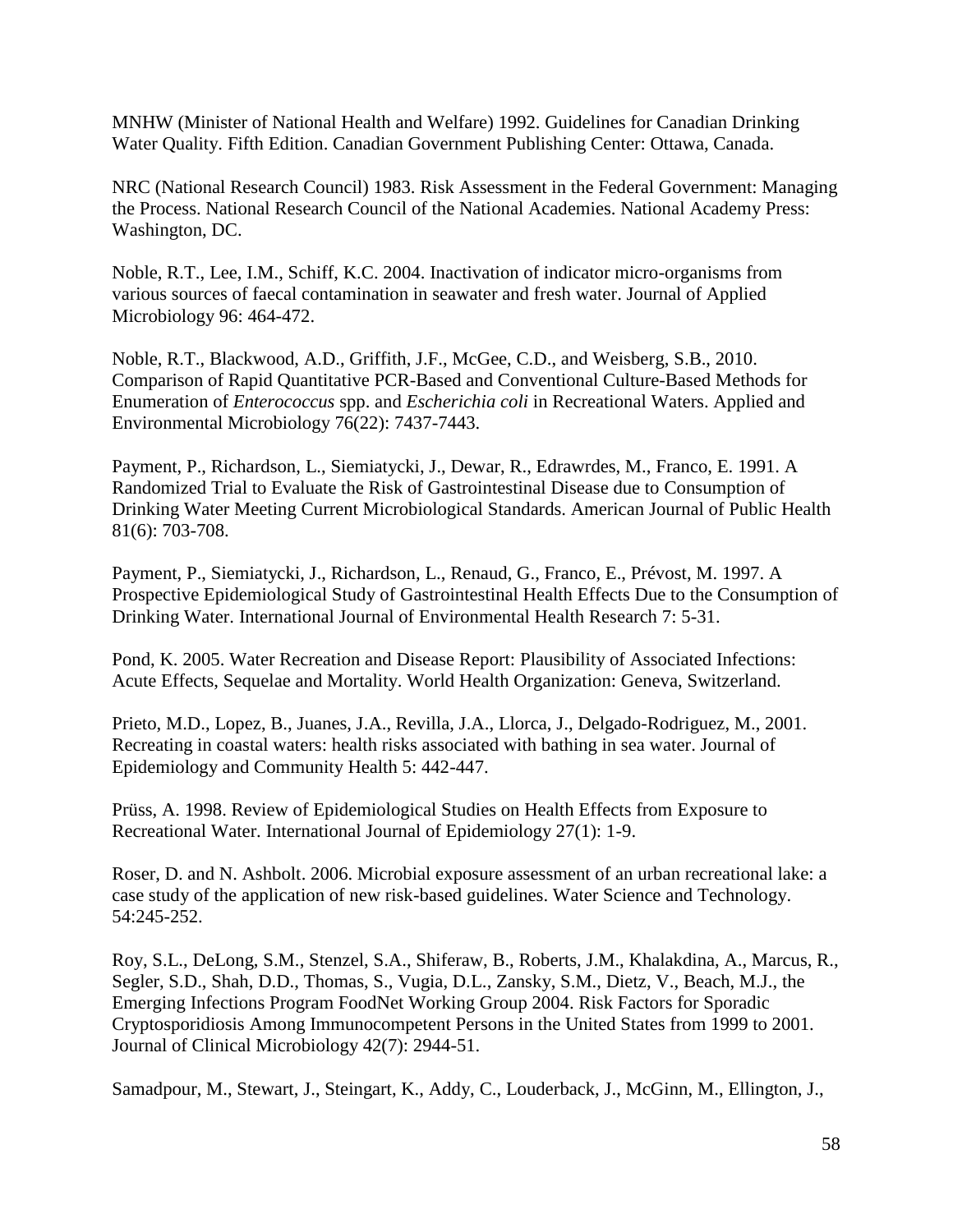Newman, T. 2002. Laboratory investigation of an *E. coli* O157:H7 outbreak associated with swimming in Battle Ground Lake, Vancouver, Washington. Journal of Environmental Health 64(10): 16-26.

Schoen, M.E., Ashbolt, N.J. 2010. Assessing Pathogen Risk to Swimmers at Non-Sewage Impacted Recreational Beaches. Environmental Science and Technology 44(7): 2286-2291.

Seyfried, P.L., Tobin, R.S., Brown, N.E., and Ness, P.F., 1985. A Prospective Study of Swimming-Related Illness I. Swimming-Associated Health Risk. American Journal of Public Health 75(9):1068-1070.

Sinclair, R.G., Jones, E.L., Gerba, C.P. 2009. Viruses in recreational water-borne disease outbreaks: a review. J Appl Microbiol 107(6): 1769-1780.

Sinigalliano, C.D., Fleisher, J.M., Gidley, M.L., Solo-Gabriele, H.M., Shibata, T., Plano, L.R., Elmir, S.M., Wanless, D., Bartkowiak, J., Boiteau, R., Withum, K., Abdelzaher, A.M., He, G., Ortega, C., Zhu, X., Wright, M.E., Kish, J., Hollenbeck, J., Scott, T., Backer, L.C., and Fleming, L.E., 2010. Traditional and Molecular Analyses for Fecal Indicator Bacteria in Non-Point Source Subtropical Recreational Marine Waters. Water Research 44(13): 3763-3772.

Soller, J.A., Bartrand, T., Ashbolt, N.J., Ravenscroft, J., Wade, T.J. 2010a. Estimating the Primary Etiologic Agents in Recreational Fresh waters Impacted by Human Sources of Faecal Contamination. Water Research 44(16): 4736-4747.

Soller, J.A., Schoen, M.E., Bartrand, T., Ravenscroft, J., Wade, T.J. 2010b. Estimated Human Health Risks from Exposure to Recreational Waters Impacted by Human and Non-Human Sources of Faecal Contamination. Water Research 44(16): 4674-4691.

Solo-Gabriele, H.M., Wolfert, M.A., Desmarais, T.R., Carol, J.P. 2000. Sources of *Escherichia coli* in a coastal subtropical environment. Applied and Environmental Microbiology 66(1): 230- 237.

Stevenson, A.H. 1953. Studies of Bathing Water Quality and Health. American Journal of Public Health 43: 429-538.

Till, D., McBride, G. 2004. Potential public health risk of Campylobacter and other zoonotic waterborne infections in New Zealand. Chapter 12 in Waterborne Zoonoses: Identification, causes and control. Cotruvo, J.A., Dufour, A., Rees, G., Bartram, J., Carr, R., Cliver, D.O., Craun, G.F., Fayer, R., Gannon, V.P.J., ed. 2004. World Health Organization (WHO). IWA Publishing: London, UK.

USDA 2000. Waterborne Pathogens in Agricultural Watersheds. United States Department of Agriculture, Natural Resources Conservation Service, Watershed Science Institute.

U.S. EPA 1976. Quality Criteria for Water. U.S. Environmental Protection Agency: Washington, DC.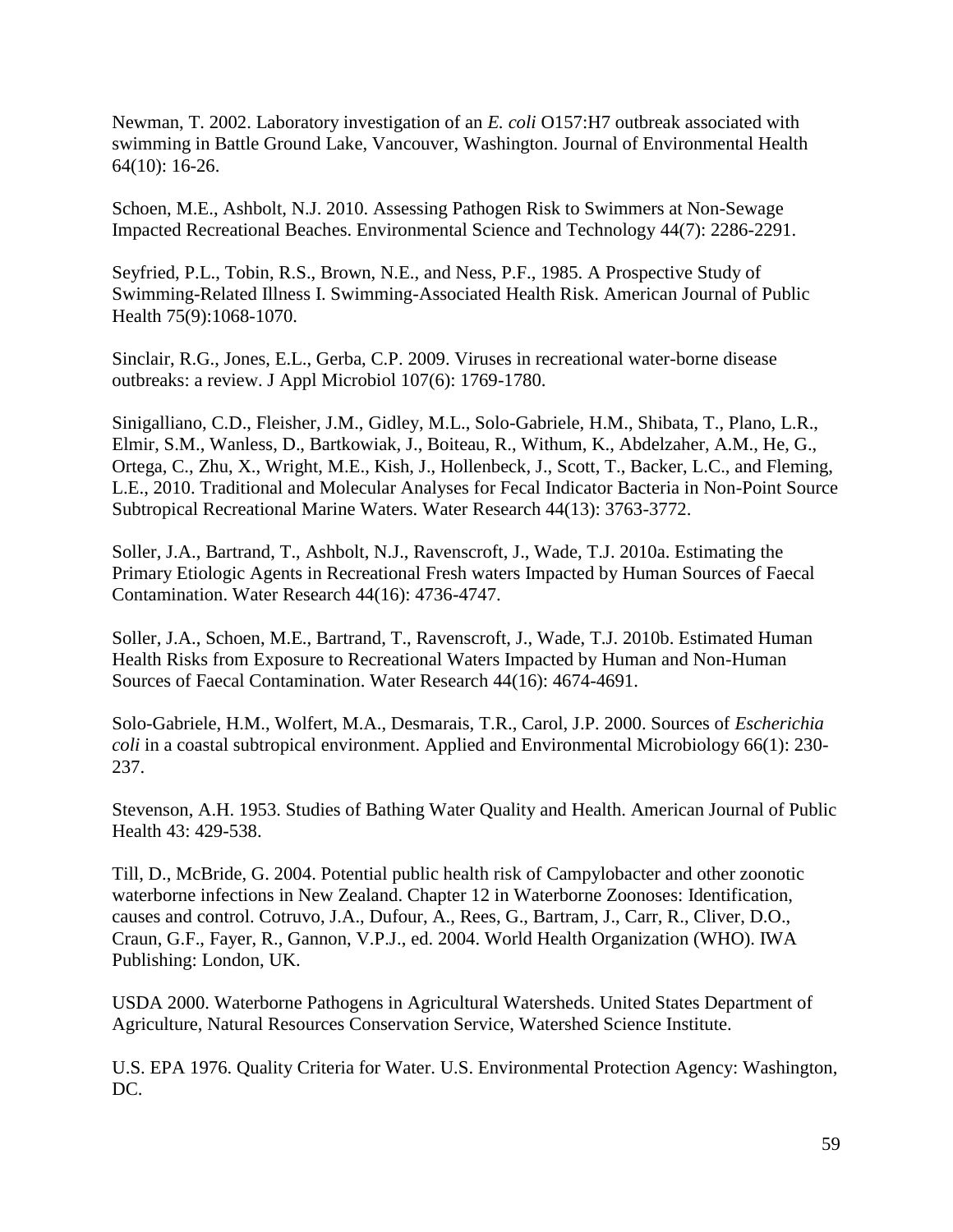U.S. EPA 1978. Microbiological Methods for Monitoring the Environment: Water and Wastes. U.S. Environmental Protection Agency, Office of Research and Development: Cincinnati, OH. EPA 600-8-78-017.

U.S. EPA 1986. EPA's Ambient Water Quality Criteria for Bacteria – 1986. U.S. Environmental Protection Agency: Washington, DC. EPA440/5-84-002.

U.S. EPA. 1994. Water quality standards handbook: 2nd ed. EPA-823-B-94-005a,b. National Technical Information Service, Springfield, VA.

U.S. EPA 2002a. Method 1600: Enterococci in Water by Membrane Filtration Using membrane-*Enterococcus* Indoxyl-β-D-Glucoside Agar (mEI). Available at: <http://www.epa.gov/microbes/1600sp02.pdf>

U.S. EPA 2002b. Method 1603: *Escherichia coli* (*E. coli*) in Water by Membrane Filtration Using Modified Membrane-Thermotolerant *Escherichia coli* Agar (Modified mTEC). Available at:<http://www.epa.gov/microbes/1603sp02.pdf>

U.S. EPA 2003. America's Children and the Environment: Measures of Contaminants, Body Burdens and Illnesses, 2<sup>nd</sup> Edition. Available at: <http://yosemite1.epa.gov/ee/epa/eerm.nsf/vwGA/F042C8CE39DE432285256CD7006B8001>

U.S. EPA 2004. Water Quality Standards for Coastal and Great Lakes Recreation Waters Rule (BEACH Act). 69 FR 67217. November 16, 2004.

U.S. EPA 2007a. Report of the Expert Scientific Workshop on Critical Research Needs for the Development of New or Revised Recreational Water Quality Criteria (Airlie Workshop). EPA-823-R-07-006.

U.S. EPA 2007b. Critical Path Science Plan. EPA-823-R-08-002.

U.S. EPA 2009a. Review of Zoonotic Pathogens in Ambient Waters. EPA 822-R-09-002. Available at:

[http://water.epa.gov/scitech/swguidance/waterquality/standards/criteria/health/recreation/upload/](http://water.epa.gov/scitech/swguidance/waterquality/standards/criteria/health/recreation/upload/2009_07_16_criteria_recreation_zoonoticpathogensreview.pdf) [2009\\_07\\_16\\_criteria\\_recreation\\_zoonoticpathogensreview.pdf](http://water.epa.gov/scitech/swguidance/waterquality/standards/criteria/health/recreation/upload/2009_07_16_criteria_recreation_zoonoticpathogensreview.pdf) 

U.S. EPA 2009b. Review of Published Studies to Characterize Relative Risks from Different Sources of Fecal Contamination in Recreational Water, U.S. Environmental Protection Agency, Office of Science and Technology: Washington, DC. EPA 822-R-09-001.

U.S. EPA 2009c. Fecal Indicator Organism Behavior in Ambient Waters and Alternative Indicators for Tropical Regions, U.S. Environmental Protection Agency, Office of Science and Technology: Washington, DC.

U.S. EPA 2010a. Report on 2009 National Epidemiologic and Environmental Assessment of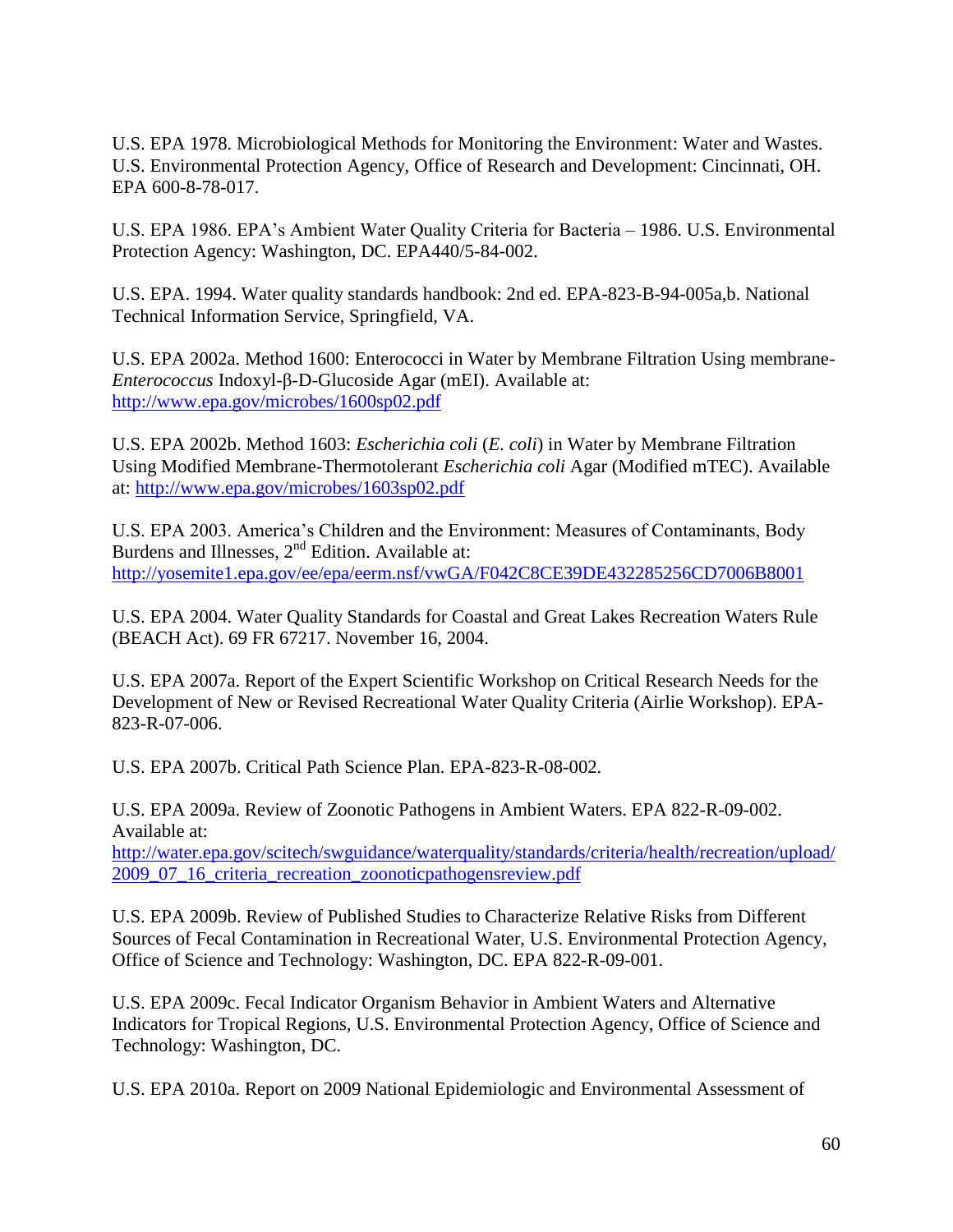Recreational Water Epidemiology Studies (NEEAR 2010 - Surfside & Boquerón). EPA-600-R-10-168. Available at: [http://www.epa.gov/neear/files/Report2009v5\\_508comp.pdf](http://www.epa.gov/neear/files/Report2009v5_508comp.pdf)

U.S. EPA 2010b. Comparison and Evaluation of Epidemiological Study Designs of Health Effects Associated with Recreational Water Use.

U.S. EPA 2010c. A Study of the Various Parameters that Affect the Performance of the New Rapid U.S. Environmental Protection Agency Quantitative Polymerase Chain Reaction (qPCR) Method for *Enterococcus* Detection and Comparison with Other Methods and Pathogens in Treated Wastewater Mixed with Ambient Water. EPA 600-R-10-149.

U.S. EPA 2010d. Evaluation of the Suitability of Individual Combinations of Indicators and Methods for Different Clean Water Act Programs. EPA 823-R-10-004.

U.S. EPA 2010e. Effects of Holding Time, Storage, and the Preservation of Samples on Sample Integrity for the Detection of Fecal Indicator Bacteria by Quantitative Polymerase Chain Reaction. EPA/600/R-10/150. Available at:

[http://water.epa.gov/scitech/swguidance/standards/criteria/health/recreation/upload/P16-Final-](http://water.epa.gov/scitech/swguidance/standards/criteria/health/recreation/upload/P16-Final-Report.pdf)[Report.pdf](http://water.epa.gov/scitech/swguidance/standards/criteria/health/recreation/upload/P16-Final-Report.pdf)

U.S. EPA 2010f. Applicability of Great Lakes NEEAR Dataset to Inland Recreational Water Criteria; Summary of Key Studies. EPA-823-R1-0002.

U.S. EPA 2010g. Quantitative Microbial Risk Assessment to Estimate Illness in Fresh water Impacted by Agricultural Animal Sources of Fecal Contamination. EPA 822-R-10-005. Available at:

[http://water.epa.gov/scitech/swguidance/standards/criteria/health/recreation/upload/P4-QMRA-](http://water.epa.gov/scitech/swguidance/standards/criteria/health/recreation/upload/P4-QMRA-508.pdf)[508.pdf](http://water.epa.gov/scitech/swguidance/standards/criteria/health/recreation/upload/P4-QMRA-508.pdf)

U.S. EPA 2010h. Predictive Tools for Beach monitoring Volume I: Review and Technical Protocol. EPA-823-R-10-003. Available at:

[http://water.epa.gov/scitech/swguidance/standards/criteria/health/recreation/upload/P26-Report-](http://water.epa.gov/scitech/swguidance/standards/criteria/health/recreation/upload/P26-Report-Volume-I-Final_508.pdf)[Volume-I-Final\\_508.pdf](http://water.epa.gov/scitech/swguidance/standards/criteria/health/recreation/upload/P26-Report-Volume-I-Final_508.pdf)

U.S. EPA 2010i. Predictive Modeling at Beaches Volume II: Predictive Tools for Beach monitoring. EPA-600-R-10-176. Available at:

[http://water.epa.gov/scitech/swguidance/standards/criteria/health/recreation/upload/P23-25-](http://water.epa.gov/scitech/swguidance/standards/criteria/health/recreation/upload/P23-25-Report-Volume-II-Final_508.pdf) [Report-Volume-II-Final\\_508.pdf](http://water.epa.gov/scitech/swguidance/standards/criteria/health/recreation/upload/P23-25-Report-Volume-II-Final_508.pdf)

U.S. EPA 2010j. Evaluation of Multiple Indicator Combinations to Develop Quantifiable Relationships. EPA-822-R-10-004. Available at:

[http://water.epa.gov/scitech/swguidance/standards/criteria/health/recreation/upload/P15-Report](http://water.epa.gov/scitech/swguidance/standards/criteria/health/recreation/upload/P15-Report-to-EPA-12-28-10.pdf)[to-EPA-12-28-10.pdf](http://water.epa.gov/scitech/swguidance/standards/criteria/health/recreation/upload/P15-Report-to-EPA-12-28-10.pdf)

U.S. EPA 2011. Translation of 1986 Criteria Risk to Equivalent Risk Levels for Use with New Health Data Developed Using Rapid Methods for Measuring Water Quality. In Preparation.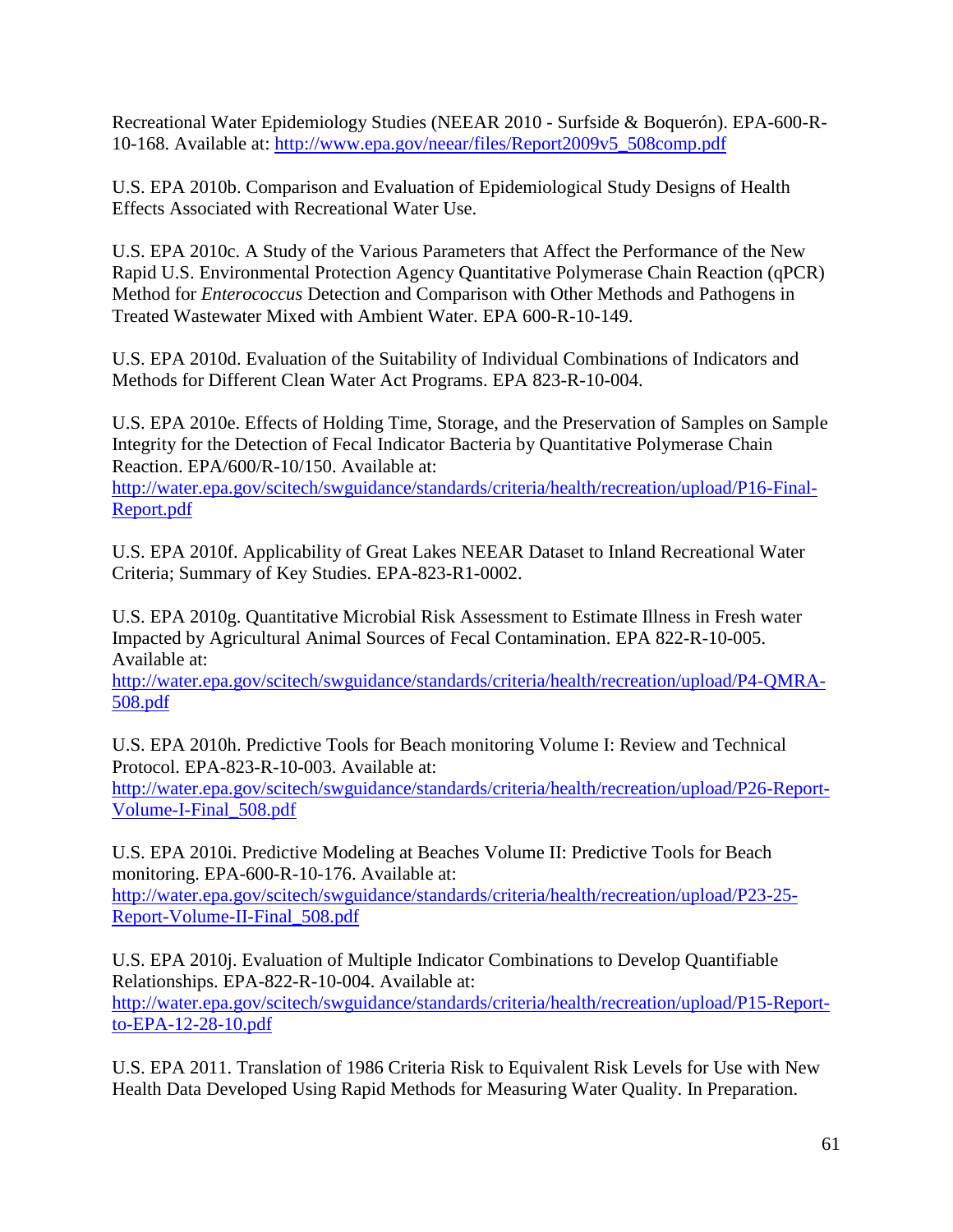U.S. EPA 2012a. Water Quality Standards Handbook: Second Edition. EPA-823-B-12-002; March 2012. Retrieved November 13, 2012 from <http://water.epa.gov/scitech/swguidance/standards/handbook/index.cfm>

U.S. EPA 2012b. Method 1611: Enterococci in Water by TaqMan® Quantitative Polymerase Chain Reaction (qPCR) Assay. EPA-821-R-12-008.

Valderrama, A.L., Hlavsa, M.C., Cronquist, A., Cosgrove, S., Johnston, S. P., Roberts, J.M., Stock, M.L., Xiao, L., Xavier, K., Beach, M.J. 2009. Multiple Risk Factors Associated with a Large Statewide Increase in Cryptosporidiosis. Epidemiological Infections 137(12): 1781-8.

Viau, E.J.; Lee, D.; Boehm, A.B. 2011. Swimmer Risk of Gastrointestinal Illness from Exposure to Tropical Coastal Waters Impacted by Terrestrial Dry-Weather Runoff. Environmental Science and Technology 45: 7158-7165.

Von Schirnding, Y.E.R., Kfir, R., Cabelli, V., Franklin, L., Joubert, G. 1992. Morbidity among bathers exposed to polluted seawater. South African Medical Journal 81:543-546.

Wade, T.J., Pai, N., Eisenberg, J.N.S., Colford, J.M., Jr. 2003. Do U.S. Environmental Protection Agency Water Quality Guidelines for Recreational Waters Prevent Gastrointestinal Illness? A Systematic Review and Meta-Analysis. Environmental Health Perspectives 111(8): 1102-1109.

Wade, T.J., Calderon, R.L., Sams, E., Beach, M., Brenner, K.P., Williams, A.H., Dufour, A.P., 2006. Rapidly Measured Indicators of Recreational Water Quality Are Predictive of Swimming-Associated Gastrointestinal Illness. Environmental Health Perspectives 114(1): 24-28.

Wade, T.J., Calderon, R.L., Brenner, K.P., Sams, E., Beach, M., Haugland, R., Wymer, L., Dufour, A.P. 2008. High Sensitivity of Children to Swimming-Associated Gastrointestinal Illness – Results Using a Rapid Assay of Recreational Water Quality. Epidemiology 19(3): 375- 383.

Wade, T.J., Sams, E., Brenner, K.P., Haugland, R., Chern, E., Beach, M., Wymer, L., Rankin, C.C., Love, D., Li, Q., Noble, R., Dufour, A.P. 2010. Rapidly Measured Indicators or Recreational Water Quality and Swimming-Associated Illness at Marine Beaches: A Prospective Cohort Study. Environmental Health 9: 66.

WERF 2009. Report on the Expert Scientific Workshop on Critical Research and Science Needs for the Development of Recreational Water Quality Criteria for Inland Waters. PATH4W09.

WERF 2011. Final Report: Quantification of Pathogens and Sources of Microbial Indicators for QMRA in Recreational waters. PATH2R08.

WHO 1999. Principles and Guidelines for the Conduct of Microbiological Risk Assessment, CAC/GL-30. World Health Organization: Geneva, Switzerland. Available at: <http://www.who.int/foodsafety/publications/micro/cac1999/en/>